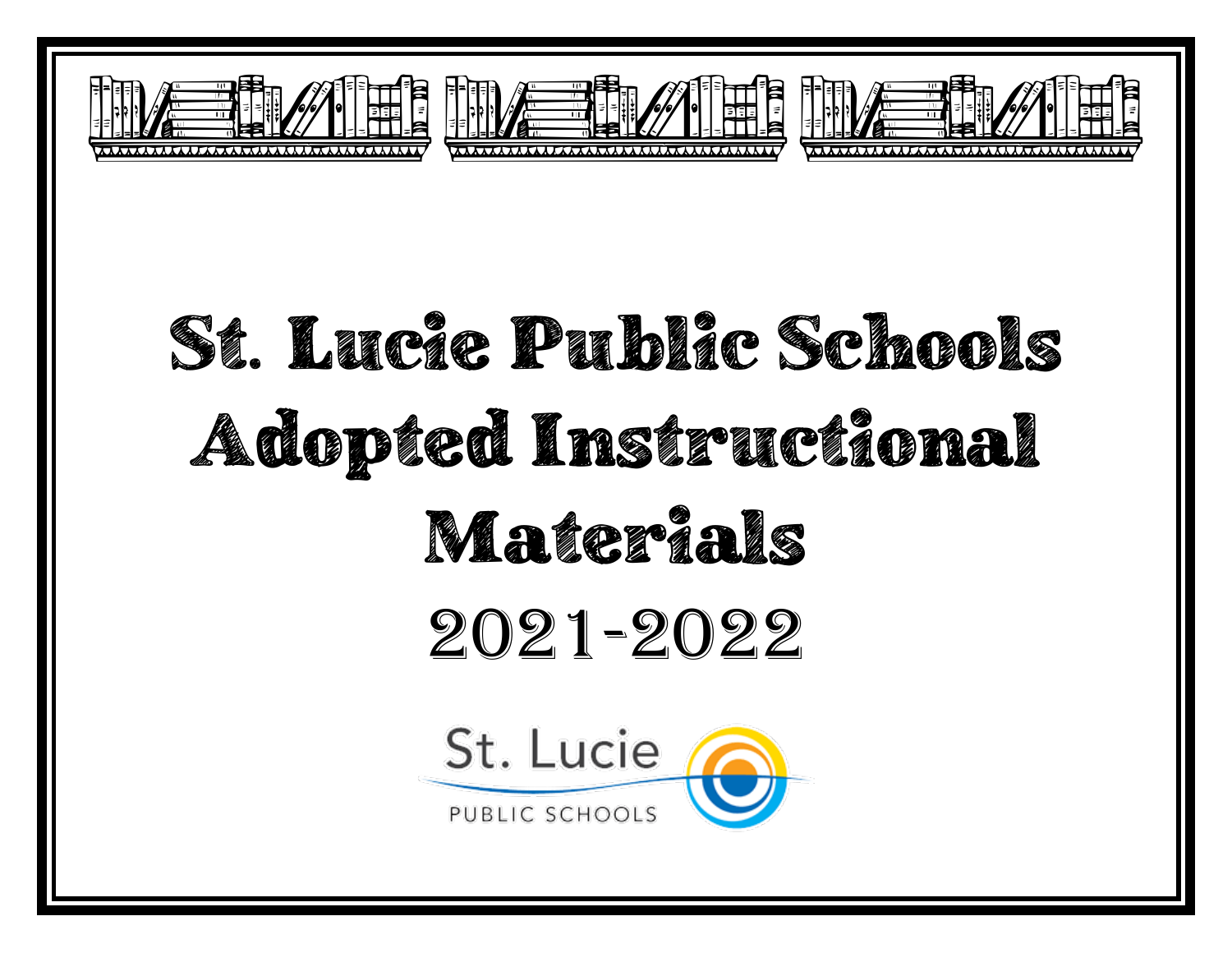## Table of Contents

| English Language Arts<br>Adopted: 2021-2026 | Pages $1-5$  |
|---------------------------------------------|--------------|
| Mathematics                                 |              |
| Adopted: 2013-2021                          | Pages $6-10$ |
| Science                                     | Pages 11-14  |
| Adopted: 2018-2023                          |              |
| Social Studies                              | Pages 15-18  |
| Adopted: 2017-2022                          |              |
| World Languages                             | Pages 19-20  |
| Adopted: 2014-2020                          |              |
| Fine Arts                                   | Pages 21-24  |
| Adopted: 2015-2020                          |              |
| Physical Education 9-12                     | Pages 25-26  |
| Adopted: 2014-2020                          |              |
| Career and Technical Education              | Pages 27-34  |
| Adopted: 2014-2020                          |              |
| Miscellaneous Curriculum Materials          | Pages 35-36  |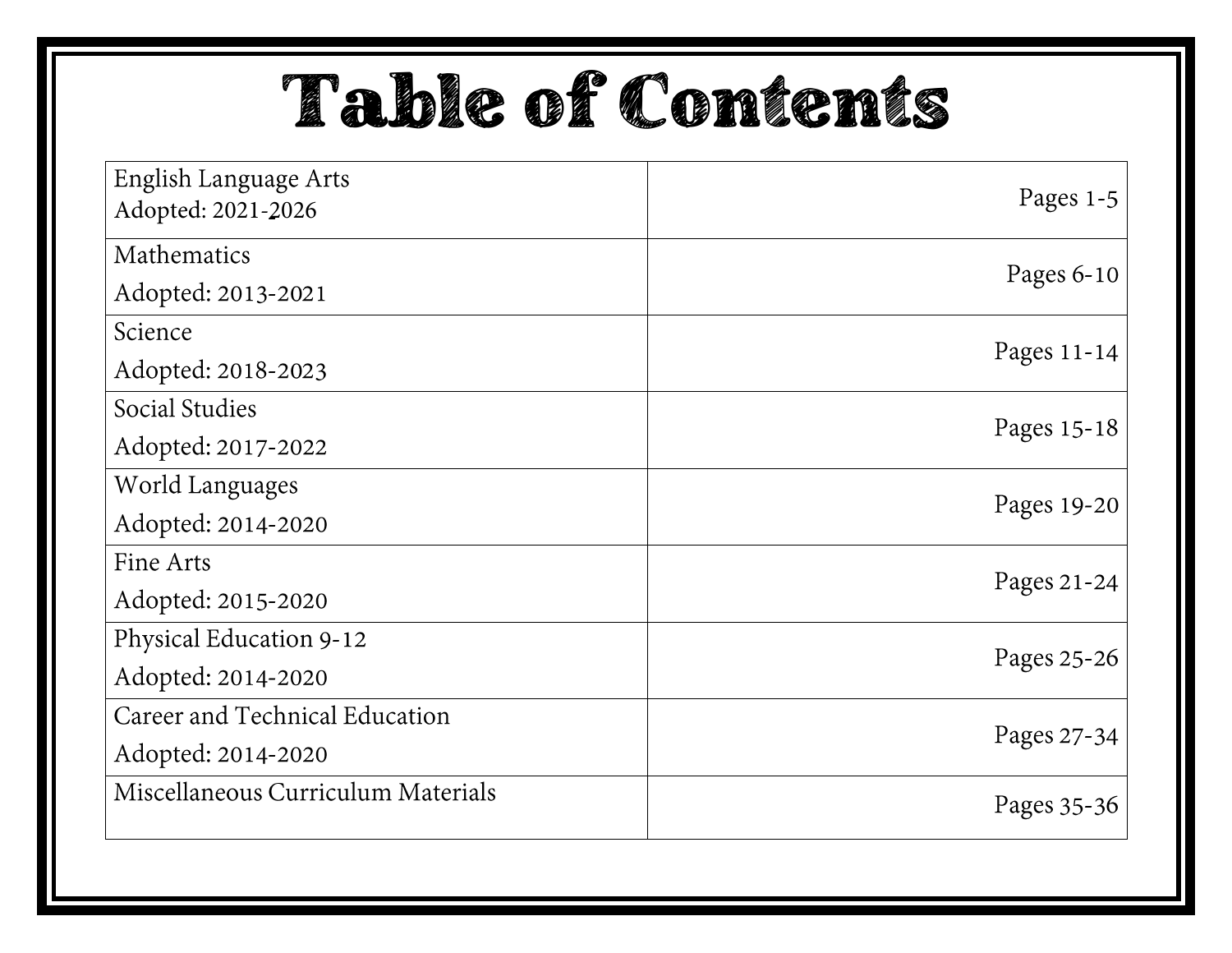

# English Language Arts Adopted Instructional Materials 2021-2026

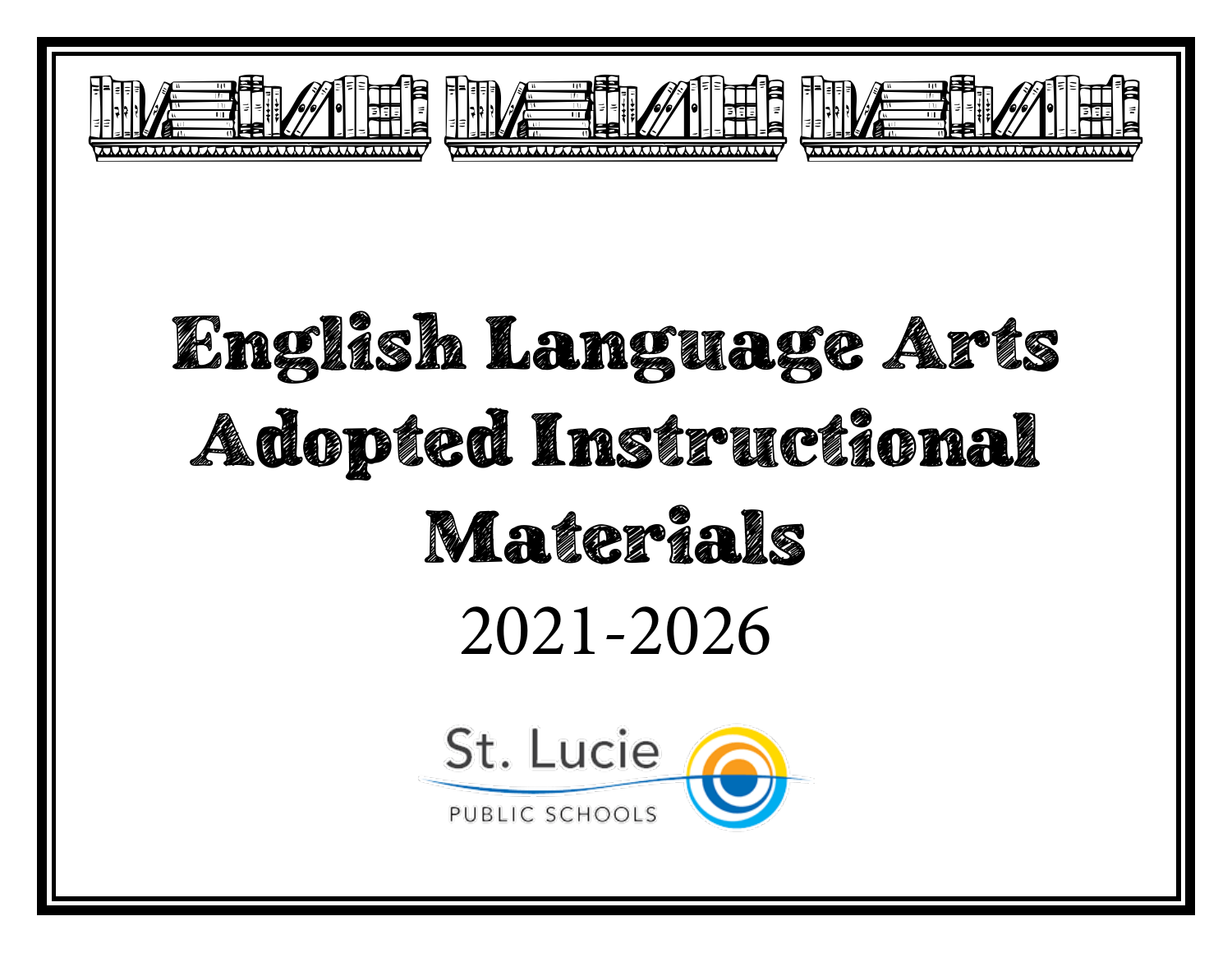| <b>COURSE TITLE</b>                          | <b>COURSE NUMBER</b> | <b>BOOK TITLE</b>                   | <b>PUBLISHER</b>                           | RFP - approved to use<br><b>Federal Funds</b> | <b>NOTES</b>                                                                  |
|----------------------------------------------|----------------------|-------------------------------------|--------------------------------------------|-----------------------------------------------|-------------------------------------------------------------------------------|
| <b>ELEMENTARY K - 5</b>                      |                      |                                     |                                            |                                               |                                                                               |
| K - 5 Language Arts/<br><b>Reading Core</b>  | 5010041-5010046      | <b>Benchmark Advance</b>            | <b>Benchmark Education</b>                 |                                               | <b>Online Access (Canvas)</b>                                                 |
|                                              |                      | <b>Writing Text Sets</b>            | Readworks<br><b>EPIC</b><br><b>Newsela</b> |                                               | Print resource                                                                |
|                                              |                      | <b>Heggerty Phonemic Awareness</b>  | Heggerty                                   |                                               | <b>Primary Grades</b>                                                         |
|                                              |                      | Reading Horizons Discovery Kits     | <b>Reading Horizons</b>                    | $\overline{\mathbf{v}}$                       | Print resource - includes little books                                        |
|                                              |                      | iReady Diagnostic and Instruction   | <b>Curriculum Associates</b>               | V                                             | <b>Online Access (iReady)</b>                                                 |
|                                              |                      | Write from the Beginning            | <b>Thinking Maps</b>                       |                                               | <b>Teacher Resource</b>                                                       |
|                                              |                      | Write from the Beginning and Beyond | Thinking Maps                              |                                               | Teacher Resource                                                              |
|                                              |                      | <b>Top Score Writing</b>            | <b>Top Score Writing</b>                   |                                               |                                                                               |
|                                              |                      | <b>StoryWorks Magazine</b>          | Scholastic                                 |                                               |                                                                               |
|                                              |                      | <b>Response to Text</b>             | <b>Thinking Maps</b>                       |                                               | <b>Teacher Resource</b>                                                       |
|                                              |                      | Zaner Bloser Handwriting            | Zaner Bloser                               |                                               | Grades K, 1, 3, 4; print only                                                 |
| K - 5 Language Arts/                         |                      | Ready Instruction                   | <b>Curriculum Associates</b>               | V                                             | Print resource - Small Group Only                                             |
| <b>Supplemental Materials</b>                |                      | iReady Toolkits                     | <b>Curriculum Associates</b>               | $\checkmark$                                  | Online resource for Teachers                                                  |
|                                              |                      | Imagine Learning                    | Imagine Learning                           | V                                             | <b>ELL Students</b>                                                           |
|                                              |                      | <b>FCRR Activities</b>              | <b>FCRR</b>                                |                                               |                                                                               |
|                                              |                      | <b>Comprehension Club</b>           | <b>HMH</b>                                 |                                               | Grades K, 1, 2, 4, 5<br>3rd Grade Summer Academy only                         |
|                                              |                      | <b>Secret Stories</b>               | Marenem, Inc.                              |                                               | Grades K, 1, 2                                                                |
|                                              |                      | Accessing Complex Text (ACT Now!)   | <b>Benchmark Education</b>                 |                                               | Approved when topics are aligned to<br>Integrated Literacy Units (Grades 3-5) |
|                                              |                      | <b>Comprehension Toolkits</b>       | Heinemann                                  |                                               | <b>Extended Learning</b>                                                      |
|                                              |                      | Action100                           | <b>American Reading</b>                    |                                               |                                                                               |
| K - 5 Language Arts/<br>Reading Intervention |                      | Leveled Literacy Intervention (LLI) | <b>Fountas and Pinnell</b>                 |                                               |                                                                               |
| Materials should be used for                 |                      | <b>Great Leaps</b>                  | <b>Great Leaps</b>                         |                                               |                                                                               |
| intervention purposes only, not              |                      | Benchmark Advance Intervention Kit  | <b>Benchmark Education</b>                 |                                               |                                                                               |
| core or supplemental.                        |                      | <b>Wilson Fundations</b>            | Wilson Language                            |                                               |                                                                               |
|                                              |                      | <b>Elements of Vocabulary</b>       | Steck-Vaughn                               |                                               |                                                                               |
|                                              |                      | Words Their Way                     | Pearson                                    |                                               |                                                                               |
|                                              |                      | SRA                                 | <b>McGraw Hill</b>                         |                                               |                                                                               |
|                                              |                      | <b>Quick Reads</b>                  | Pearson                                    |                                               |                                                                               |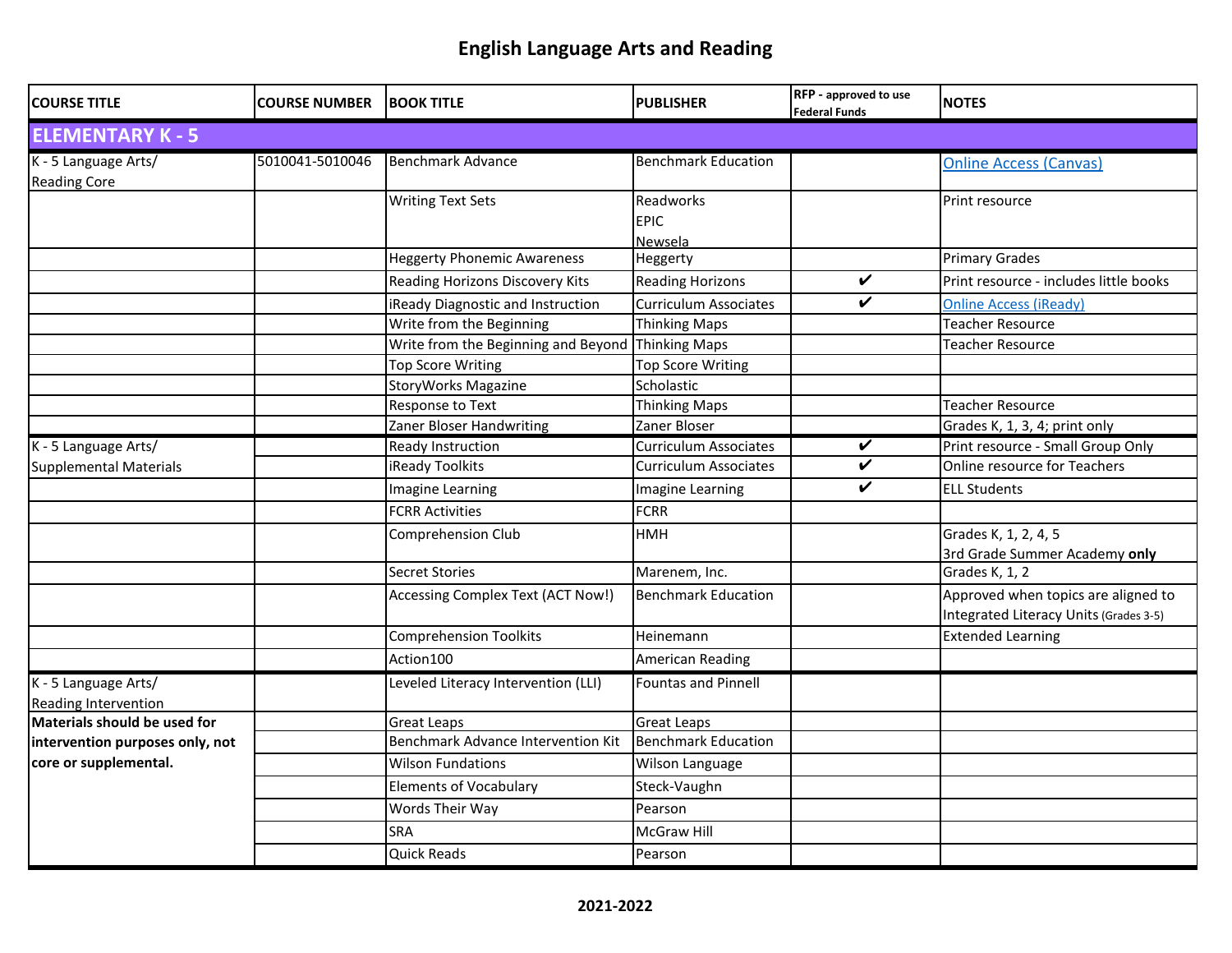| <b>COURSE TITLE</b>          | <b>COURSE NUMBER</b> | <b>BOOK TITLE</b>                   | <b>PUBLISHER</b>               | RFP - approved to use<br><b>Federal Funds</b> | <b>NOTES</b>                        |
|------------------------------|----------------------|-------------------------------------|--------------------------------|-----------------------------------------------|-------------------------------------|
| <b>MIDDLE SCHOOL 6 - 8</b>   |                      |                                     |                                |                                               |                                     |
| M/J Language Arts, Reg & Adv | 1001010-1001080      | Savvas: myPerspectives ELA Florida  | Savvas                         |                                               | <b>Online Access (Savvas)</b>       |
|                              |                      | Florida Test Prep Workbook          | Savvas                         |                                               |                                     |
|                              |                      | <b>Novel Sets</b>                   | Savvas                         |                                               |                                     |
|                              |                      | Ready Instruction                   | Curriculum Associates          | ✓                                             | Small Group Only - Print Resource   |
|                              |                      | iReady Diagnostic and Instruction   | <b>Curriculum Associates</b>   | $\checkmark$                                  | <b>Online Access (iReady)</b>       |
|                              |                      | Literacy Based Questions (LBQ)      | The DBQ Project                |                                               |                                     |
|                              |                      | Write from the Beginning and Beyond | Thinking Maps                  |                                               | Teacher Resource                    |
|                              |                      | Write for the Future                | <b>Thinking Maps</b>           |                                               | Teacher Resource                    |
|                              |                      | Response to Text                    | <b>Thinking Maps</b>           |                                               | Teacher Resource                    |
|                              |                      | Newela                              | Newsela                        |                                               | <b>Teacher Resource</b>             |
| M/J Intensive Reading 6-8    | 1000010              | Read 180 Gr 6-8                     | <b>HMH</b>                     |                                               | <b>Online Access by School</b>      |
|                              |                      | System 44                           | <b>HMH</b>                     |                                               | <b>Online Access by School</b>      |
|                              |                      | Language! Live                      | <b>Voyager Sopris Learning</b> |                                               |                                     |
|                              |                      | Language!                           | Voyager Sopris Learning        |                                               |                                     |
|                              |                      | Daybook                             | <b>HMH</b>                     |                                               |                                     |
|                              |                      | Action 100                          | <b>American Reading</b>        |                                               |                                     |
|                              |                      | Plugged into Reading- (Nonfiction)  | Janet Allen Recorded           |                                               |                                     |
|                              |                      |                                     | <b>Books</b>                   |                                               |                                     |
|                              |                      | <b>Wilson Reading System</b>        | Wilson Language                |                                               |                                     |
|                              |                      | Scope Magazine                      | Scholastic                     |                                               | Small Group Only - Print Resource   |
|                              |                      | Ready Instruction                   | <b>Curriculum Associates</b>   | ✓                                             | Small Group Only - Print Resource   |
|                              |                      | iStation                            | iStation                       | V                                             | LPA and Mosaic only                 |
|                              |                      | iReady Toolkits                     | Curriculum Associates          | ✓                                             | <b>Online Teacher Resource</b>      |
|                              |                      | <b>Reading Plus</b>                 | <b>Educational Endeavors</b>   | $\checkmark$                                  | <b>Online Access (Reading Plus)</b> |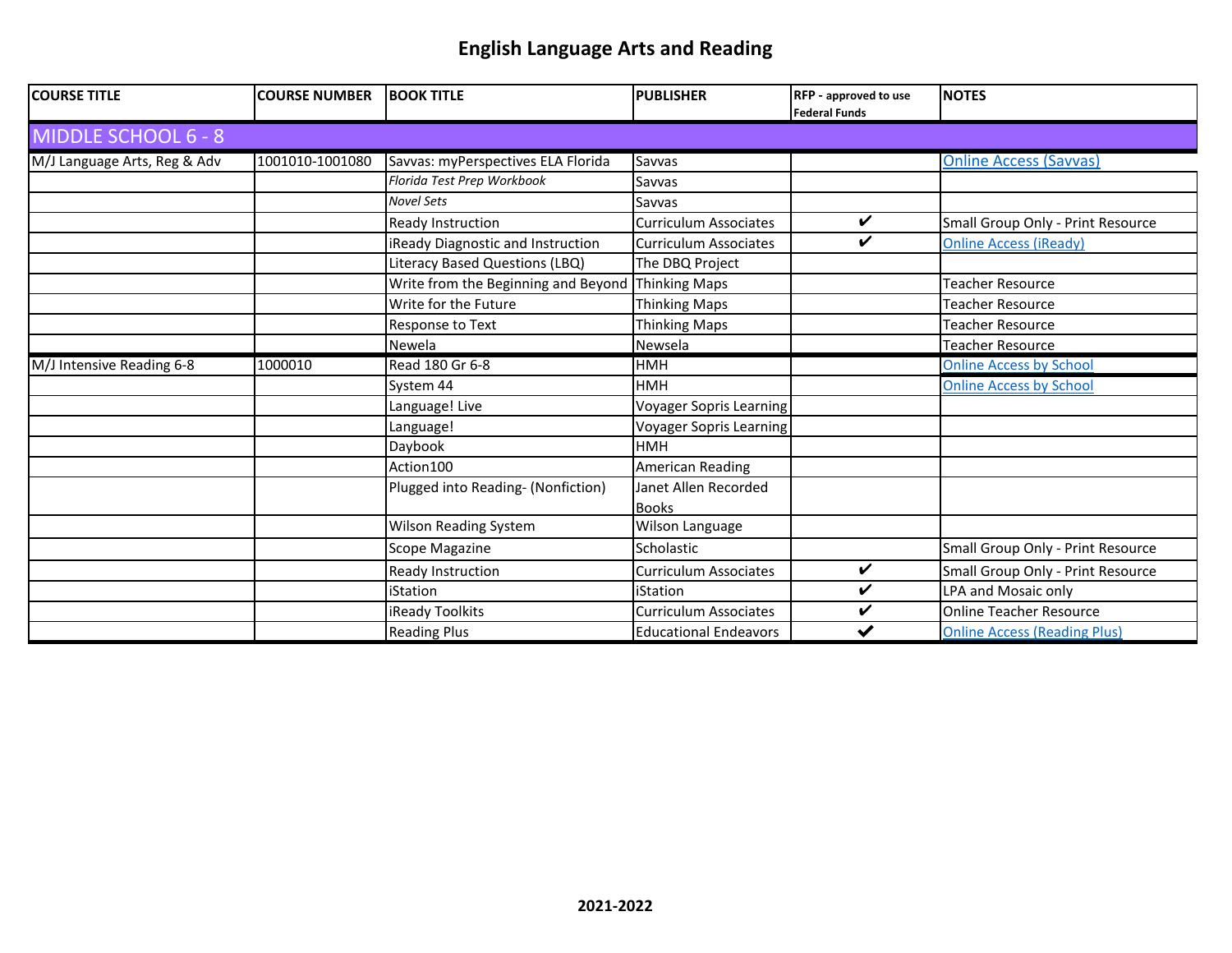| <b>COURSE TITLE</b>                | <b>COURSE NUMBER</b> | <b>BOOK TITLE</b>                        | <b>PUBLISHER</b>                           | RFP - approved to use<br><b>Federal Funds</b> | <b>NOTES</b>                  |
|------------------------------------|----------------------|------------------------------------------|--------------------------------------------|-----------------------------------------------|-------------------------------|
| HIGH SCHOOL 9-12                   |                      |                                          |                                            |                                               |                               |
| English, Reg & Honors              | 1001310-1001410      | Savvas: myPerspectives ELA Florida       | Savvas                                     |                                               | <b>Online Access (Savvas)</b> |
|                                    |                      | Florida Test Prep Workbook               | Savvas                                     |                                               |                               |
|                                    |                      | <b>Novel Sets</b>                        | Savvas                                     |                                               |                               |
|                                    |                      | Literacy Based Questions (LBQ)           | The DBQ Project                            |                                               |                               |
|                                    |                      | Write from the Beginning and Beyond      | Thinking Maps                              |                                               | Teacher Resource              |
|                                    |                      | Write for the Future                     | <b>Thinking Maps</b>                       |                                               | Teacher Resource              |
|                                    |                      | Response to Text                         | <b>Thinking Maps</b>                       |                                               | Teacher Resource              |
|                                    |                      | MyAccess!                                | Vantage Learning                           | $\checkmark$                                  | Pilot at PSLH for 6 months    |
| English 4: Florida College Prep    | 1001405              | Florida English IV                       | <b>McGraw Hill</b>                         |                                               | <b>Access through Canvas</b>  |
| <b>Advanced Curriculum Courses</b> |                      |                                          |                                            |                                               |                               |
| AP English Composition             | 1001420              | The Language of Composition              | Bedford/St. Martins                        |                                               |                               |
| AICE English Language AS Level     | 1001550              | Cambridge International AS and A         | <b>Cambridge Press</b>                     |                                               |                               |
|                                    |                      | Level English Language Coursebook        |                                            |                                               |                               |
| AICE English Literature 1 AS Level | 1005370              | Songs of Ourselves Volume 1              | Cambridge Press                            |                                               |                               |
|                                    |                      | Songs of Ourselves Volume 2              | Cambridge Press                            |                                               |                               |
|                                    |                      | <b>Stories of Ourselves</b>              | Cambridge Press                            |                                               |                               |
|                                    |                      | Philadelphia, Here I Come!               | Samuel French                              |                                               |                               |
|                                    |                      | <b>Twelfth Night</b>                     | <b>Folger Digital Text</b>                 |                                               |                               |
| AICE English General Paper AS      | 1009400              | Frontline                                | <b>New York Times</b>                      |                                               |                               |
|                                    |                      | Wall Street Journal                      | Dow Jones & Company                        |                                               |                               |
|                                    |                      | Al Jazeera                               | Al Jezeera Media<br>Network                |                                               |                               |
|                                    |                      | Propublica                               | Pro Publica Inc                            |                                               |                               |
|                                    |                      | The Straits Times                        | <b>Singapore Press</b><br>Holdings Ltd. Co |                                               |                               |
|                                    |                      | 1984, George Orwell                      | <b>Signet Classic</b>                      |                                               |                               |
|                                    |                      | <b>Understanding Rhetoric: A Graphic</b> | Bedford/St. Martins                        |                                               |                               |
|                                    |                      | Guide to Writing                         |                                            |                                               |                               |
|                                    |                      | The Language of Composition              | Bedford/St. Martins                        |                                               |                               |
|                                    |                      | <b>Upfront Magazine</b>                  | <b>New York Times</b>                      |                                               |                               |
| IB English 3 and 4                 | 1001820-1001830      | English A Literature                     | Pearson                                    |                                               |                               |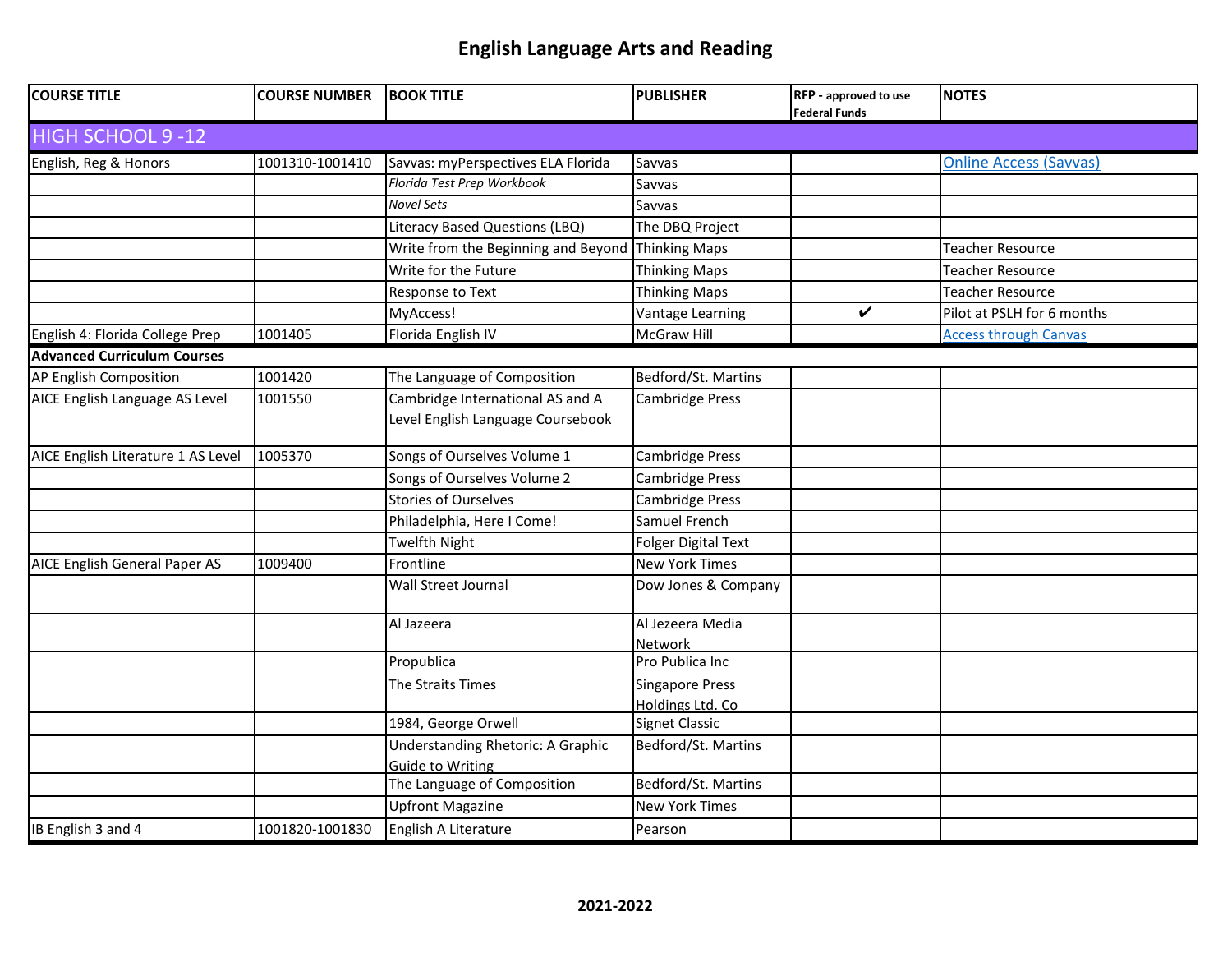| <b>COURSE TITLE</b>       | <b>COURSE NUMBER</b> | <b>BOOK TITLE</b>                  | <b>PUBLISHER</b>              | <b>NOTES</b>                                                                    |
|---------------------------|----------------------|------------------------------------|-------------------------------|---------------------------------------------------------------------------------|
| <b>HIGH SCHOOL 9-12</b>   |                      |                                    |                               |                                                                                 |
| Gr 9-12 Intensive Reading | 1000410              | <b>Reading Plus</b>                | <b>Educational Endeavors</b>  | <b>Online Access (Reading Plus)</b>                                             |
|                           |                      | <b>Wilson Reading System</b>       | <b>Wilson Language</b>        |                                                                                 |
|                           |                      | System 44                          | <b>HMH</b>                    |                                                                                 |
|                           |                      | Language!                          | Voyager Sopris Learning       |                                                                                 |
|                           |                      | Language! Live                     | Voyager Sopris Learning       |                                                                                 |
|                           |                      | Plugged into Reading- (Nonfiction) | Janet Allen Recorded<br>Books |                                                                                 |
|                           |                      | Townsend                           | <b>Townsend Press</b>         |                                                                                 |
|                           |                      | <b>USA Test Prep</b>               | <b>USA Test Prep</b>          | <b>Online Access (USA Test Prep)</b><br>Approved for FSA (LAFS) and SAT Reading |
|                           |                      | Achieve 3000                       | Achieve 3000                  |                                                                                 |
|                           |                      | NoRed Ink                          | No Red Ink Corp.              | Approved for Intensive Classes Only                                             |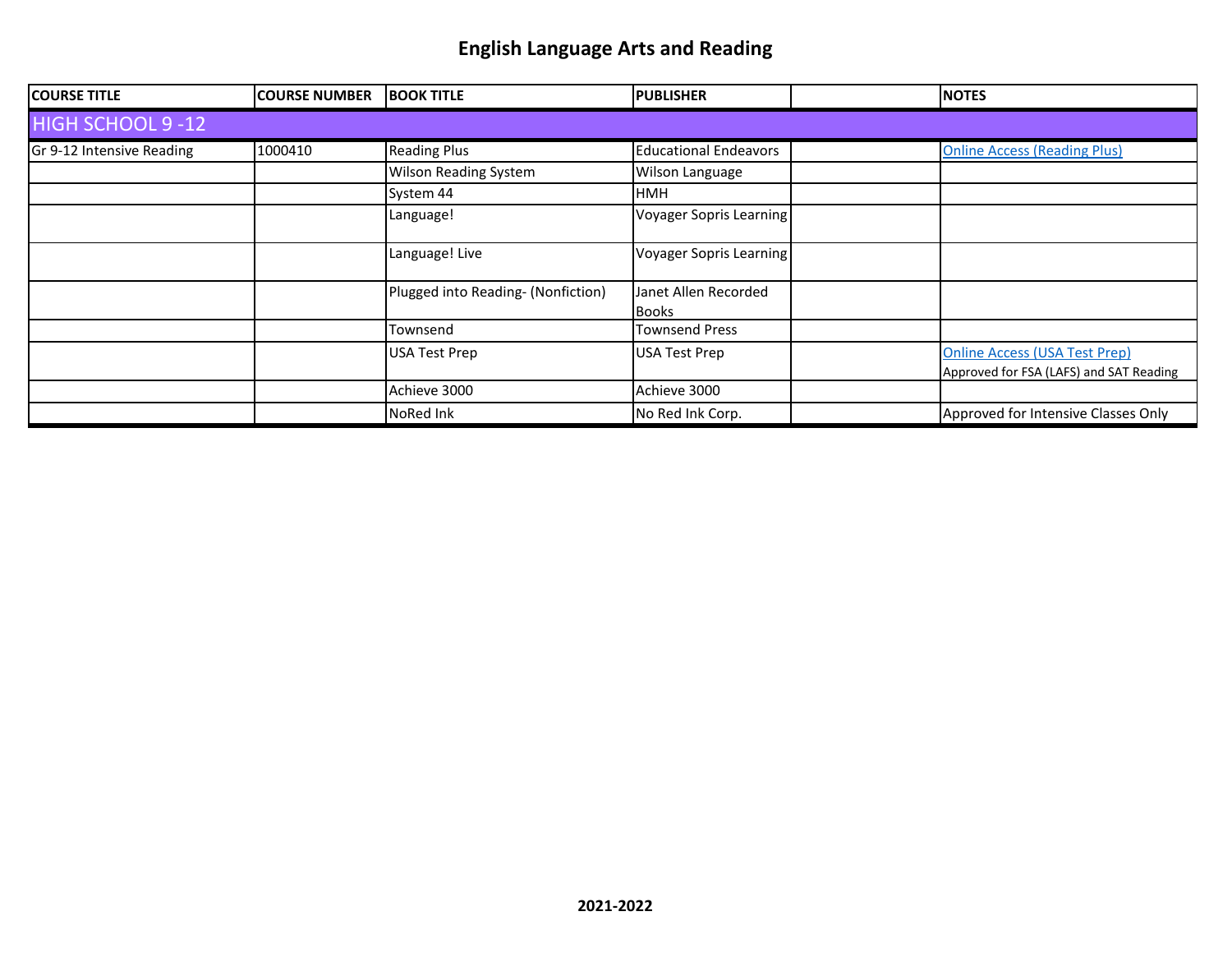





# Mathematics Adopted Instructional Materials 2013-2021

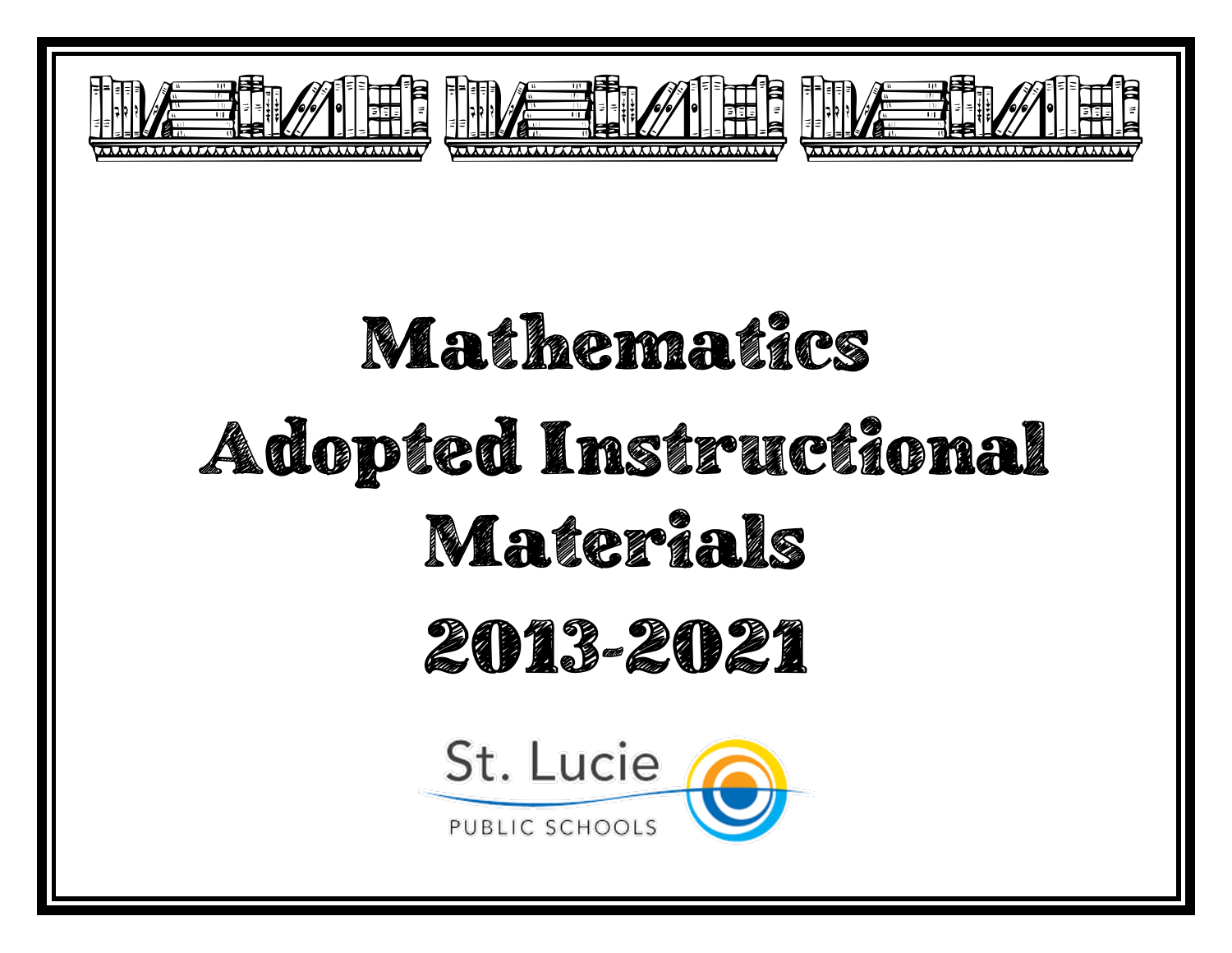| <b>COURSE TITLE</b>       | <b>COURSE NUMBER</b> | <b>BOOK TITLE</b>               | <b>PUBLISHER</b>                          | RFP - approved to use<br><b>Federal Funds</b> | <b>NOTES</b>                         |
|---------------------------|----------------------|---------------------------------|-------------------------------------------|-----------------------------------------------|--------------------------------------|
| <b>ELEMENTARY K - 5</b>   |                      |                                 |                                           |                                               |                                      |
| K - 5 Math                | 5012020-5012070      | Common Core Go Math, 2011       | <b>HMH</b>                                |                                               | <b>Online Access (Think Central)</b> |
|                           |                      | Ready Instruction               | Curriculum Associates                     | $\overline{\mathbf{v}}$                       | Small Group Only - Print Resource    |
|                           |                      | iReady Toolkits                 | Curriculum Associates                     | $\overline{\mathbf{v}}$                       | Online resource for Teachers         |
|                           |                      | iReady Diagnostic & Instruction | Curriculum Associates                     | $\checkmark$                                  | <b>Online Access (iReady)</b>        |
|                           |                      | <b>Everglades Mathematics</b>   | <b>Forward Mathematics</b>                |                                               | Small Group Only - Print Resource    |
|                           |                      | <b>HMH Flip Charts</b>          | HMH                                       |                                               | Small Group Only - Print Resource    |
|                           |                      | <b>DreamBox</b>                 | <b>DreamBox</b>                           |                                               | Pilot at ALP only                    |
|                           |                      | <b>Acaletics Math Program</b>   | <b>Educational Development Associates</b> |                                               | CAM only - 21st Century              |
|                           |                      | Imagine Math                    | Imagine Learning                          | V                                             | <b>ELL/ESE Focused</b>               |
|                           |                      | Do the Math                     | Heinemann                                 |                                               | Intervention/Extended Learning       |
|                           |                      | <b>Eureka Mathematics</b>       | <b>Great Minds</b>                        |                                               | Resource for Teachers                |
| <b>MIDDLE GRADES 6-8</b>  |                      |                                 |                                           |                                               |                                      |
| M/J Grade 6 Math          | 1205010              | GoMath Grade 6                  | <b>HMH</b>                                |                                               | <b>Online Access (myHRW)</b>         |
|                           |                      | iReady Diagnostic & Instruction | Curriculum Associates                     | $\overline{\mathbf{v}}$                       | <b>Online Access (iReady)</b>        |
|                           |                      | Ready Instruction               | Curriculum Associates                     | $\overline{\mathbf{v}}$                       | Small Group Only - Print Resource    |
|                           |                      | <b>Everglades Mathematics</b>   | <b>Forward Mathematics</b>                |                                               | Small Group Only - Print Resource    |
|                           |                      | <b>Eureka Mathematics</b>       | <b>Great Minds</b>                        |                                               | <b>Resource for Teachers</b>         |
|                           |                      | enVision Assessment Books       | Pearson                                   |                                               | Small Group Only - Print Resource    |
|                           |                      | <b>HMH Flip Charts</b>          | <b>HMH</b>                                |                                               | Small Group Only - Print Resource    |
|                           |                      | <b>DreamBox</b>                 | <b>DreamBox</b>                           |                                               | Pilot at ALP & SPM only              |
|                           |                      | <b>Math Nation Workbooks</b>    | <b>Study Edge</b>                         |                                               | <b>Resource for Teachers</b>         |
| M/J Grade 6 Math Advanced | 1205020              | <b>GoMath Grade 6 Advanced</b>  | <b>HMH</b>                                |                                               | <b>Online Access (myHRW)</b>         |
|                           |                      | iReady Diagnostic & Instruction | <b>Curriculum Associates</b>              | $\overline{\mathbf{v}}$                       | <b>Online Access (iReady)</b>        |
|                           |                      | Eureka Mathematics              | Great Minds                               |                                               | <b>Resource for Teachers</b>         |
|                           |                      | enVision Assessment Books       | Pearson                                   |                                               | Small Group Only - Print Resource    |
|                           |                      | <b>HMH Flip Charts</b>          | <b>HMH</b>                                |                                               | Small Group Only - Print Resource    |
|                           |                      | <b>DreamBox</b>                 | <b>DreamBox</b>                           |                                               | Pilot at ALP & SPM only              |
|                           |                      | <b>Math Nation Workbooks</b>    | <b>Study Edge</b>                         |                                               | <b>Resource for Teachers</b>         |
| M/J Grade 7 Math          | 1205040              | <b>GoMath Grade 7</b>           | <b>HMH</b>                                |                                               | <b>Online Access (myHRW)</b>         |
|                           |                      | iReady Diagnostic & Instruction | Curriculum Associates                     | $\overline{\mathbf{v}}$                       | <b>Online Access (iReady)</b>        |
|                           |                      | Ready Instruction               | Curriculum Associates                     | $\overline{\mathbf{v}}$                       | Small Group Only - Print Resource    |
|                           |                      | <b>Everglades Mathematics</b>   | <b>Forward Mathematics</b>                |                                               | Small Group Only - Print Resource    |
|                           |                      | <b>Eureka Mathematics</b>       | <b>Great Minds</b>                        |                                               | <b>Resource for Teachers</b>         |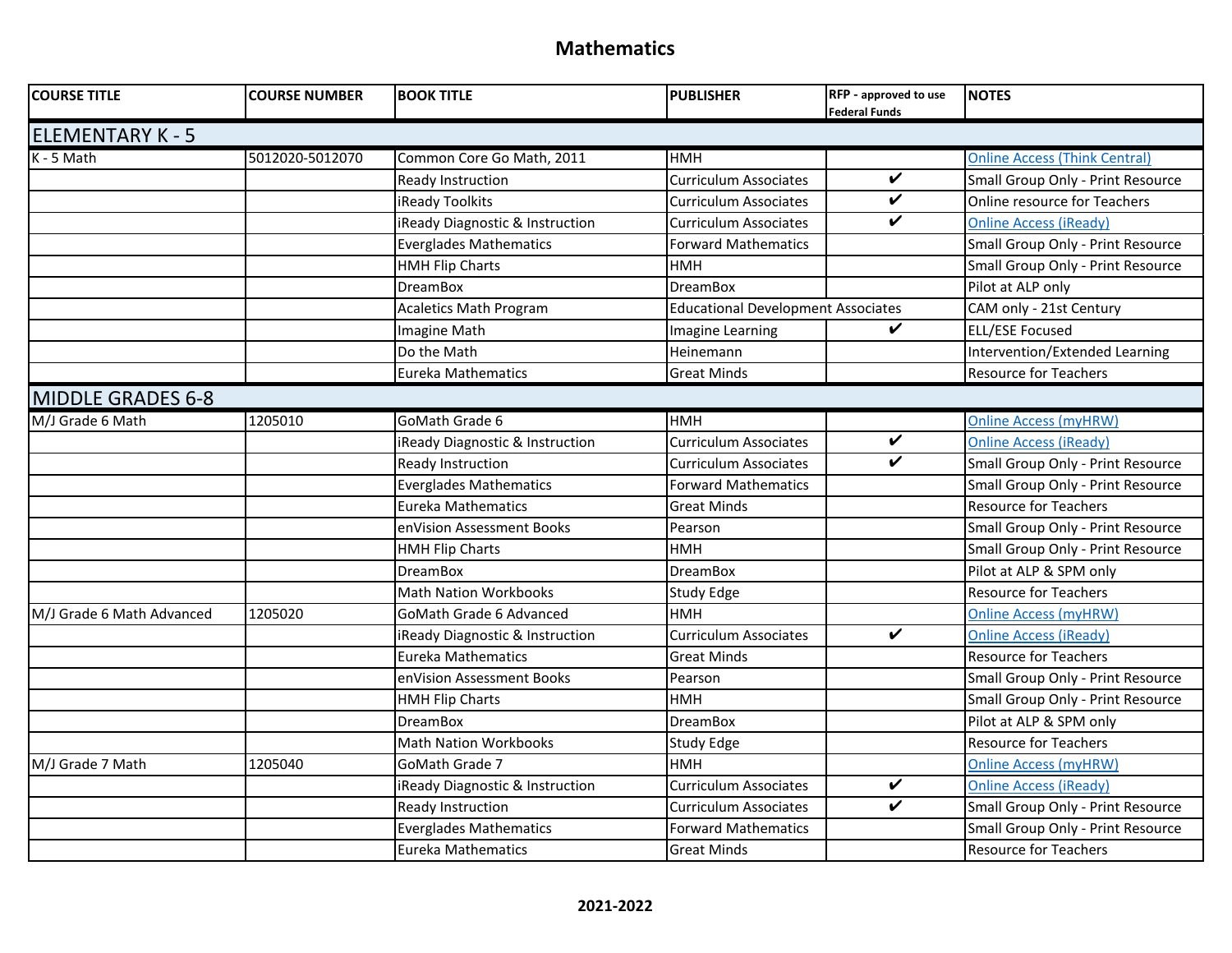| <b>COURSE TITLE</b>          | <b>COURSE NUMBER</b> | <b>BOOK TITLE</b>                    | <b>PUBLISHER</b>             | RFP - approved to use<br><b>Federal Funds</b> | <b>NOTES</b>                             |
|------------------------------|----------------------|--------------------------------------|------------------------------|-----------------------------------------------|------------------------------------------|
| <b>MIDDLE GRADES 6-8</b>     |                      |                                      |                              |                                               |                                          |
| M/J Grade 7 Math             | 1205040              | enVision Assessment Books            | Pearson                      |                                               | Small Group Only - Print Resource        |
|                              |                      | <b>HMH Flip Charts</b>               | <b>HMH</b>                   |                                               | Small Group Only - Print Resource        |
|                              |                      | <b>DreamBox</b>                      | <b>DreamBox</b>              |                                               | Pilot at ALP & SPM only                  |
|                              |                      | <b>Math Nation Workbooks</b>         | Study Edge                   |                                               | <b>Resource for Teachers</b>             |
| M/J Grade 7 Math, Adv        | 1205050              | <b>GoMath Grade 7 Advanced</b>       | <b>HMH</b>                   |                                               | <b>Online Access (myHRW)</b>             |
|                              |                      | iReady Diagnostic & Instruction      | <b>Curriculum Associates</b> | $\checkmark$                                  | <b>Online Access (iReady)</b>            |
|                              |                      | <b>Eureka Mathematics</b>            | <b>Great Minds</b>           |                                               | <b>Resource for Teachers</b>             |
|                              |                      | <b>HMH Flip Charts</b>               | <b>HMH</b>                   |                                               | Small Group Only - Print Resource        |
|                              |                      | <b>DreamBox</b>                      | <b>DreamBox</b>              |                                               | Pilot at ALP & SPM only                  |
|                              |                      | <b>Math Nation Workbooks</b>         | <b>Study Edge</b>            |                                               | <b>Resource for Teachers</b>             |
| M/J Grade 8 Pre-Algebra      | 1205070              | GoMath Pre-Algbra                    | <b>HMH</b>                   |                                               | <b>Online Access (myHRW)</b>             |
|                              |                      | iReady Diagnostic & Instruction      | <b>Curriculum Associates</b> | V                                             | <b>Online Access (iReady)</b>            |
|                              |                      | Ready Instruction                    | <b>Curriculum Associates</b> | $\boldsymbol{\nu}$                            | Small Group Only - Print Resource        |
|                              |                      | <b>Everglades Mathematics</b>        | <b>Curriculum Associates</b> |                                               | Small Group Only - Print Resource        |
|                              |                      | enVision Assessment Books            | Pearson                      |                                               | Small Group Only - Print Resource        |
|                              |                      | <b>HMH Flip Charts</b>               | <b>HMH</b>                   |                                               | Small Group Only - Print Resource        |
|                              |                      | <b>DreamBox</b>                      | <b>DreamBox</b>              |                                               | Pilot at ALP & SPM only                  |
|                              |                      | <b>Math Nation Workbooks</b>         | Study Edge                   |                                               | <b>Resource for Teachers</b>             |
| <b>Intensive Mathematics</b> | 1204000              | Ready Instruction                    | <b>Curriculum Associates</b> | $\overline{\mathbf{v}}$                       | Small Group Only - Print Resource        |
|                              |                      | <b>Everglades Mathematics</b>        | <b>Forward Mathematics</b>   |                                               | Small Group Only - Print Resource        |
|                              |                      | Think Through Mathematics            | Imagine Learning             | V                                             | <b>ELL/ESE Focused</b>                   |
|                              |                      | <b>Eureka Mathematics</b>            | <b>Great Minds</b>           |                                               | <b>Resource for Teachers</b>             |
| <b>HIGH SCHOOL 9-12</b>      |                      |                                      |                              |                                               |                                          |
| <b>EOC Math Courses</b>      |                      |                                      |                              |                                               |                                          |
| Algebra I, Reg & Honors      | 1200310-1200320      | Algebra 1 Core Explorations          | <b>HMH</b>                   |                                               | <b>Online Access (myHRW)</b>             |
|                              |                      | Algebra 1 Textbook (Berger, et all)  | <b>HMH</b>                   |                                               | <b>Online Access (myHRW)</b>             |
|                              |                      | <b>Math Nation</b>                   | Univ of FL & StudyEdge       |                                               | <b>Online Access (MathNation)</b>        |
|                              |                      | Everglades Mathematics (Small Group) | <b>Forward Mathematics</b>   |                                               | <b>Small Group Only - Print Resource</b> |
|                              |                      | Think Through Mathematics            | Imagine Learning             | $\checkmark$                                  |                                          |
|                              |                      | enVision Assessment Books            | Pearson                      |                                               | Small Group Only - Print Resource        |
|                              |                      | <b>USA Test Prep</b>                 | <b>USA Test Prep</b>         | RFP - approved to use                         | Homework, Remediation only               |
| <b>COURSE TITLE</b>          | <b>COURSE NUMBER</b> | <b>BOOK TITLE</b>                    | <b>PUBLISHER</b>             | <b>Federal Funds</b>                          | <b>NOTES</b>                             |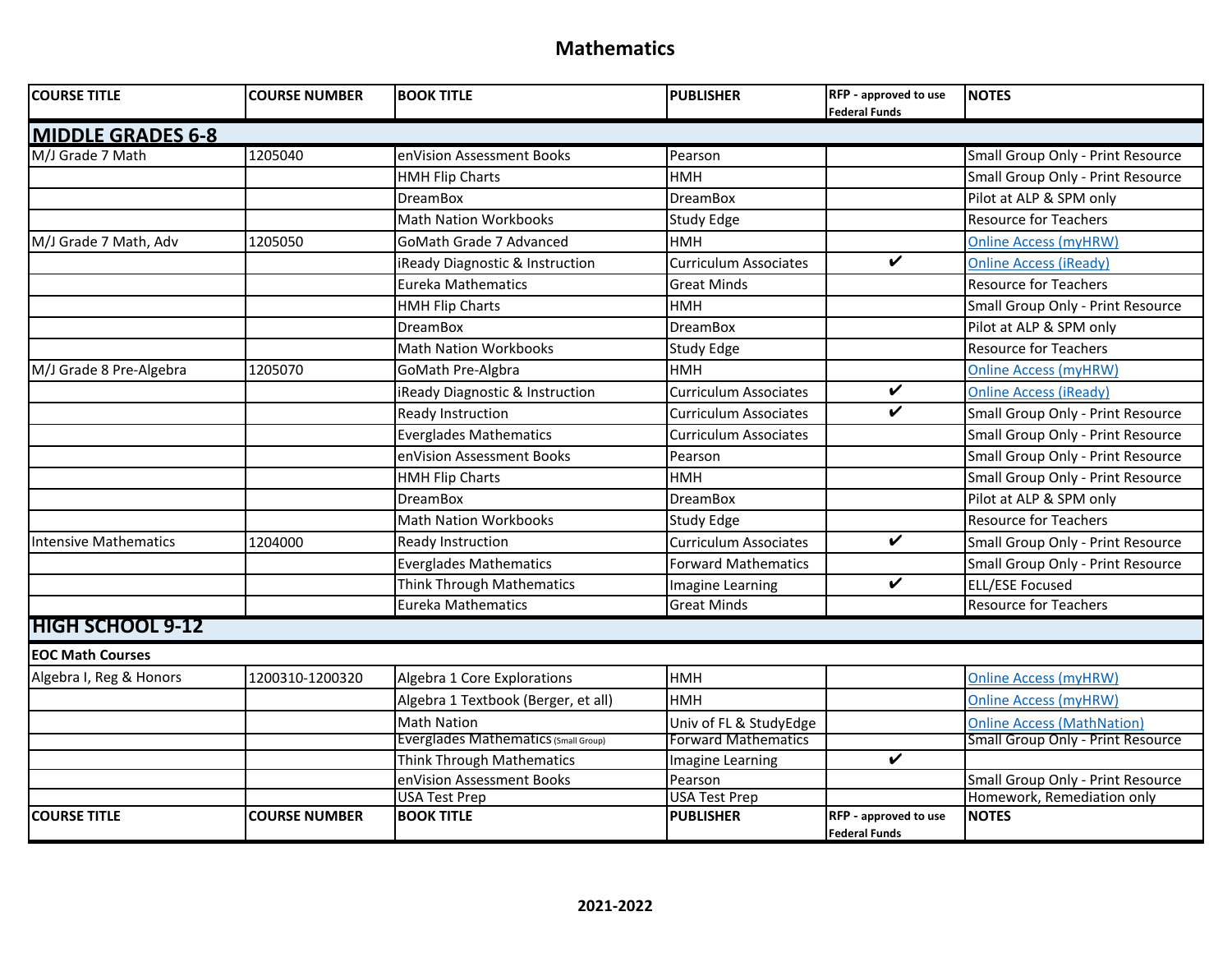| <b>HIGH SCHOOL 9-12</b>            |            |                                             |                            |                                             |  |
|------------------------------------|------------|---------------------------------------------|----------------------------|---------------------------------------------|--|
| Geometry, Reg & Honors             | 1206310/20 | <b>Geometry Core Explorations</b>           | <b>HMH</b>                 | <b>Online Access (myHRW)</b>                |  |
|                                    |            | Geometry Textbook (Berger, et all)          | <b>HMH</b>                 | <b>Online Access (myHRW)</b>                |  |
|                                    |            | <b>Math Nation</b>                          | Univ of FL & StudyEdge     | <b>Online Access (MathNation)</b>           |  |
|                                    |            | Think Through Mathematics                   | Imagine Learning           | $\checkmark$                                |  |
|                                    |            | <b>USA Test Prep</b>                        | <b>USA Test Prep</b>       | Homework, Remediation only                  |  |
|                                    |            | Everglades Mathematics (Small Group)        | <b>Forward Mathematics</b> | Small Group Only - Print Resource           |  |
| <b>Non EOC Math Courses</b>        |            |                                             |                            |                                             |  |
| Algebra 2, Reg & Honors            | 1200330/40 | Algebra 2 Core Explorations                 | <b>HMH</b>                 | <b>Online Access (myHRW)</b>                |  |
|                                    |            | Algebra 2 Textbook                          | <b>HMH</b>                 | <b>Online Access (myHRW)</b>                |  |
|                                    |            | <b>Math Nation</b>                          | Univ of FL & StudyEdge     | <b>Online Access (MathNation)</b>           |  |
| <b>Advanced Topics in Math</b>     | 1298310    | Blitzer, Algebra & Trignometry              | Pearson                    |                                             |  |
| Liberal Arts Math 1.0              | 1207300    | Math in Action: An Introduction to          | Pearson                    | Print Only (Access to Math XL Online        |  |
|                                    |            | Algebraic, Graphical, and Numerical         |                            | only)                                       |  |
|                                    |            | <b>Think Through Mathematics</b>            | Imagine Learning           | $\checkmark$                                |  |
| Liberal Arts Math 2.0              | 1207310    | Math in Action: An Introduction to          | Pearson                    | <b>Print Only (Access to Math XL Online</b> |  |
|                                    |            | Think Through Mathematics                   | Imagine Learning           | $\checkmark$                                |  |
|                                    |            | <b>USA Test Prep</b>                        | <b>USA Test Prep</b>       | Homework, Remediation only                  |  |
| Math for College Readiness         | 1200700    | Intermediate Algebra                        | Pearson                    | <b>Print Only (Access to Math XL Online</b> |  |
| Trigonometry                       | 1211300    | Blitzer, Algebra & Trignometry              | Pearson                    | Print Only (Access to Math XL Online        |  |
| Analysis of Functions              | 1201315    | Blitzer, Algebra & Trignometry              | Pearson                    | <b>Print Only (Access to Math XL Online</b> |  |
| <b>PreCalculus Honors</b>          | 1202340    | PreCalculus: Graphical, Numerical,          | Pearson                    | <b>Print Only (Access to Math XL Online</b> |  |
| Calculus, Honors                   | 1202300    | Calculus, AP Ed 2016                        | Pearson                    | Print Only (Access to Math XL Online        |  |
| Probability & Statistics           | 1210300    | Stats: Modeling the World, 2010             | Pearson                    | Print Only (Access to Math XL Online        |  |
|                                    |            |                                             |                            | only)                                       |  |
| <b>Advanced Curriculum Courses</b> |            |                                             |                            |                                             |  |
| <b>AP Calculus AB</b>              | 1202310    | Calculus, AP Ed 2016                        | Pearson                    | Print Only (Access to Math XL Online        |  |
|                                    |            |                                             |                            | only)                                       |  |
| <b>AP Statistics</b>               | 1210320    | Stats: Modeling the World, 2010             | Pearson/Prentice Hall      | Print Only (Access to Math XL Online        |  |
|                                    |            |                                             |                            | only)                                       |  |
| PreAICE Math II                    | 1209820    | <b>Essentials Mathematics for Cambridge</b> | <b>Hodder Education</b>    |                                             |  |
| PreAICE Math III                   | 1209825    | <b>Essentials Mathematics for Cambridge</b> | Hodder Education           |                                             |  |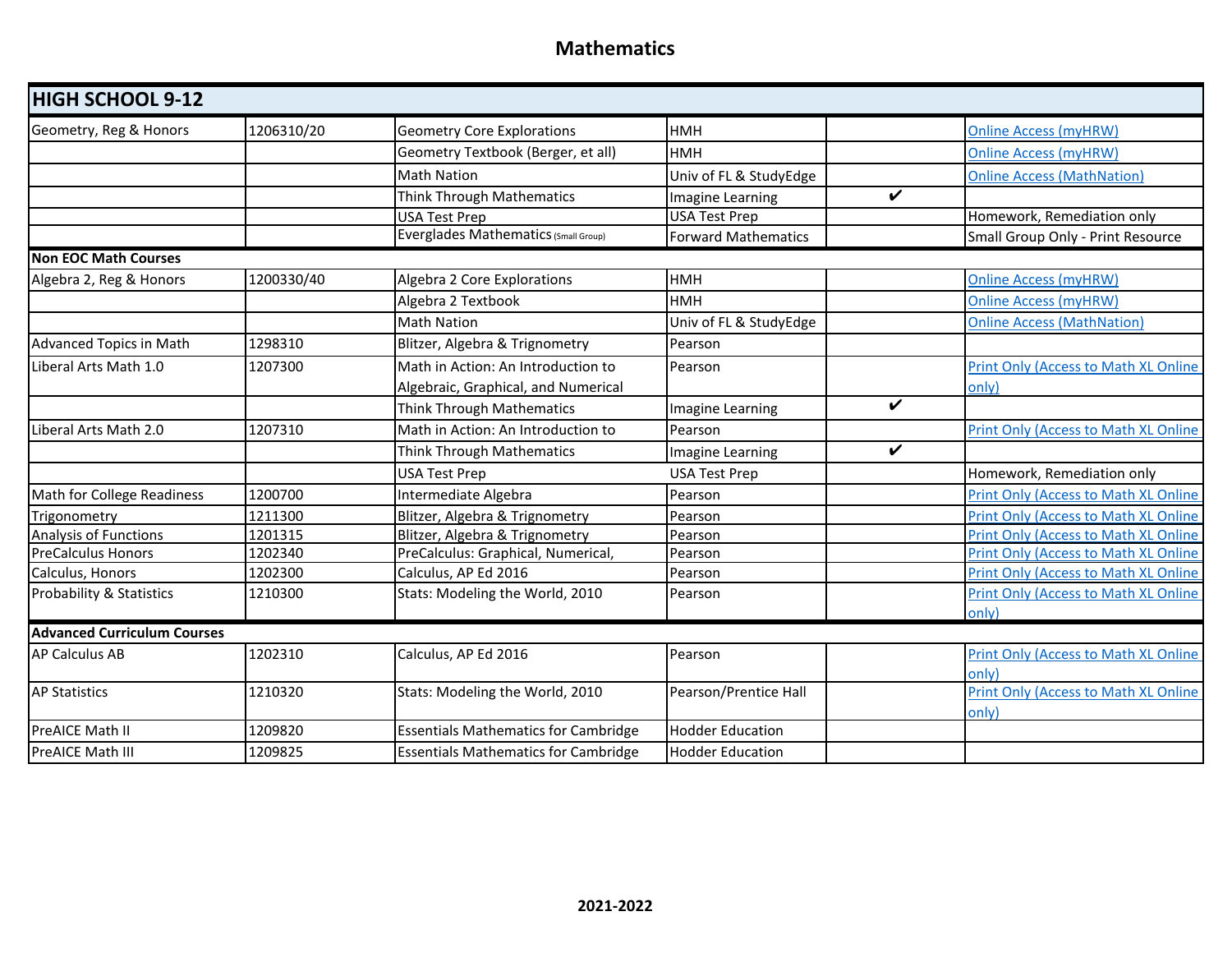| <b>COURSE TITLE</b>                | <b>COURSE NUMBER</b> | <b>BOOK TITLE</b>             | <b>IPUBLISHER</b>        | <b>RFP</b> - approved to use<br><b>Federal Funds</b> | <b>NOTES</b> |
|------------------------------------|----------------------|-------------------------------|--------------------------|------------------------------------------------------|--------------|
| <b>HIGH SCHOOL 9-12</b>            |                      |                               |                          |                                                      |              |
| <b>Non EOC Math Courses</b>        |                      |                               |                          |                                                      |              |
| AICE Math 1 AS Level               | 1202352              | <b>Pure Mathematics</b>       | <b>Hodder Education</b>  |                                                      |              |
|                                    |                      | <b>Statistics</b>             | <b>Hodder Education</b>  |                                                      |              |
|                                    |                      | Pure Mathematics 2 & 3        | <b>Hodder Education</b>  |                                                      |              |
| <b>AICE Further Math 2 A Level</b> | 1202372              | <b>Pure Mathematics</b>       | <b>Hodder Education</b>  |                                                      |              |
|                                    |                      | <b>Statistics</b>             | <b>Hodder Education</b>  |                                                      |              |
|                                    |                      | Pure Mathematics 2 & 3        | <b>Hodder Education</b>  |                                                      |              |
| <b>IB Math Studies</b>             | 1209800              | <b>Mathematics Studies SL</b> | <b>Haese Mathematics</b> |                                                      |              |
| <b>IB Pre-Calculus</b>             | 1202375              | <b>Mathematics SL</b>         | <b>Haese Mathematics</b> |                                                      |              |
| <b>IB Calculus and Descriptive</b> | 1202810              | <b>Mathematics SL</b>         | <b>Haese Mathematics</b> |                                                      |              |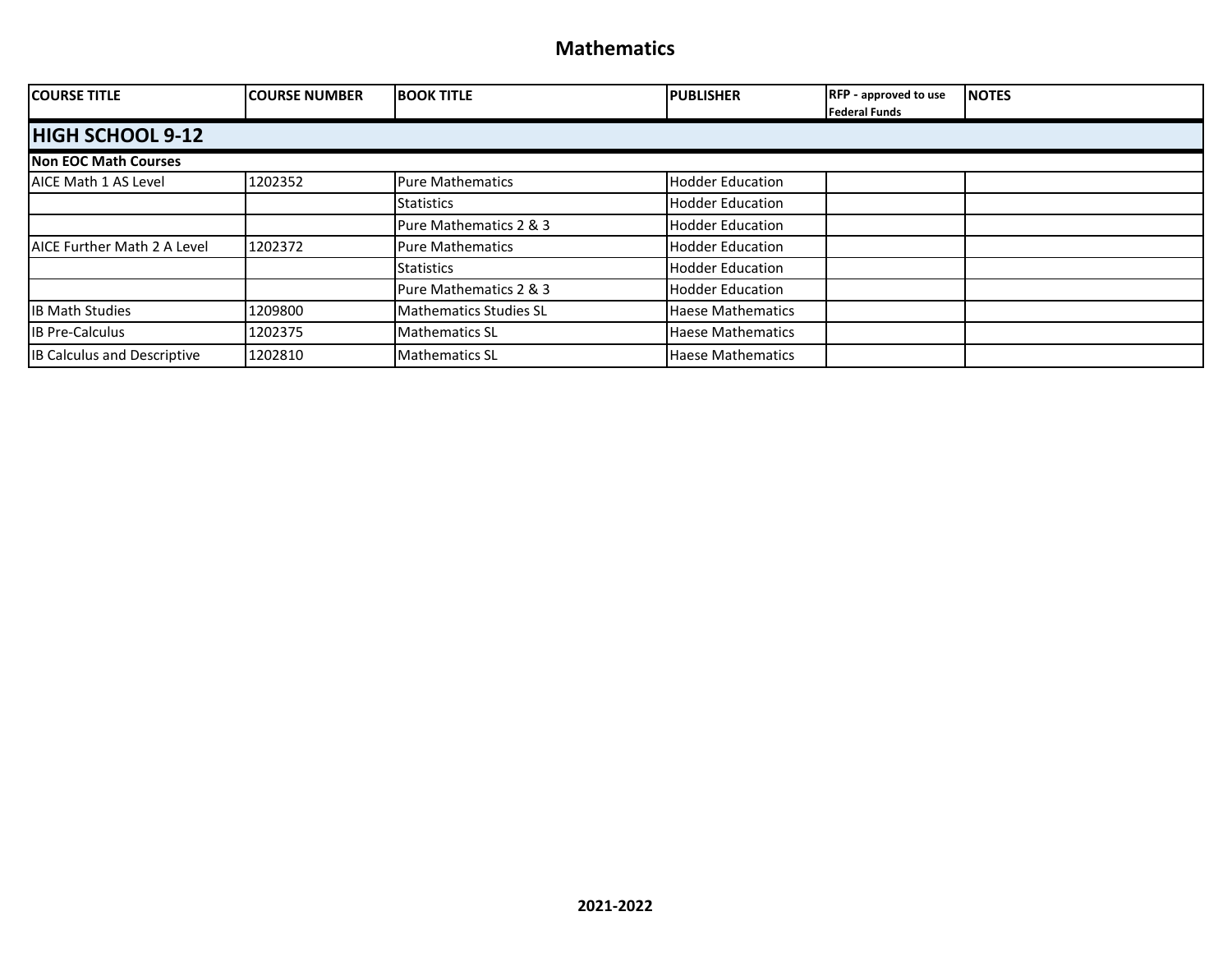





## Adopted Instructional Materials

### 2018-2023

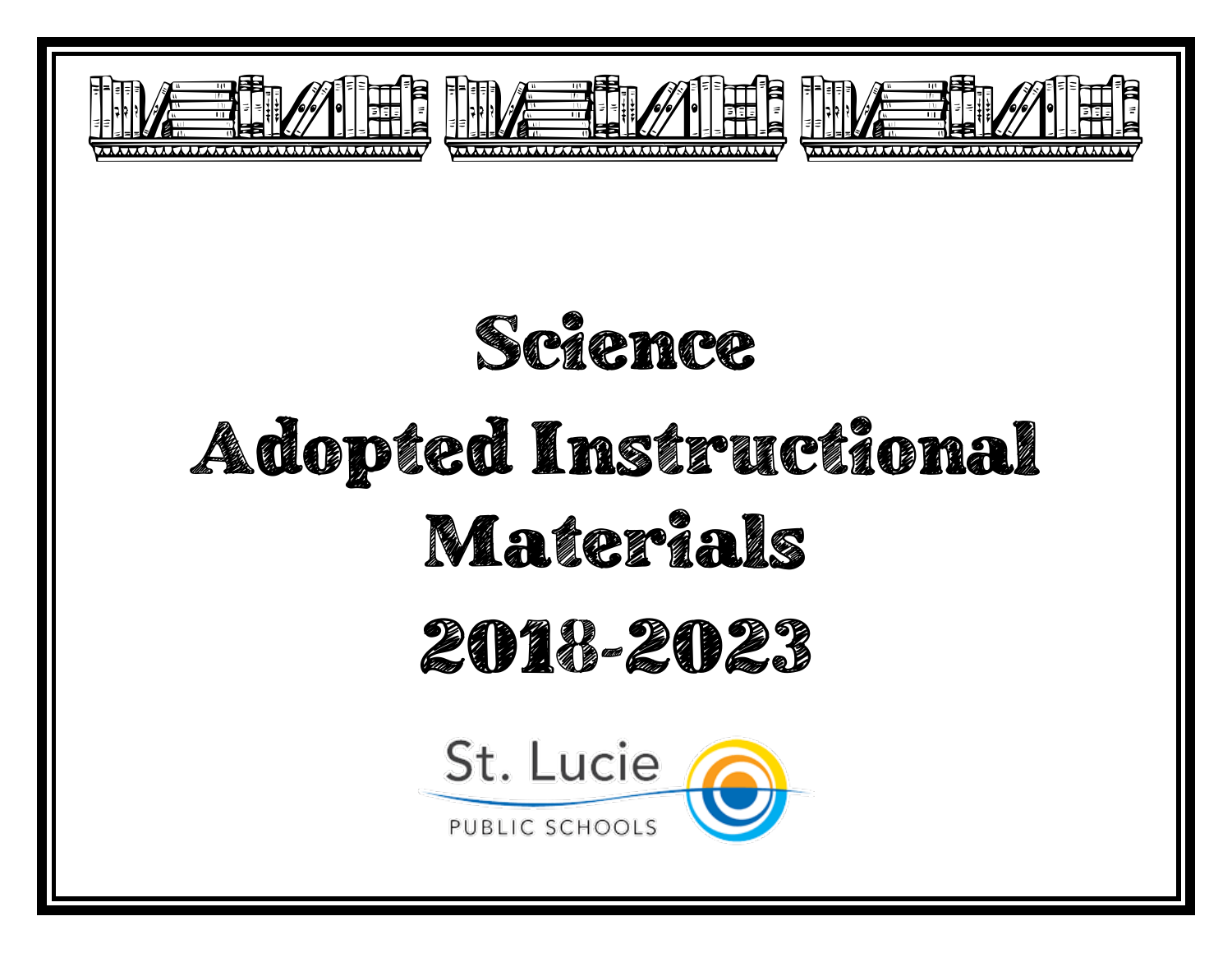| <b>COURSE TITLE</b>                               | <b>COURSE NUMBER</b> | <b>BOOK TITLE</b>                        | <b>PUBLISHER</b>                                                        | RFP - approved to use<br><b>Federal Funds</b> | <b>NOTES</b>                                                         |
|---------------------------------------------------|----------------------|------------------------------------------|-------------------------------------------------------------------------|-----------------------------------------------|----------------------------------------------------------------------|
| <b>ELEMENTARY K - 5</b>                           |                      |                                          |                                                                         |                                               |                                                                      |
|                                                   |                      | Inspire Be a Scientist Notebook          |                                                                         |                                               |                                                                      |
| K - 5 Science                                     | 5020010 - 5020060    | (Student Journal)                        | <b>McGraw Hill</b>                                                      |                                               | <b>Online Access (McGraw Hill)</b>                                   |
|                                                   |                      | Inspire Science Handbook                 | <b>McGraw Hill</b>                                                      |                                               | <b>Online Access (McGraw Hill)</b>                                   |
|                                                   |                      | Inspire Leveled Read Alouds              | <b>McGraw Hill</b>                                                      |                                               | <b>Online Access (McGraw Hill)</b>                                   |
|                                                   |                      | ScienceSaurus                            | <b>HMH</b>                                                              |                                               | Print Copy                                                           |
|                                                   |                      | Study Island (grade 5 only)              | Edmentum                                                                | ✓                                             | <b>Online Access (Study Island)</b>                                  |
|                                                   |                      | GenerationGenius                         | GenerationGenius                                                        |                                               |                                                                      |
|                                                   |                      | Safer Smarter Kids (K-3)                 |                                                                         |                                               |                                                                      |
|                                                   |                      | Science Bootcamp Program                 | <b>J&amp;J Educational Bootcamp</b>                                     |                                               | <b>Teacher Resource</b>                                              |
|                                                   |                      | <b>Cambridge Primary Science</b>         | Cambridge Press                                                         |                                               | MSAP Grant for SGAET and                                             |
|                                                   |                      |                                          |                                                                         |                                               | CAST only                                                            |
|                                                   |                      | Penda Science                            | Penda Learning                                                          | $\checkmark$                                  | 5th Grade Science                                                    |
|                                                   |                      | Kids Health                              |                                                                         |                                               | https://kidshealth.org                                               |
|                                                   |                      | <b>SLPS Health Curriculum</b>            | Modeled from NYC Dept. of<br>Ed and PBC Human Growth<br>and Development |                                               | <b>Print Resource</b>                                                |
| <b>MIDDLE SCHOOL 6 - 8</b>                        |                      |                                          |                                                                         |                                               |                                                                      |
| M/J Grade 6-8 Comprehensive<br>Science, Reg & Adv | 2002040-2002110      | Florida Science, Comprehensive<br>Course | McGraw Hill                                                             |                                               | <b>Online Access (McGraw Hill)</b>                                   |
|                                                   |                      | <b>Reading Essentials</b>                | <b>McGraw Hill</b>                                                      |                                               | <b>Online Access (McGraw Hill)</b>                                   |
|                                                   |                      | ScienceSaurus                            | <b>HMH</b>                                                              |                                               |                                                                      |
|                                                   |                      | Penda Science                            | Penda Learning                                                          | V                                             | 8th Grade Science                                                    |
|                                                   |                      | Study Island (grade 8 only)              | Edmentum                                                                | V                                             | <b>Online Access (Study Island)</b>                                  |
|                                                   |                      | <b>SLPS Health Curriculum</b>            | Modeled from NYC Dept. of<br>Ed and PBC Human Growth<br>and Development |                                               |                                                                      |
|                                                   |                      | Science Bootcamp Classroom               | J&J Educational Bootcamp                                                |                                               |                                                                      |
|                                                   |                      | Cambridge Lower Secondary                | Cambridge Press                                                         |                                               | MSAP Grant for SGAET and                                             |
|                                                   |                      | Science                                  |                                                                         |                                               | CAST only                                                            |
|                                                   |                      | USA Test Prep Grade 8 Science            | <b>USA TestPrep</b>                                                     |                                               | <b>Online Access (USA Test Prep)</b><br>Approved for SSA-M/J Grade 8 |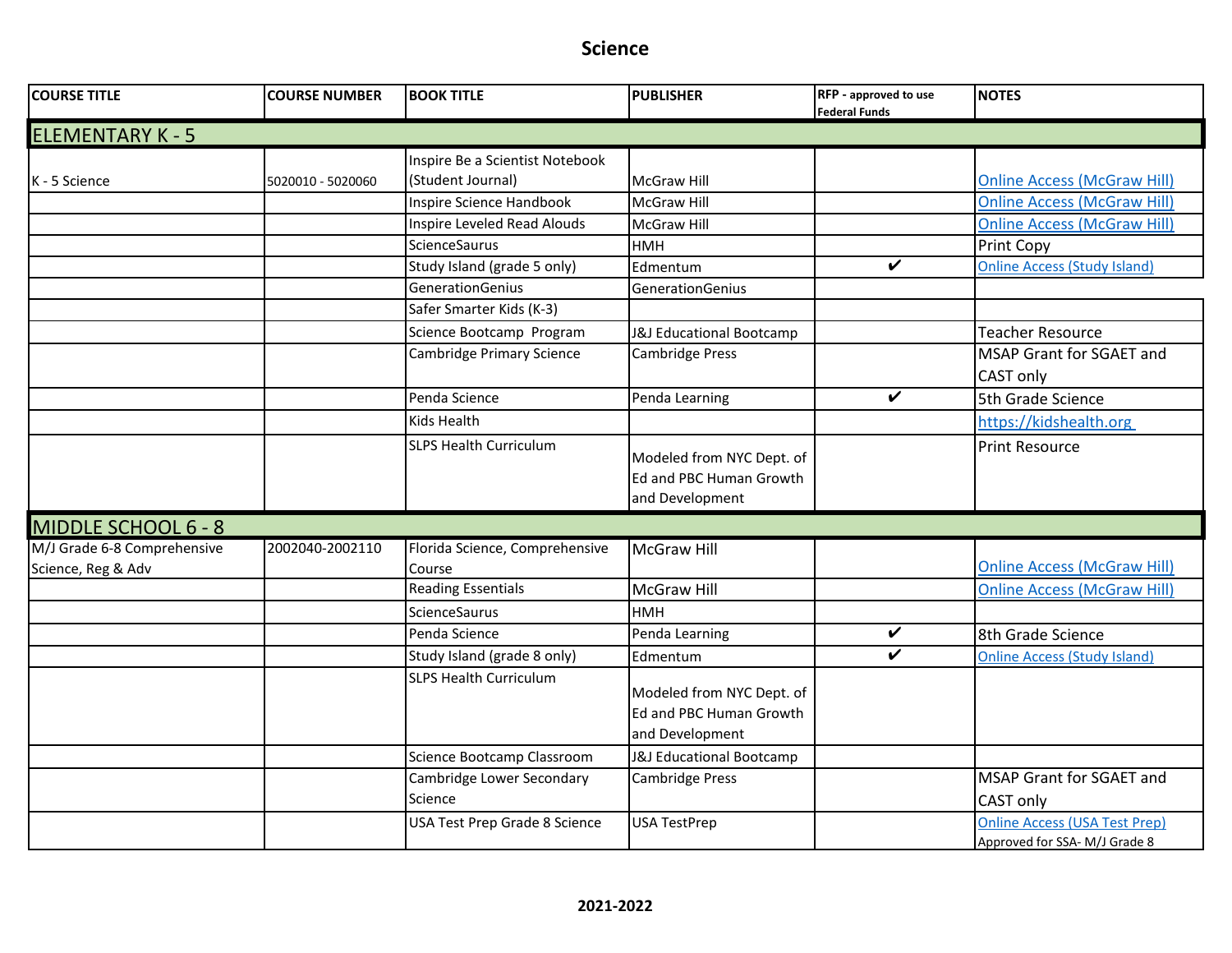| <b>COURSE TITLE</b>               | <b>COURSE NUMBER</b> | <b>BOOK TITLE</b>                           | <b>PUBLISHER</b>          | RFP - approved to use<br><b>Federal Funds</b> | <b>NOTES</b>                                                     |
|-----------------------------------|----------------------|---------------------------------------------|---------------------------|-----------------------------------------------|------------------------------------------------------------------|
| <b>HIGH SCHOOL 9-12</b>           |                      |                                             |                           |                                               |                                                                  |
| Earth/Space Science, Reg & Honors | 2001310-2001320      | Fl Earth Science 2012 P-H                   | <b>Holt McDougal</b>      |                                               |                                                                  |
|                                   |                      | Earth Science 2006                          | <b>Prentice Hall</b>      |                                               |                                                                  |
|                                   |                      | FL Earth Science 2018                       | McGraw Hill               |                                               | Adopted                                                          |
| Biology I, Reg. & Honors          | 2000310-2000320      | Biology for Fl Miller & Levine,             | Pearson                   |                                               | <b>Online Access (Pearson)</b>                                   |
|                                   |                      | USA Test Prep Biology                       | <b>USA TestPrep</b>       |                                               | <b>Online Access (USA Test Prep)</b><br>Approved for Biology EOC |
|                                   |                      | Penda Science                               | Penda Learning            | ✓                                             | Biology                                                          |
| Chemistry I, Reg. & Honors        | 2003340-2003350      | <b>Holt Chemistry</b>                       | <b>Holt McDougal</b>      |                                               |                                                                  |
|                                   |                      | <b>Chemistry Matter and Change</b>          | Glencoe/McGraw Hill       |                                               | Adopted                                                          |
|                                   |                      | Chemistry FL                                | Pearson                   |                                               |                                                                  |
| <b>Environmental Science</b>      | 2001340-2001380      | <b>Holt Environmental Science</b>           | <b>Holt McDougal</b>      |                                               | <b>Online Access (myHRW)</b>                                     |
|                                   |                      | Living in the Environment                   | Cengage                   |                                               | Adopted                                                          |
| Physics 1, Reg & Honors           | 2003380-2003390      | Physics: Principles & Problems              | Glencoe/McGraw Hill       |                                               | <b>Online Access (McGraw Hill)</b>                               |
|                                   |                      | <b>Conceptual Physics</b>                   | Pearson                   |                                               |                                                                  |
|                                   |                      | Physics                                     | Holt, Reinhart, Winston   |                                               |                                                                  |
| Anatomy & Physiology, Reg         | 2000350-2000360      | Introduction to Anatomy and                 | Goodheart-Willcox Co.     |                                               | Adopted                                                          |
|                                   |                      | Introduction to the Human Body              | Wiley                     |                                               |                                                                  |
|                                   |                      | The Essentials of Anatomy and<br>Physiology | Pearson                   |                                               |                                                                  |
| Marine Science 1, Reg. & Honors   | 2002500-2002510      | Life on an Ocean Planet                     | <b>Current Publishing</b> |                                               |                                                                  |
|                                   |                      | <b>Marine Biology</b>                       | <b>McGraw Hill</b>        |                                               | Adopted                                                          |
| Physical Science, Reg & Honors    | 2003310-2003320      | Physical Science: Concepts in               | <b>Prentice Hall</b>      |                                               |                                                                  |
|                                   |                      | FL Physical Science                         | <b>McGraw Hill</b>        |                                               | Adopted                                                          |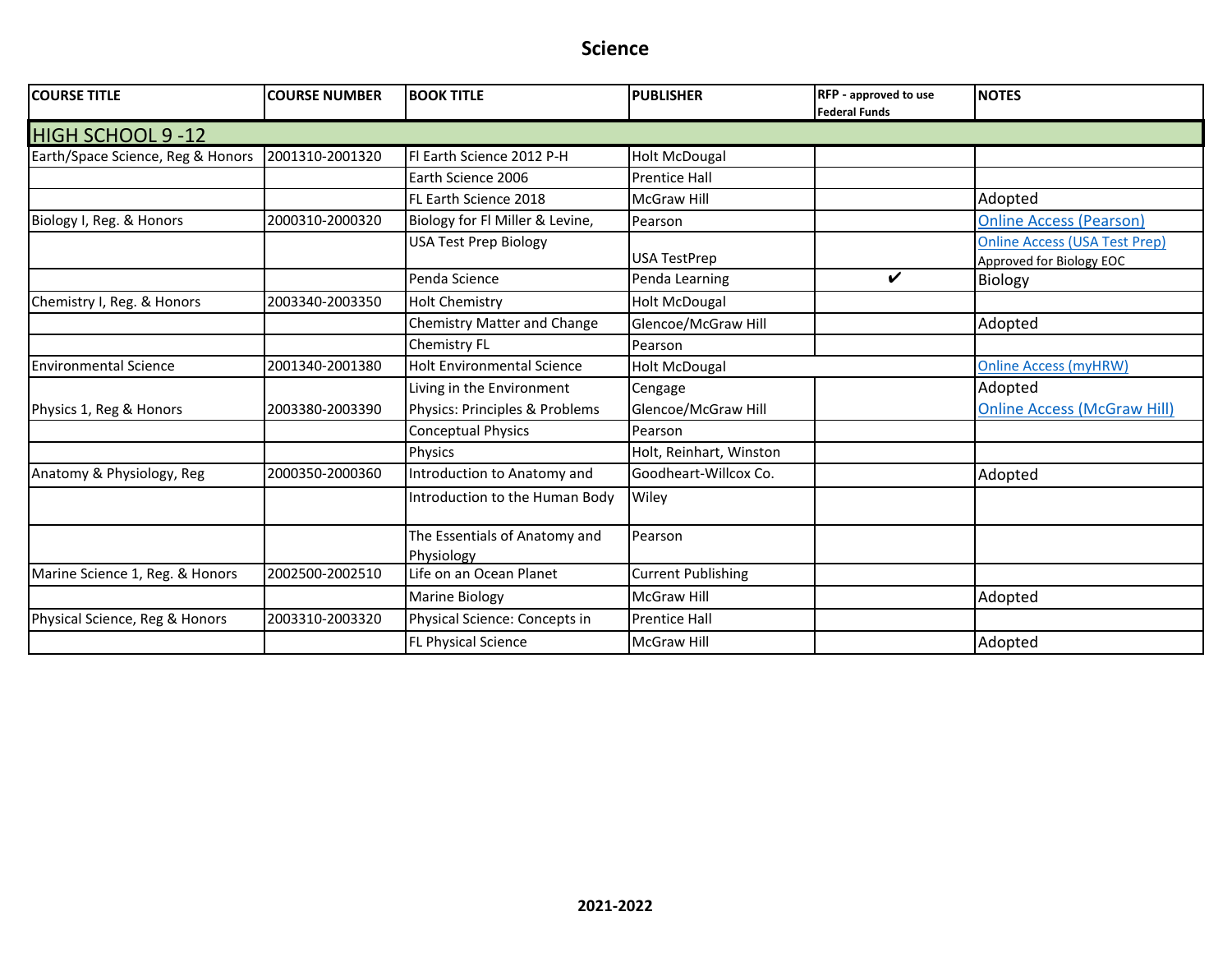| <b>COURSE TITLE</b>                     | <b>COURSE NUMBER</b> | <b>BOOK TITLE</b>                                                                  | <b>PUBLISHER</b>                  | <b>RFP</b> - approved to use<br><b>Federal Funds</b> | <b>NOTES</b>                   |
|-----------------------------------------|----------------------|------------------------------------------------------------------------------------|-----------------------------------|------------------------------------------------------|--------------------------------|
| HIGH SCHOOL 9 -12 (Advanced Curriculum) |                      |                                                                                    |                                   |                                                      |                                |
| AP Computer Science Principles          | 0200335              | Blown to Bits: Your life, Liberty,<br>and Happiness After the Digital<br>Explosion | Hal Abelson and Harry Lewis       |                                                      |                                |
| <b>AP Biology</b>                       | 2000340              | <b>Biology AP Edition</b>                                                          | Campbell and Reece                |                                                      |                                |
|                                         |                      | Principles of Life                                                                 | <b>Macmillan Higher Education</b> |                                                      |                                |
|                                         |                      | <b>Biology (Mader)</b>                                                             | <b>McGraw Hill</b>                |                                                      |                                |
| <b>AP Environmental Science</b>         | 2001340              | Friedland and Relyea<br><b>Envioronmental Sciece for AP</b>                        | WH Freeman and Company            |                                                      |                                |
|                                         |                      | Living in the Environment                                                          | Cengage                           |                                                      |                                |
| PreAICE Biology                         | 2000322              | Cambridge IGCSE Biology                                                            | Cambridge Press                   |                                                      |                                |
| <b>AICE Biology</b>                     | 2000321              | Cambridge International AS and A                                                   | <b>Cambridge Press</b>            |                                                      |                                |
| <b>AICE Marine Science</b>              | 2002535              | Cambridge International AS and A                                                   | Cambridge Press                   |                                                      |                                |
| <b>PreAICE Chemistry</b>                | 2003372              | Cambridge IGCSE Chemistry                                                          | Cambridge Press                   |                                                      |                                |
| <b>AICE Chemistry</b>                   | 2003371              | Chemistry in Context for                                                           | <b>Oxford Press</b>               |                                                      |                                |
| <b>IB Biology</b>                       | 2000805-2000820      | IB Biology Course Book                                                             | <b>Oxford Press</b>               |                                                      |                                |
|                                         |                      | Higher level Biology                                                               | Pearson UK                        |                                                      | <b>Online Access (Pearson)</b> |
|                                         |                      | IB Biology Study Guide 2014                                                        | <b>Oxford Press</b>               |                                                      |                                |
| <b>IB Chemistry</b>                     | 2003371-2003373      | <b>Standard Level Chemistry</b>                                                    | Pearson                           |                                                      | Print Only                     |
|                                         |                      | IB Study Guide: Chemistry IB DP                                                    | <b>Oxford Press</b>               |                                                      | <b>Print Only</b>              |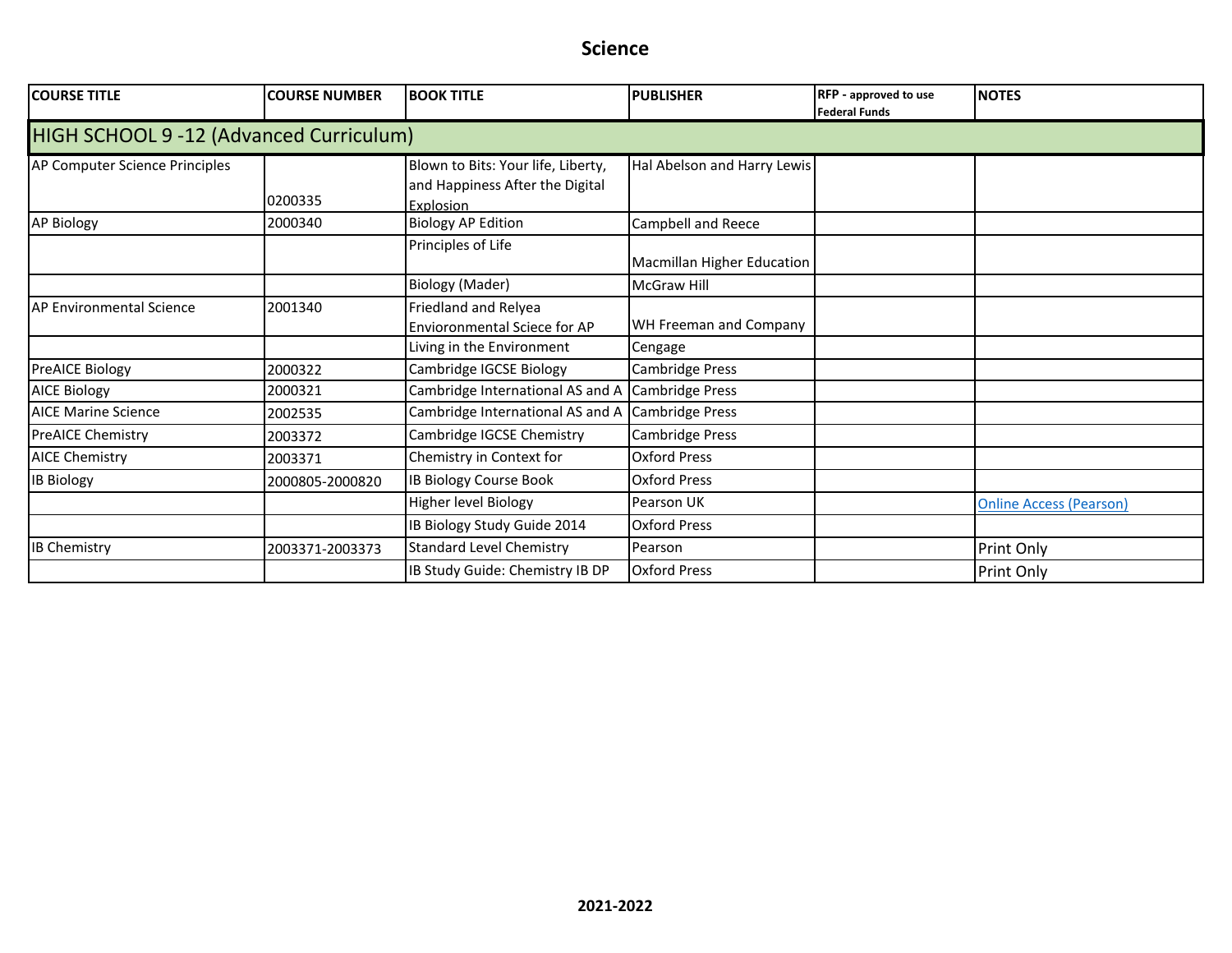





# Social Studies Adopted Instructional Materials 2018-2022St. Lucie

PUBLIC SCHOOLS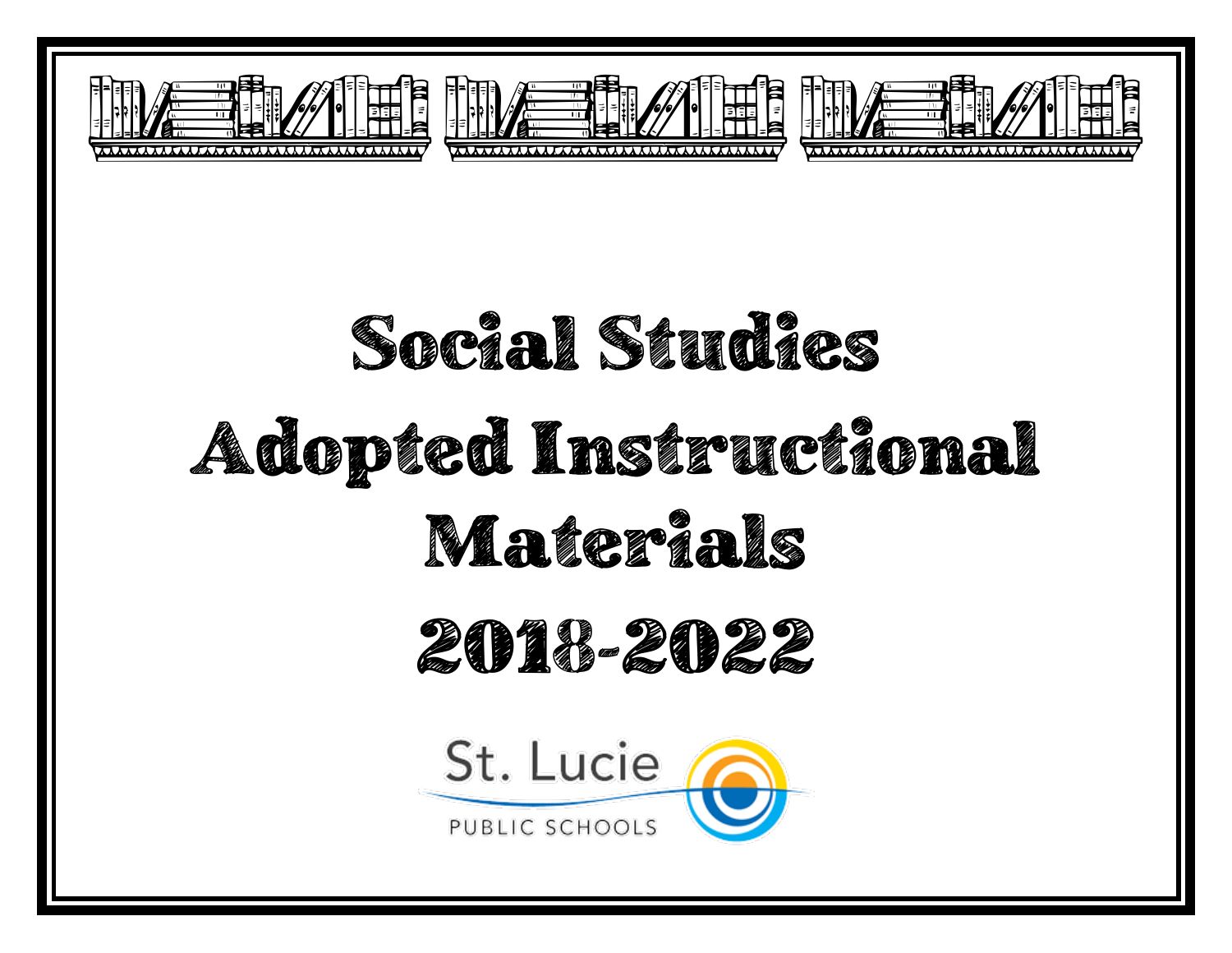#### **Social Studies**

| <b>COURSE TITLE</b>                    | <b>COURSE NUMBER</b> | <b>BOOK TITLE</b>                           | <b>PUBLISHER</b>                    | RFP - approved to use<br><b>Federal Funds</b> | <b>NOTES</b>                                                               |
|----------------------------------------|----------------------|---------------------------------------------|-------------------------------------|-----------------------------------------------|----------------------------------------------------------------------------|
| <b>ELEMENTARY K - 5</b>                |                      |                                             |                                     |                                               |                                                                            |
| K - 5 Social Studies                   | 5021020-5021070      | Social Studies Weekly                       | <b>Studies Weekly</b>               |                                               | <b>Online Access (Studies Weekly)</b>                                      |
|                                        |                      | <b>Document Based Questions (DBQs)</b>      | The DBQ Project                     |                                               | <b>Print Only</b>                                                          |
| MIDDLE SCHOOL 6 - 8                    |                      |                                             |                                     |                                               |                                                                            |
| M/J Grade 6 World History              | 2109010-2109020      | <b>World History: Ancient Civilizations</b> | HMH                                 |                                               |                                                                            |
| Reg & Adv                              |                      |                                             |                                     |                                               | <b>Online Access (myHRW)</b>                                               |
|                                        |                      | <b>Guided Reading Workbook</b>              | <b>HMH</b>                          |                                               |                                                                            |
|                                        |                      | Document Based Questions (DBQs)             | The DBQ Project                     |                                               | Print Only                                                                 |
|                                        |                      | Social Studies Weekly                       | <b>Studies Weekly</b>               |                                               | <b>Online Access (Studies Weekly)</b>                                      |
| M/J Grade 7 Civics<br>Reg & Adv        | 2106010-2106020      | Civics Economics & Geography, 2013          | <b>McGraw Hill</b>                  |                                               | <b>Online Access (McGraw Hill)</b>                                         |
|                                        |                      | Florida End of Course Workbook              | McGraw Hill                         |                                               | <b>Online Access (McGraw Hill)</b>                                         |
|                                        |                      | <b>Gateway to American Government</b>       | Florida Transformative Ed.          |                                               |                                                                            |
|                                        |                      | <b>Document Based Questions (DBQs)</b>      | The DBQ Project                     |                                               |                                                                            |
|                                        |                      | <b>Study Island Civics</b>                  |                                     | V                                             | <b>Online Access (Study Island)</b><br>Approved for Critical Thinking Only |
| M/J Grade 8 US History<br>Reg & Adv    | 2100010-2100020      | Discovering Our Past: A History of the US   | <b>McGraw Hill</b>                  |                                               | <b>Online Access (McGraw Hill)</b>                                         |
|                                        |                      | Florida End of Course Workbook              | McGraw Hill                         |                                               | <b>Online Access (McGraw Hill)</b>                                         |
|                                        |                      | <b>Document Based Questions (DBQs)</b>      | The DBQ Project                     |                                               | Print Only                                                                 |
| HIGH SCHOOL 9 - 12                     |                      |                                             |                                     |                                               |                                                                            |
| <b>Required Social Studies Courses</b> |                      |                                             |                                     |                                               |                                                                            |
| US Government,<br>Reg & Honors         | 2106310-2106320      | Magruder's American Government              | Pearson                             |                                               | <b>Online Access (Pearson)</b>                                             |
| World History,                         | 2109310-2109320      | Pearson Florida World History               | Pearson                             |                                               | <b>Online Access (Pearson)</b>                                             |
| Reg & Honors                           |                      | Document Based Questions (DBQs)             | The DBQ Project                     |                                               | Print Only                                                                 |
| US History, Reg & Honors               | 2100310-2100320      | Pearson Florida United States History       | Pearson                             |                                               | <b>Online Access (Pearson)</b>                                             |
|                                        |                      | USA Test Prep, US History                   | <b>USA Test Prep</b>                |                                               | <b>Online Access (USA Test Prep)</b><br>Approved for US History EOC        |
|                                        |                      | Gateway to US History                       | Florida Transformative<br>Education |                                               | <b>Supplemental Material</b><br>Print Only                                 |
|                                        |                      | 306                                         | Everfi, Inc.                        |                                               | <b>Online Access (through Everfi)</b>                                      |
|                                        |                      | Document Based Questions (DBQs)             | The DBQ Project                     |                                               | <b>Print Only</b>                                                          |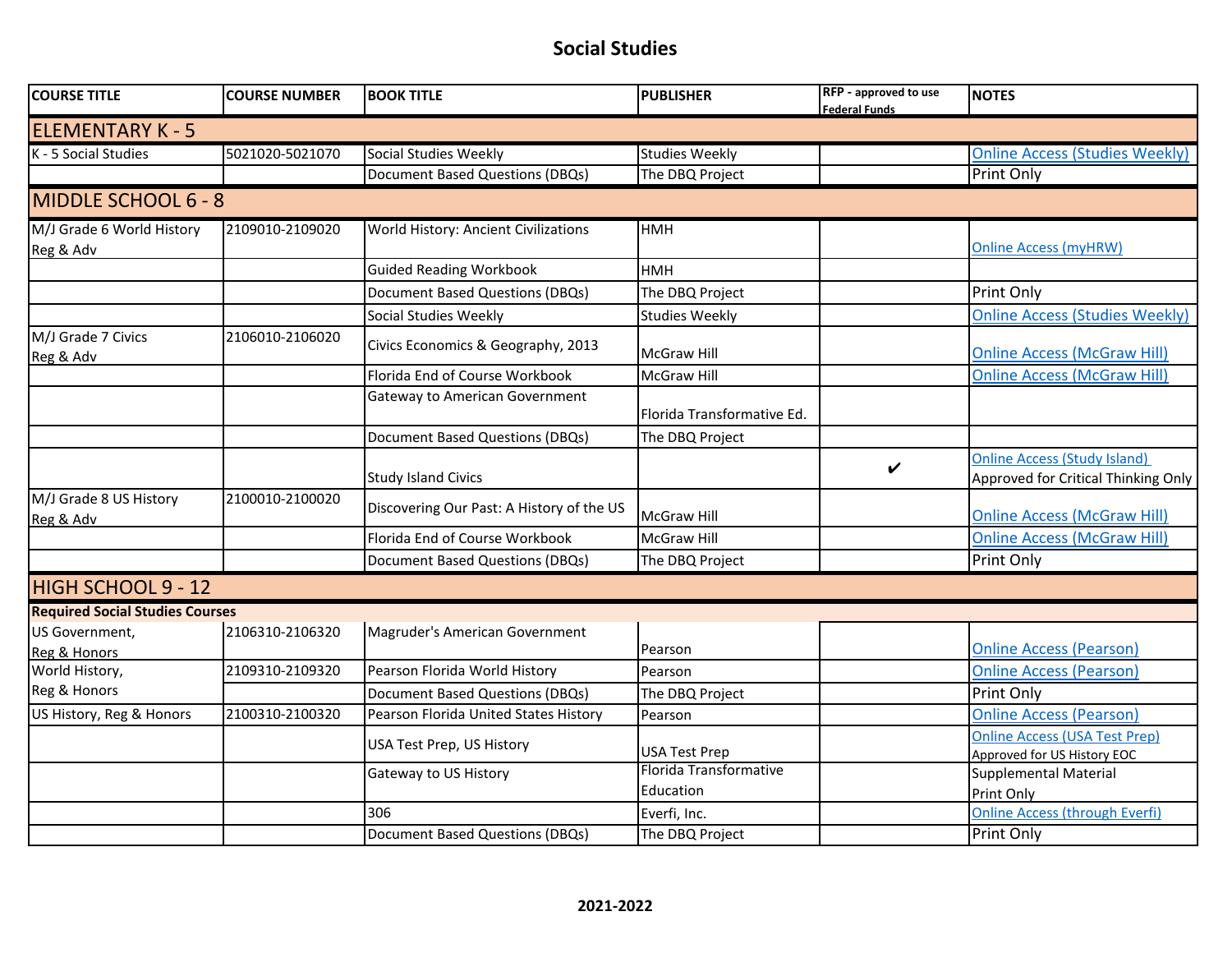#### **Social Studies**

| <b>COURSE TITLE</b>             | <b>COURSE NUMBER</b> | <b>BOOK TITLE</b>                             | <b>PUBLISHER</b>                       | RFP - approved to use<br><b>Federal Funds</b> | <b>NOTES</b>                          |
|---------------------------------|----------------------|-----------------------------------------------|----------------------------------------|-----------------------------------------------|---------------------------------------|
| HIGH SCHOOL 9 - 12              |                      |                                               |                                        |                                               |                                       |
| Economics w/Financial           | 2102335-2102345      | <b>Economics: Concepts and Choices</b>        | <b>HMH</b>                             |                                               | <b>Online Access (through Canvas)</b> |
| Literacy, Reg and Honors        |                      | Everfi: Financial Literacy for HS;<br>Venture | Everfi, Inc.                           |                                               | <b>Online Access (through Everfi)</b> |
| <b>World Cultural Geography</b> | 2103300              | World Geography                               | <b>McDougal Littell</b>                |                                               |                                       |
| (LPA and FPCHS only)            |                      | <b>Document Based Questions (DBQs)</b>        | The DBQ Project                        |                                               | Print Only                            |
| <b>Social Studies Electives</b> |                      |                                               |                                        |                                               |                                       |
| Sociology                       | 2108300              | Sociology and You                             | <b>McGraw Hill</b>                     |                                               |                                       |
| Psychology                      | 2107300 - 2107310    | Psychology in Everyday Life                   | Bedford, Freeman, & Worth              |                                               |                                       |
|                                 |                      | <b>Understanding Psychology</b>               | <b>McGraw Hill</b>                     |                                               |                                       |
|                                 |                      | The Psychology Reader                         | Norton, W. W. & Company,               |                                               |                                       |
|                                 |                      | Psychology in Context                         | <b>HMH</b>                             |                                               |                                       |
| Personal Financial Literacy     | 2102372 - 2102374    | <b>Financial Freedom</b>                      | Florida Council on                     |                                               |                                       |
|                                 |                      |                                               | <b>Economic Education</b>              |                                               |                                       |
|                                 |                      | Next Gen Personal Finance                     | Next Gen Personal Finance              |                                               |                                       |
|                                 |                      | <b>Finance Your Future</b>                    | FL Department of Financial<br>Services |                                               |                                       |
|                                 |                      | Pathways;                                     |                                        |                                               | <b>Online Access (through Everfi)</b> |
|                                 |                      | <b>Money Moves</b>                            | Everfi, Inc.                           |                                               |                                       |
| African-American History        | 2100335-2100340      | African-American History                      | <b>HMH</b>                             |                                               | <b>Online Access (myHRW)</b>          |
|                                 |                      | Continue 306                                  | Everfi, Inc.                           |                                               | <b>Online Access (through Everfi)</b> |
| Engaged Citizenship through     | 2104350-2104360      |                                               |                                        |                                               |                                       |
| Latin American History          | 2100360              |                                               |                                        |                                               |                                       |
| <b>Multicultural Studies</b>    | 2104600              |                                               |                                        |                                               |                                       |
| Law Studies                     | 2103650              | <b>Street Law</b>                             | McGraw Hill                            |                                               |                                       |
| <b>Court Procedures</b>         | 2106390              | N/A                                           | N/A                                    |                                               |                                       |
| Holocaust                       | 2109430              |                                               |                                        |                                               |                                       |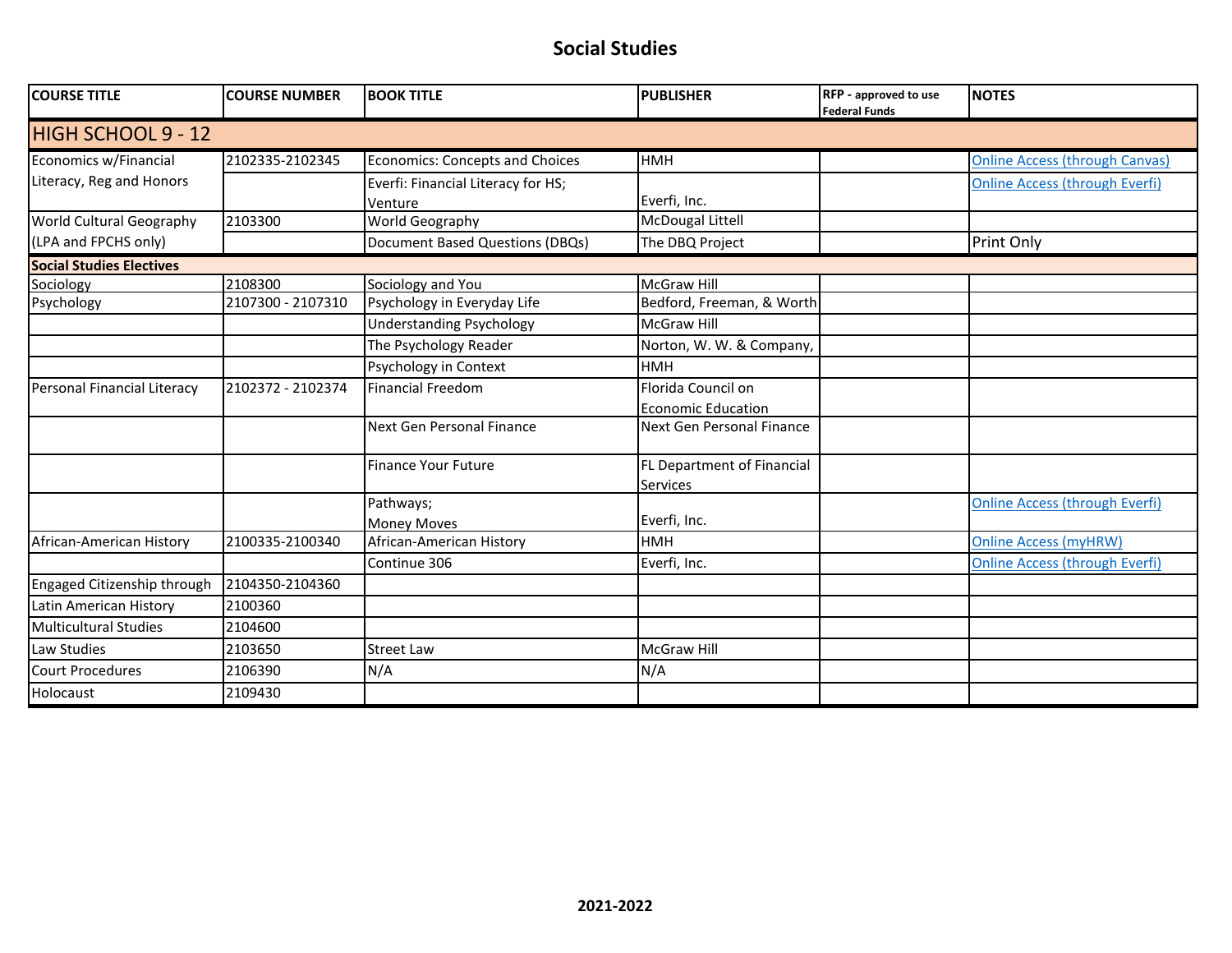#### **Social Studies**

| <b>COURSE TITLE</b>                | <b>COURSE NUMBER</b> | <b>BOOK TITLE</b>                                     | <b>PUBLISHER</b>           | RFP - approved to use<br><b>Federal Funds</b> | <b>NOTES</b> |  |  |  |  |  |
|------------------------------------|----------------------|-------------------------------------------------------|----------------------------|-----------------------------------------------|--------------|--|--|--|--|--|
| <b>HIGH SCHOOL 9 - 12</b>          |                      |                                                       |                            |                                               |              |  |  |  |  |  |
| <b>Advanced Curriculum Courses</b> |                      |                                                       |                            |                                               |              |  |  |  |  |  |
| <b>AICE European History</b>       | 2109371-2109372      | FlagShip History Book (Europe 1760-1871)              | Collins Educational        |                                               |              |  |  |  |  |  |
|                                    |                      | FlagShip History Book (Europe 1870-1991)              | <b>Collins Educational</b> |                                               |              |  |  |  |  |  |
| <b>AICE US History</b>             | 2100500-2100505      | History of the USA 1840-1941                          | Cambridge Press            |                                               |              |  |  |  |  |  |
|                                    |                      | FlagShip History Book (US 1776-1992)                  | <b>Collins Educational</b> |                                               |              |  |  |  |  |  |
| <b>AICE Psychology</b>             | 2107360-2107370      | Psychology for Cambridge International                | Oxford Press               |                                               |              |  |  |  |  |  |
| <b>AICE Sociology</b>              | 2108305-2108320      | Cambridge International AS and A Level                | Cambridge Press            |                                               |              |  |  |  |  |  |
| <b>AICE Economics</b>              | 2102321-2102323      | Economics for Cambridge International AS Oxford Press |                            |                                               |              |  |  |  |  |  |
| <b>AICE Thinking Skills</b>        | 1700372              | <b>Thinking Skills</b>                                | Cambridge Press            |                                               |              |  |  |  |  |  |
| <b>IB History of Americas</b>      | 2100800              | IB History of Americal Course Book                    | <b>Oxford Press</b>        |                                               |              |  |  |  |  |  |
|                                    |                      | History: The Move to Global War Course                | <b>Oxford Press</b>        |                                               |              |  |  |  |  |  |
| <b>IB Contemporary History</b>     | 2109805              | IB History of the Americas Course Book                | <b>Oxford Press</b>        |                                               |              |  |  |  |  |  |
| IB Theory of Knowledge             |                      | IB Theory of Knowledge                                | <b>Oxford Press</b>        |                                               |              |  |  |  |  |  |
| <b>IB Psychology</b>               | 2107800-2107810      | IB Psychology Course Companion                        | <b>Oxford Press</b>        |                                               |              |  |  |  |  |  |
| AP United States History           | 2100330              | American Pageant                                      | Wadsworth Pub. Co.         |                                               |              |  |  |  |  |  |
|                                    |                      | Preparing for the AP Examination                      | Amsco                      |                                               |              |  |  |  |  |  |
| AP Microeconomics                  |                      | Foundations of Economics AP Edition                   | Pearson                    |                                               |              |  |  |  |  |  |
| <b>AP World History</b>            | 2109420              | <b>Traditions and Encounters</b>                      | <b>McGraw Hill</b>         |                                               |              |  |  |  |  |  |
| AP Human Geography                 | 2103400              | Human Geography                                       | Wiley                      |                                               |              |  |  |  |  |  |
| <b>AP Psychology</b>               | 2107350              |                                                       |                            |                                               |              |  |  |  |  |  |
| <b>AP Government</b>               | 2106420              |                                                       |                            |                                               |              |  |  |  |  |  |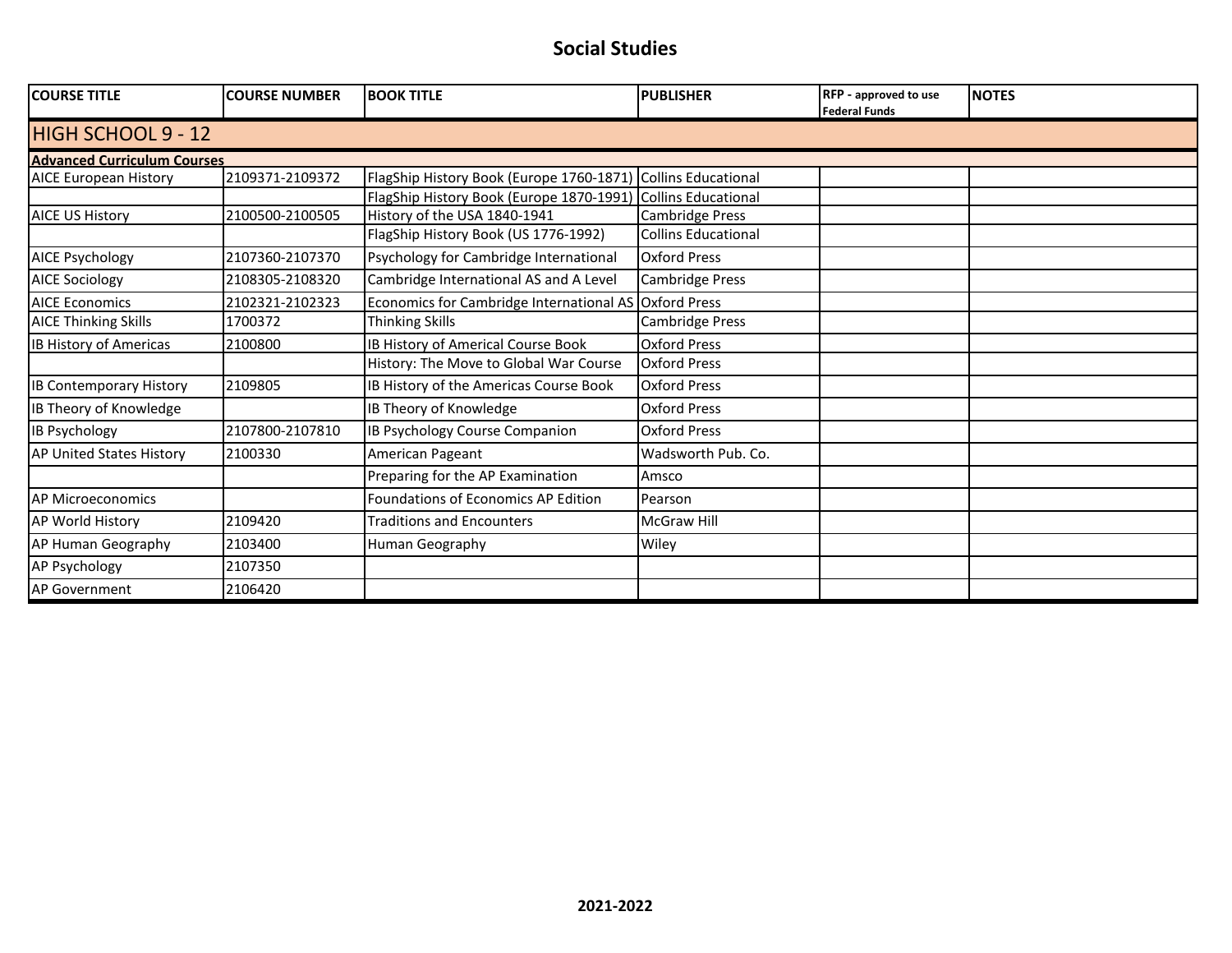

# World Languages Adopted Instructional Materials

### 2020-2025

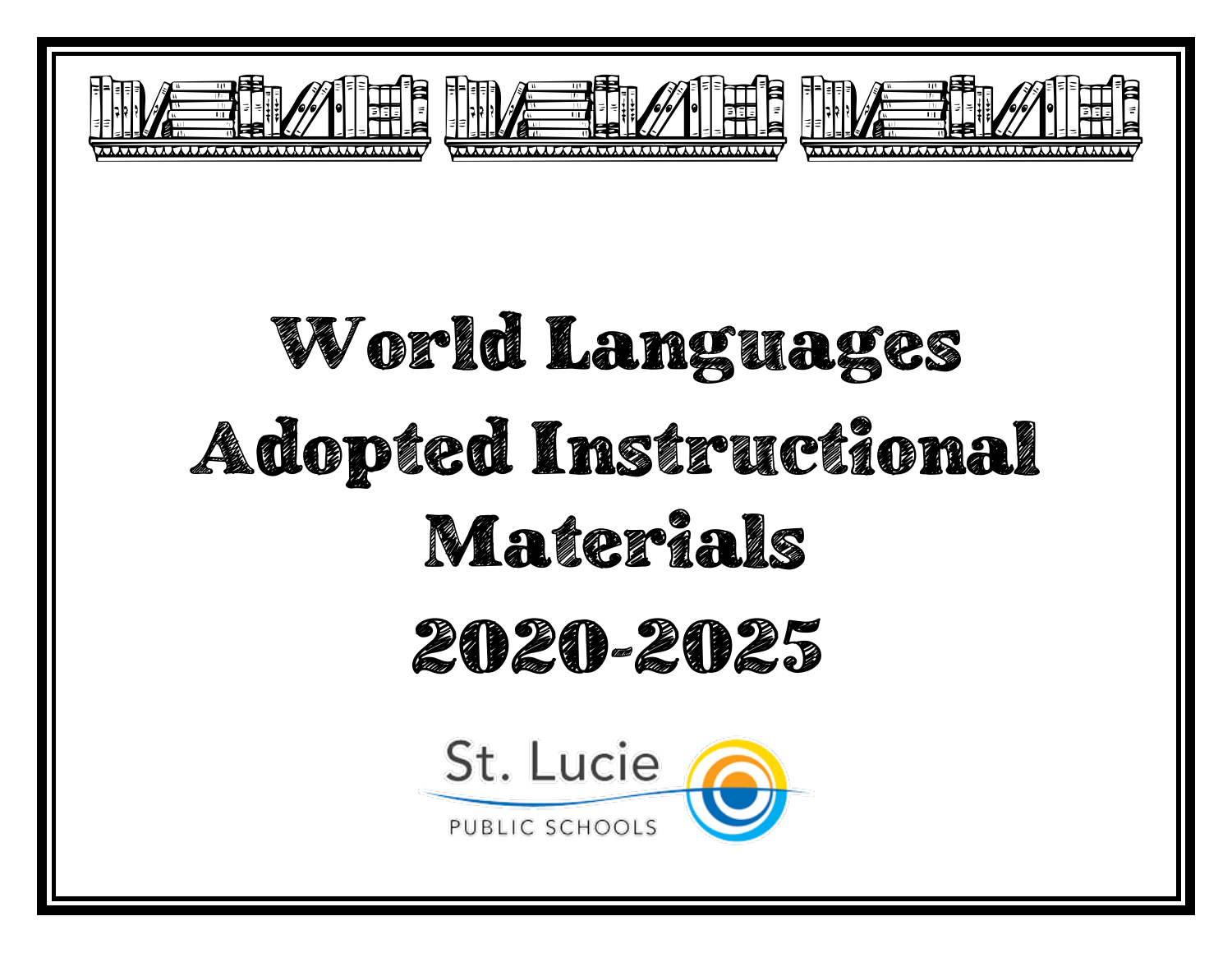#### **World Languages**

| <b>COURSE TITLE</b>                | <b>COURSE NUMBER</b> | <b>BOOK TITLE</b>                     | <b>PUBLISHER</b>               | <b>RFP</b> - approved to use Federal | <b>INOTES</b>                |
|------------------------------------|----------------------|---------------------------------------|--------------------------------|--------------------------------------|------------------------------|
|                                    |                      |                                       |                                | <b>Funds</b>                         |                              |
| Secondary 6-12                     |                      |                                       |                                |                                      |                              |
| M/J French Begin/Intermediate      | 0701000/10           | <b>Bien Dit!</b>                      | <b>HMH</b>                     |                                      | <b>Online Access (myHRW)</b> |
|                                    |                      | Vocabulary & Grammar student workbook | HMH                            |                                      |                              |
| French I                           | 0701320(8)           | Bien Dit! Lv 1                        | <b>HMH</b>                     |                                      | <b>Online Access (myHRW)</b> |
|                                    |                      | Vocabulary & Grammar student workbook | <b>HMH</b>                     |                                      |                              |
| French II                          | 701330               | Bien Dit! Lv 2                        | <b>HMH</b>                     |                                      | <b>Online Access (myHRW)</b> |
|                                    |                      | Vocabulary & Grammar student workbook | <b>HMH</b>                     |                                      |                              |
| French III                         | 701340               | Bien Dit! Lv3                         | <b>HMH</b>                     |                                      | <b>Online Access (myHRW)</b> |
|                                    |                      | Vocabulary & Grammar student workbook | <b>HMH</b>                     |                                      |                              |
| M/J Spanish Begin/Intermediate     | 0708000-0708030      | Exprésate                             | <b>HOLT</b>                    |                                      | <b>Online Access (myHRW)</b> |
| Spanish I                          | 0708340              | Avancemos! Lv 1                       | <b>HMH</b>                     |                                      | <b>Online Access (myHRW)</b> |
|                                    |                      | Student Practice workbook level 1     | HMH                            |                                      |                              |
| Spanish II                         | 0708350              | Avancemos! Lv 2 2013E                 | <b>HMH</b>                     |                                      | <b>Online Access (myHRW)</b> |
|                                    |                      | Student Practice Workbook Level 2     | <b>HMH</b>                     |                                      |                              |
| Spanish III                        | 0708360              | Avancemos! Lv 3 2013E                 | <b>HMH</b>                     |                                      | <b>Online Access (myHRW)</b> |
|                                    |                      | Student Practice Workbook Level 3     | <b>HMH</b>                     |                                      |                              |
| Spanish IV                         | 0708370              | Avancemos! Lv 4                       | <b>HMH</b>                     |                                      | <b>Online Access (myHRW)</b> |
|                                    |                      | Student workbook Cuaderno Level 4     | <b>HMH</b>                     |                                      |                              |
| <b>Advanced Curriculum Courses</b> |                      |                                       |                                |                                      |                              |
| AICE Spanish Language              | 0708530-0708538      | Sigue AS                              | <b>Hodder Education</b>        |                                      |                              |
|                                    |                      | Sigue A2                              | <b>Hodder Education</b>        |                                      |                              |
| <b>AICE French Language</b>        | 0701391-0701396      | AuPoint                               | Nelson Thornes Ltd.            |                                      |                              |
| <b>IB French</b>                   | 0701800-0701840      |                                       |                                |                                      |                              |
| <b>IB Spanish</b>                  | 0708825-0708534      | IB Diploma Programme Spanis B Course  | <b>Oxford University Press</b> |                                      | Print Only                   |
| AP Spanish Language                | 0708400              |                                       |                                |                                      |                              |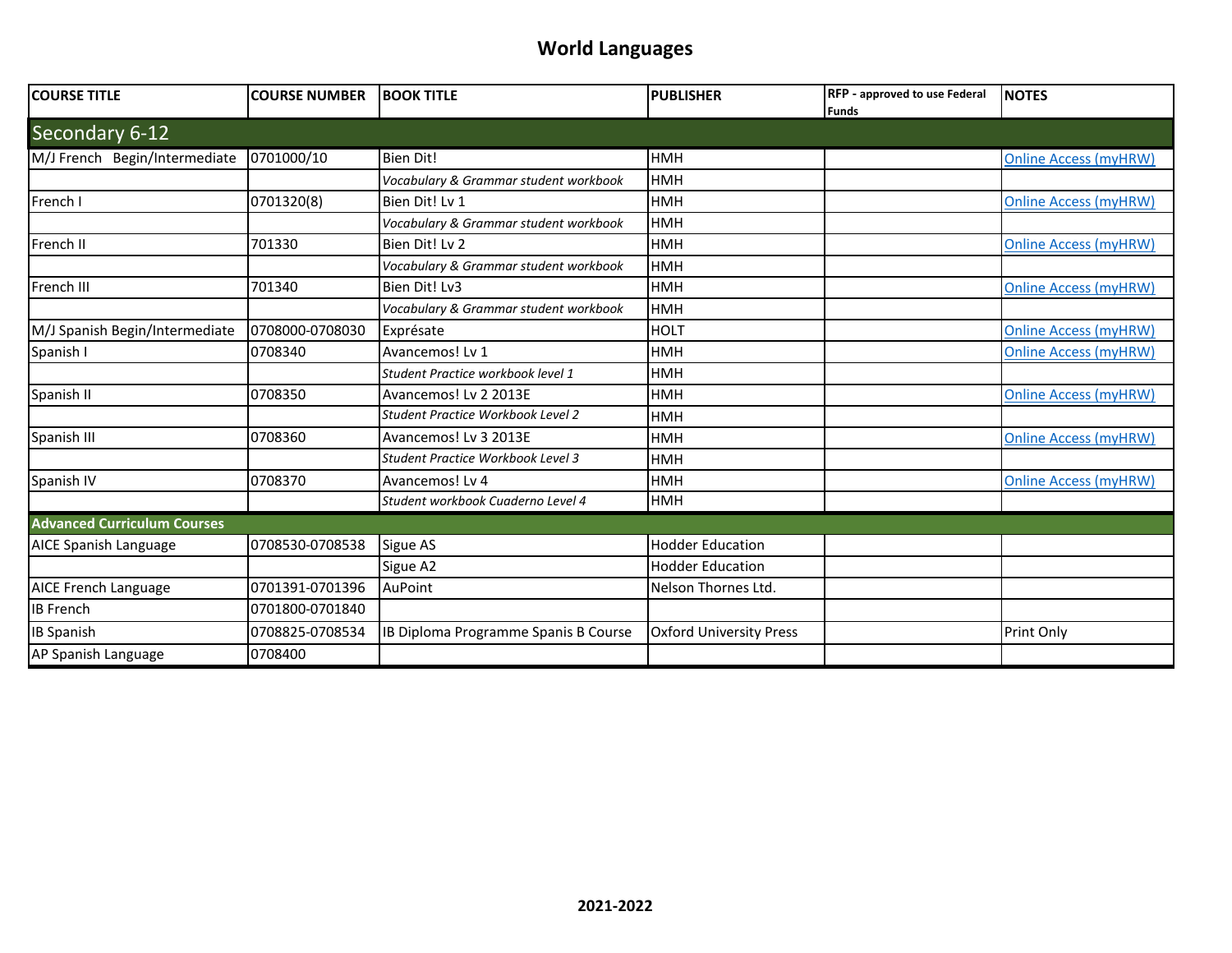





## Adopted Instructional Materials

## 2020-beyond

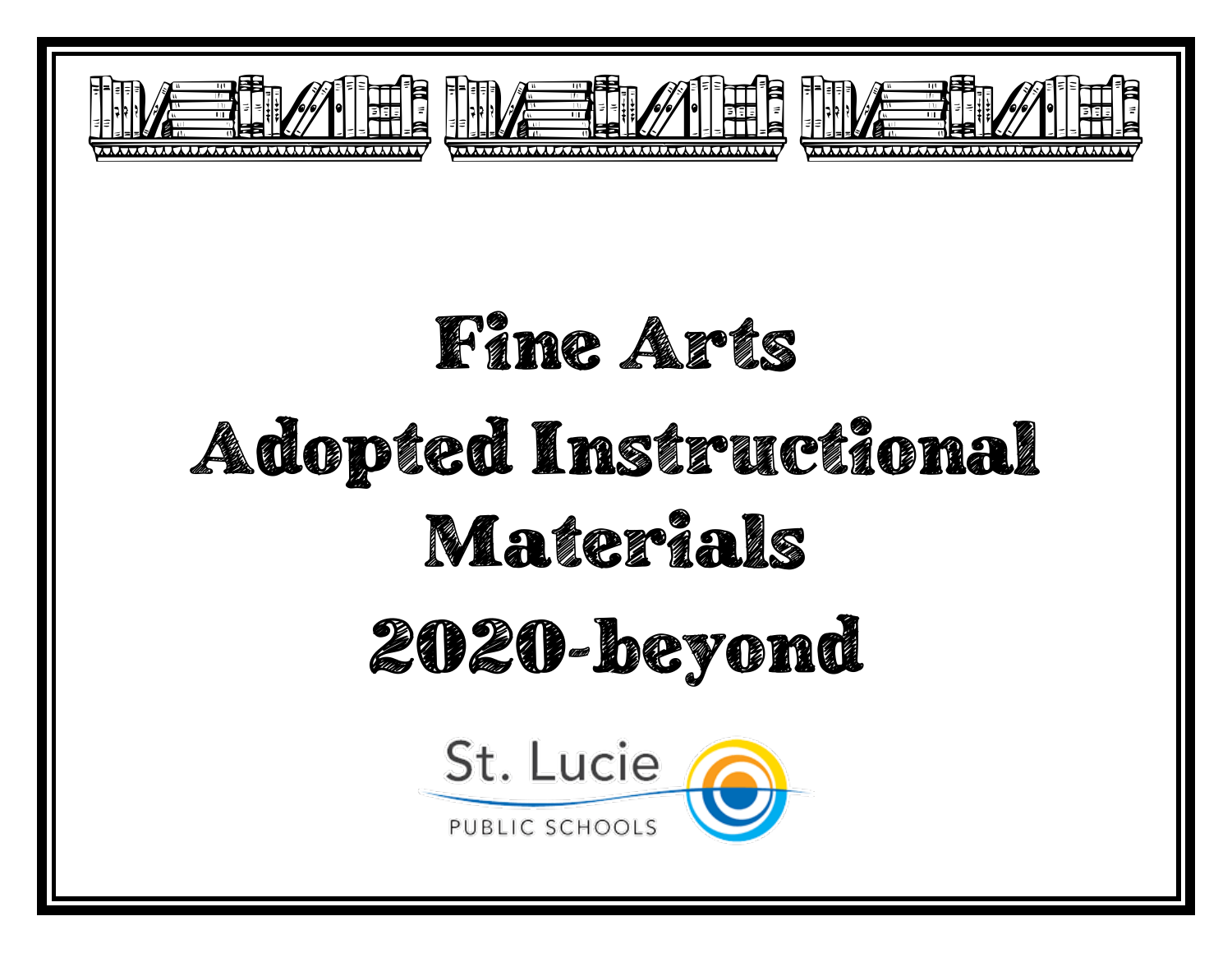| <b>COURSE TITLE</b>            | <b>COURSE NUMBER</b> | <b>BOOK TITLE</b> | <b>PUBLISHER</b> | RFP - approved to use<br><b>Federal Funds</b> | <b>NOTES</b> |  |  |  |
|--------------------------------|----------------------|-------------------|------------------|-----------------------------------------------|--------------|--|--|--|
| <b>ELEMENTARY K - 5</b>        |                      |                   |                  |                                               |              |  |  |  |
| $K - 5$ Art                    | 5001010-5001060      |                   |                  |                                               |              |  |  |  |
| K - 5 Theatre                  | 5010200-5010250      |                   |                  |                                               |              |  |  |  |
| $K - 5$ Band                   | 5013020              |                   |                  |                                               |              |  |  |  |
| K - 5 Dance                    | 5003010-5003060      |                   |                  |                                               |              |  |  |  |
| K - 5 Music                    | 5013060-5013110      |                   |                  |                                               |              |  |  |  |
| MIDDLE SCHOOL 6 - 8            |                      |                   |                  |                                               |              |  |  |  |
| M/J Intro to Art History       | 0100060              |                   |                  |                                               |              |  |  |  |
| M/J Art in World Cultures      | 0100070              |                   |                  |                                               |              |  |  |  |
| M/J Exploring 2D Art           | 0101005              |                   |                  |                                               |              |  |  |  |
| M/J Exploring 3D Art           | 0101035              |                   |                  |                                               |              |  |  |  |
| M/J 2-D Studio Art 1           | 0101010              |                   |                  |                                               |              |  |  |  |
| M/J 2-D Studio Art 2           | 0101020              |                   |                  |                                               |              |  |  |  |
| M/J 2-D Studio Art 3           | 0101026              |                   |                  |                                               |              |  |  |  |
| M/J Digital Art & Design 1     | 0103000              |                   |                  |                                               |              |  |  |  |
| M/J Theatre 1 - 3              | 0400000 - 0400020    |                   |                  |                                               |              |  |  |  |
| M/J Basic Theatre              | 0400035              |                   |                  |                                               |              |  |  |  |
| $\overline{M}/J$ Dance 1 - 3   | 0300000 - 0300020    |                   |                  |                                               |              |  |  |  |
| M/J Chorus 1 - 3               | 1303000 - 1303020    |                   |                  |                                               |              |  |  |  |
| M/J Guitar                     | 1301060              |                   |                  |                                               |              |  |  |  |
| $M/J$ Band 1 - 4               | 1302000 - 1302030    |                   |                  |                                               |              |  |  |  |
| M/J Instructional Techniques 1 | 1302080              |                   |                  |                                               |              |  |  |  |
| M/J Music Theory               | 1300000              |                   |                  |                                               |              |  |  |  |
| M/J Orchestra 1 - 3            | 1302040 - 1302060    |                   |                  |                                               |              |  |  |  |
| M/J Music Ensemble 1           | 1303200              |                   |                  |                                               |              |  |  |  |
| M/J Exploring Music 1 - 2      | 1301090 - 1301100    |                   |                  |                                               |              |  |  |  |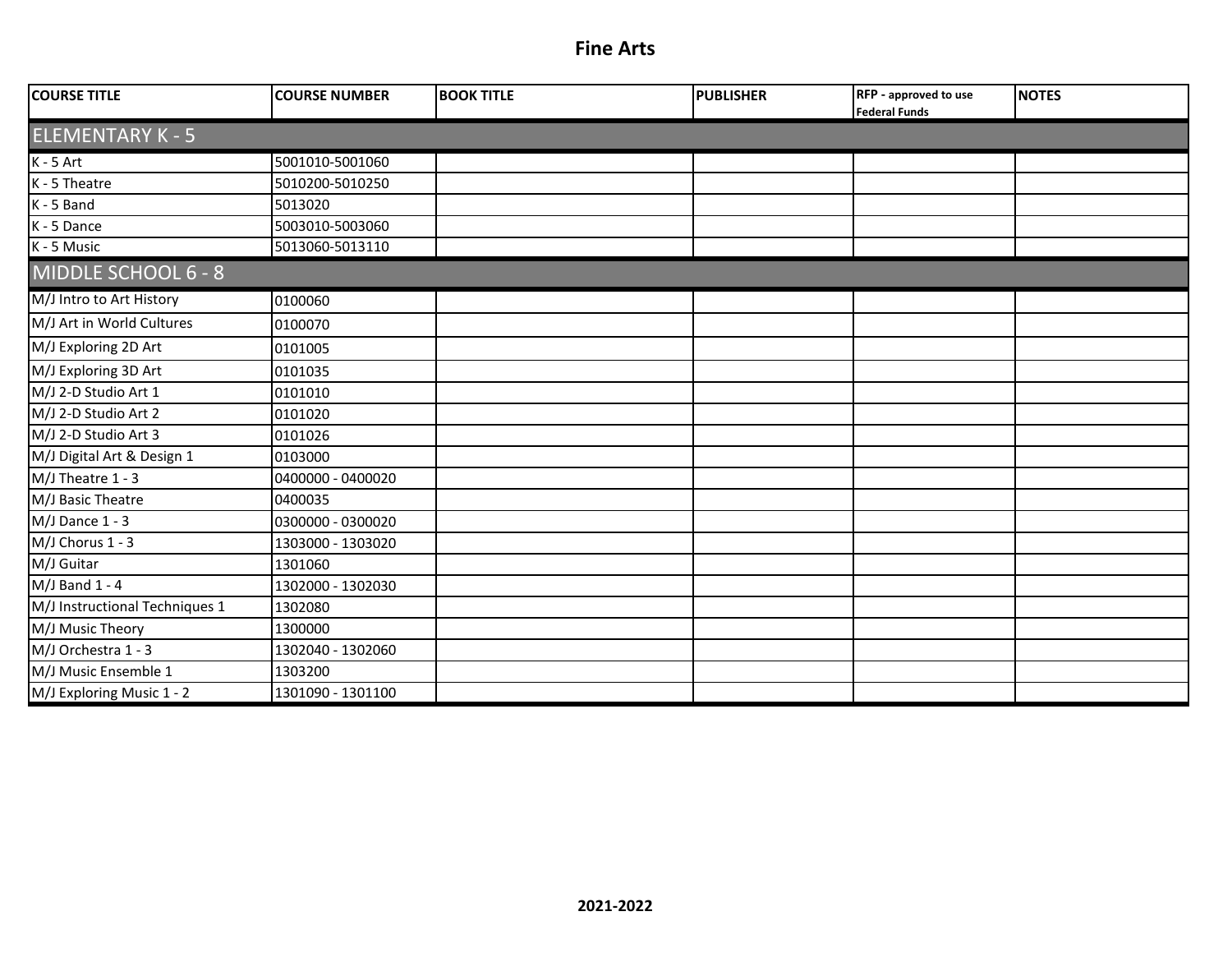| <b>COURSE TITLE</b>               | <b>COURSE NUMBER</b> | <b>BOOK TITLE</b>             | <b>PUBLISHER</b>             | RFP - approved to use<br><b>Federal Funds</b> | <b>NOTES</b> |  |  |  |  |
|-----------------------------------|----------------------|-------------------------------|------------------------------|-----------------------------------------------|--------------|--|--|--|--|
| HIGH SCHOOL 9 - 12                |                      |                               |                              |                                               |              |  |  |  |  |
| <b>Art - Visual Arts</b>          |                      |                               |                              |                                               |              |  |  |  |  |
| 2-D Studio Art 1 - 3              | 0101300 - 0101320    |                               |                              |                                               |              |  |  |  |  |
| 3-D Studio Art 1 - 3              | 0101330 - 0101350    |                               |                              |                                               |              |  |  |  |  |
| Creating 2-D Art                  | 0101355              |                               |                              |                                               |              |  |  |  |  |
| Drawing 1 - 3                     | 0104340 - 0104360    |                               |                              |                                               |              |  |  |  |  |
| Painting 1                        | 0104370              |                               |                              |                                               |              |  |  |  |  |
| Ceramic/Pottery 1 - 3             | 0102300 - 0102320    |                               |                              |                                               |              |  |  |  |  |
| AICE Art & Design                 | 0101370              |                               |                              |                                               |              |  |  |  |  |
| AICE Art & Design Photography     | 0108360              |                               |                              |                                               |              |  |  |  |  |
| Creative Photography 1            | 0108310              |                               |                              |                                               |              |  |  |  |  |
| Creative Photography 2            | 0108320              |                               |                              |                                               |              |  |  |  |  |
| Creative Photography 3            | 0108330              |                               |                              |                                               |              |  |  |  |  |
| Digital Art Imaging 1-3           | 0108370 - 0108390    |                               |                              |                                               |              |  |  |  |  |
| <b>IB Film Studies</b>            | 0107470              | Film Studies: An Introduction | Columbia University<br>Press |                                               | Print Only   |  |  |  |  |
| Visual Tech 1                     | 0107440              |                               |                              |                                               |              |  |  |  |  |
| Film 1                            | 0107410              |                               |                              |                                               |              |  |  |  |  |
| Portfolio Development: Drawing    | 0109310              |                               |                              |                                               |              |  |  |  |  |
| Portfolio Development: 2D Design  | 0109320              |                               |                              |                                               |              |  |  |  |  |
| Dance                             |                      |                               |                              |                                               |              |  |  |  |  |
| Dance Techniques 1 - 4            | 0300310 - 0300334    |                               |                              |                                               |              |  |  |  |  |
| Dance Chorography Performance 1-2 | 0300380 - 0300390    |                               |                              |                                               |              |  |  |  |  |
| Dance Repertory 1 - 4             | 0300400 - 0300430    |                               |                              |                                               |              |  |  |  |  |
| Pre-IB Dance                      | 0300650              |                               |                              |                                               |              |  |  |  |  |
| <b>IB Dance 2</b>                 | 0300660              | No Text                       |                              |                                               |              |  |  |  |  |
| <b>Drama - Theatre Arts</b>       |                      |                               |                              |                                               |              |  |  |  |  |
| Theatre 1                         | 0400310              |                               |                              |                                               |              |  |  |  |  |
| Theatre 2                         | 0400320              |                               |                              |                                               |              |  |  |  |  |
| Theatre 3                         | 0400330              |                               |                              |                                               |              |  |  |  |  |
| Theatre 4                         | 0400340              |                               |                              |                                               |              |  |  |  |  |
| IB Theatre 1 - 2                  | 0400810 - 0400820    |                               |                              |                                               |              |  |  |  |  |
| Acting 1 - 4                      | 0400370 - 0400400    |                               |                              |                                               |              |  |  |  |  |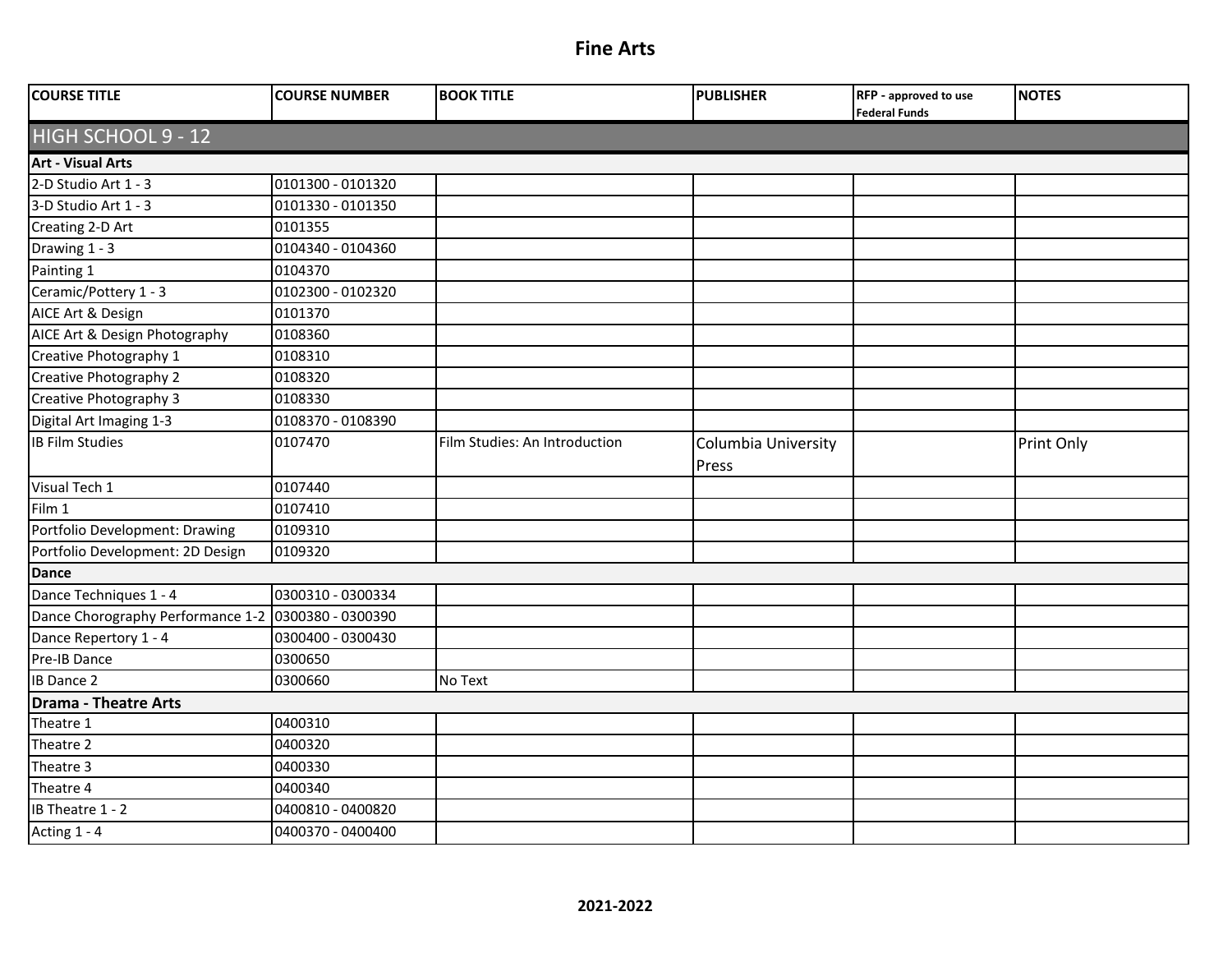| <b>COURSE TITLE</b>                                    | <b>COURSE NUMBER</b> | <b>BOOK TITLE</b> | <b>PUBLISHER</b> | <b>RFP</b> - approved to use<br>Federal Funds | <b>NOTES</b> |  |  |  |  |
|--------------------------------------------------------|----------------------|-------------------|------------------|-----------------------------------------------|--------------|--|--|--|--|
| <b>HIGH SCHOOL 9 - 12</b>                              |                      |                   |                  |                                               |              |  |  |  |  |
| <b>Music Education</b>                                 |                      |                   |                  |                                               |              |  |  |  |  |
| Chorus $1 - 5$                                         | 1303300 - 1303340    |                   |                  |                                               |              |  |  |  |  |
| Vocal Ensemble 1 - 4                                   | 1303440 - 1303470    |                   |                  |                                               |              |  |  |  |  |
| Eurhythmics 1 - 4                                      | 1305300 - 1305330    |                   |                  |                                               |              |  |  |  |  |
| Guitar 1 - 2                                           | 1301320 - 1301330    |                   |                  |                                               |              |  |  |  |  |
| Keyboard 1 - 4                                         | 1301360 - 1301390    |                   |                  |                                               |              |  |  |  |  |
| <b>IB Music 2</b>                                      | 1300818              | No Text           |                  |                                               |              |  |  |  |  |
| Band $1 - 6$                                           | 1302300 - 1302350    |                   |                  |                                               |              |  |  |  |  |
| Orchestra 1 - 4                                        | 1302360 - 1302390    |                   |                  |                                               |              |  |  |  |  |
| Instrucational Techniques 1 - 4                        | 1302420 - 1302450    |                   |                  |                                               |              |  |  |  |  |
| Jazz Ensemble 1 - 4                                    | 1302500 - 1302530    |                   |                  |                                               |              |  |  |  |  |
| Chamber Orchestra                                      | 1302540              |                   |                  |                                               |              |  |  |  |  |
| Music Tech & Sound Engineering 1 - 4 1304300 - 1304330 |                      |                   |                  |                                               |              |  |  |  |  |
| Music World                                            | 1300340              |                   |                  |                                               |              |  |  |  |  |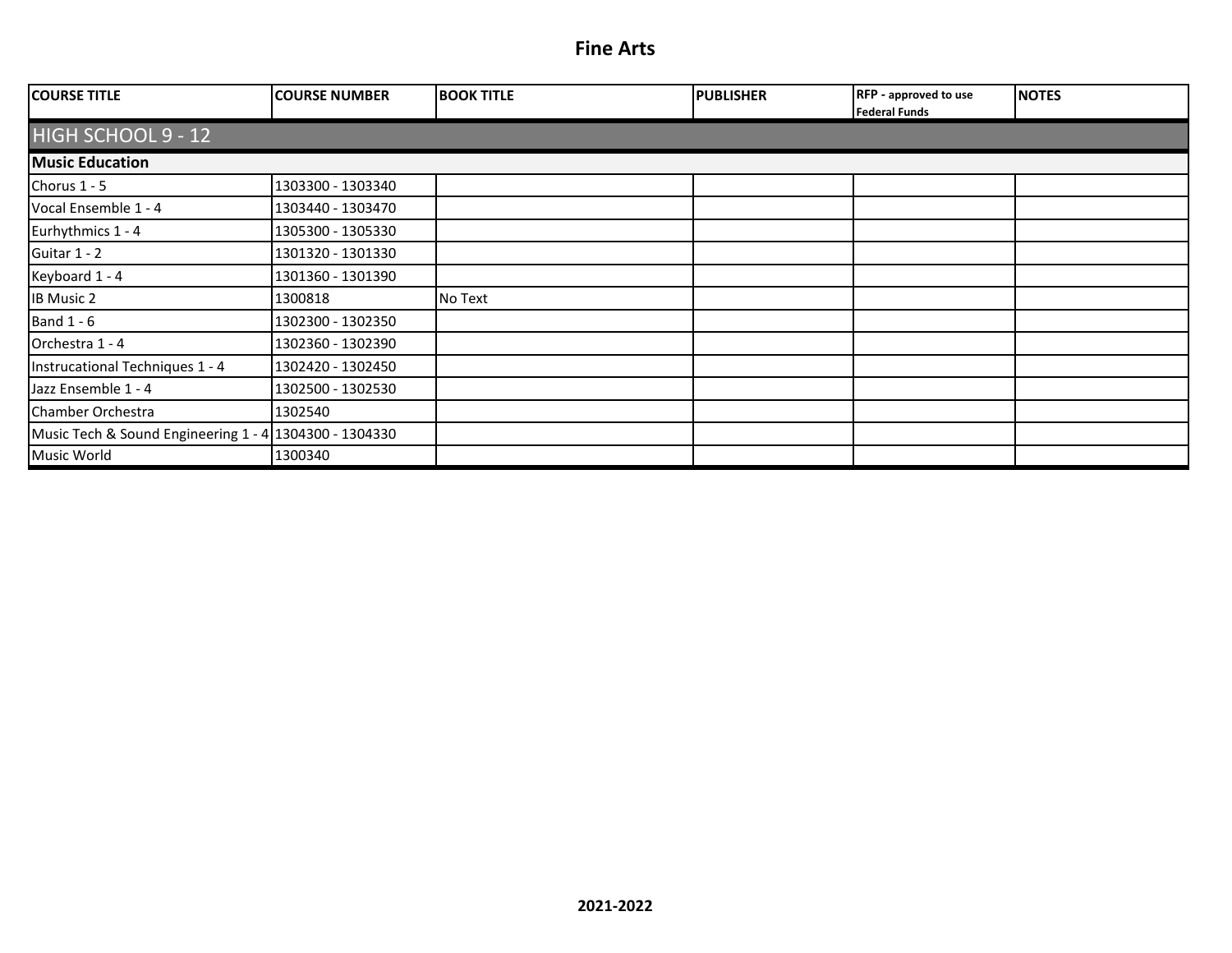





# Physical Education Adopted Instructional Materials

## 2020-beyond

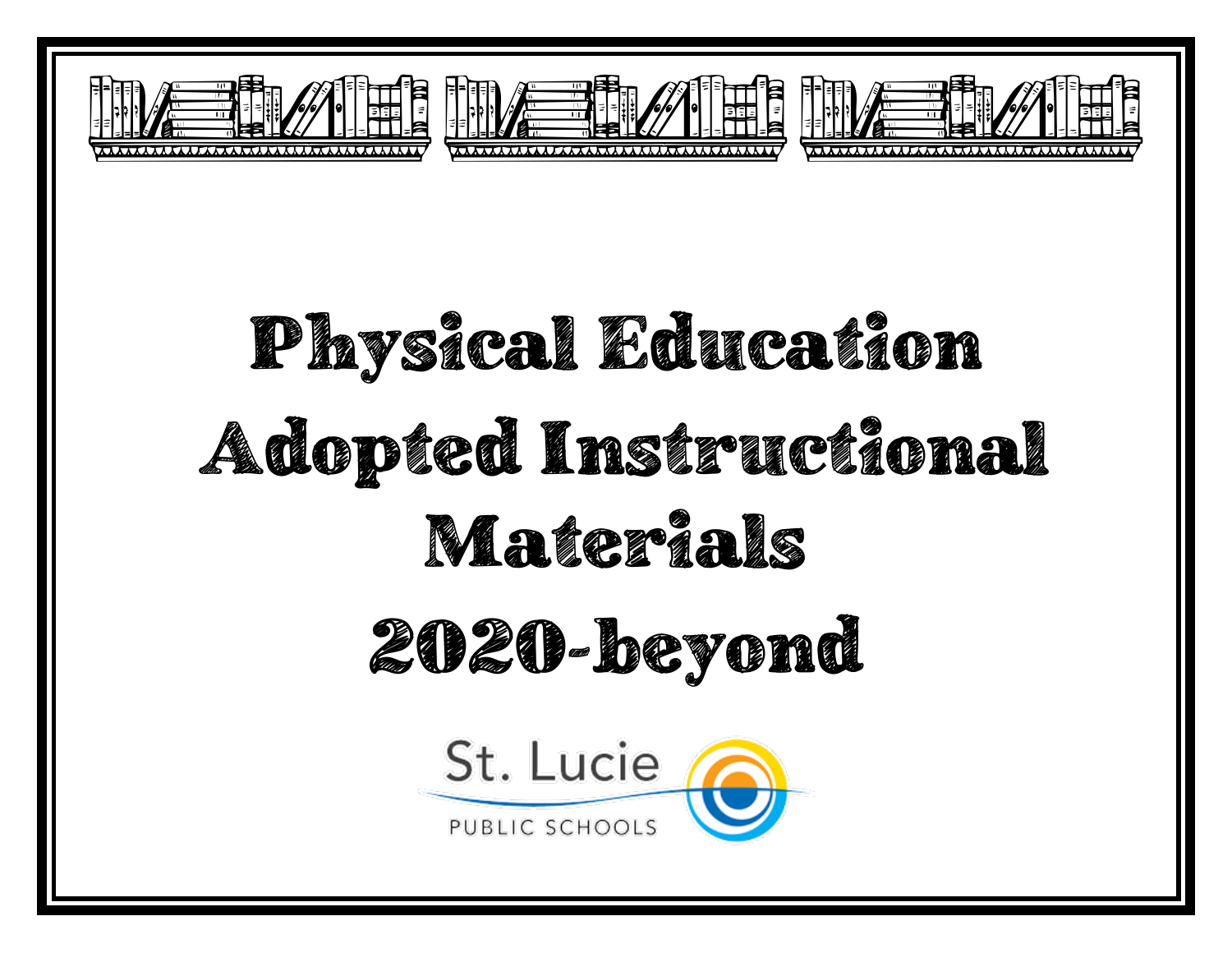#### **Physical Education**

| <b>COURSE TITLE</b>              | <b>COURSE NUMBER</b> | <b>BOOK TITLE</b>                                  | <b>PUBLISHER</b>     | RFP - approved to use<br><b>Federal Funds</b> | <b>NOTES</b>                |
|----------------------------------|----------------------|----------------------------------------------------|----------------------|-----------------------------------------------|-----------------------------|
| <b>SECONDARY 6 - 12</b>          |                      |                                                    |                      |                                               |                             |
| M/J Fitness Grade 6              | 1508000              |                                                    |                      |                                               |                             |
| M/J Team Sports                  | 1508200              |                                                    |                      |                                               |                             |
| M/J Individual/Dual Sports       | 1508500              |                                                    |                      |                                               |                             |
| M/J Comprehensive Gr. 6/7        | 1508600              |                                                    |                      |                                               |                             |
| M/J Comprehensive Gr. 7/8        | 1508700              |                                                    |                      |                                               |                             |
| M/J IB MYP Comprehensive Gr. 6-8 | 1501130 - 1501132    |                                                    |                      |                                               |                             |
| <b>Physical Education</b>        | 1501300              |                                                    |                      |                                               |                             |
| <b>HOPE Core</b>                 | 3026010              | Health Opportunities through Physical<br>Education | Human Kinetics, Inc. |                                               | <b>Student Web Resource</b> |
| <b>HOPE - PE Variation</b>       | 1506320              | Health Opportunities through Physical<br>Education | Human Kinetics, Inc. |                                               | <b>Student Web Resource</b> |
| <b>Driver Education</b>          | 1900300              |                                                    |                      |                                               |                             |
| Weight Training 1 - 3            | 1501340 - 1501360    |                                                    |                      |                                               |                             |
| <b>Comprehensive Fitness</b>     | 1501360 - 1501390    |                                                    |                      |                                               |                             |
| <b>Power Weight Training</b>     | 1501410              |                                                    |                      |                                               |                             |
| Individual/Dual Sports           | 1502430              |                                                    |                      |                                               |                             |
| Basketball                       | 1503310              |                                                    |                      |                                               |                             |
| Soccer                           | 1503320              |                                                    |                      |                                               |                             |
| Recreation                       | 1502470              |                                                    |                      |                                               |                             |
| Team Sports 1 - 2                | 1503350 - 1503360    |                                                    |                      |                                               |                             |
| Fitness Lifestyle Design         | 1501310              |                                                    |                      |                                               |                             |
| Self Defense                     | 1502460              |                                                    |                      |                                               |                             |
| Care/Prevention of Athletes      | 1502490              |                                                    |                      |                                               |                             |
| Aerobics 1 - 3                   | 1503400 - 1503420    |                                                    |                      |                                               |                             |
| Softball                         | 1503330              |                                                    |                      |                                               |                             |
| <b>Outdoor Education</b>         | 1502480              |                                                    |                      |                                               |                             |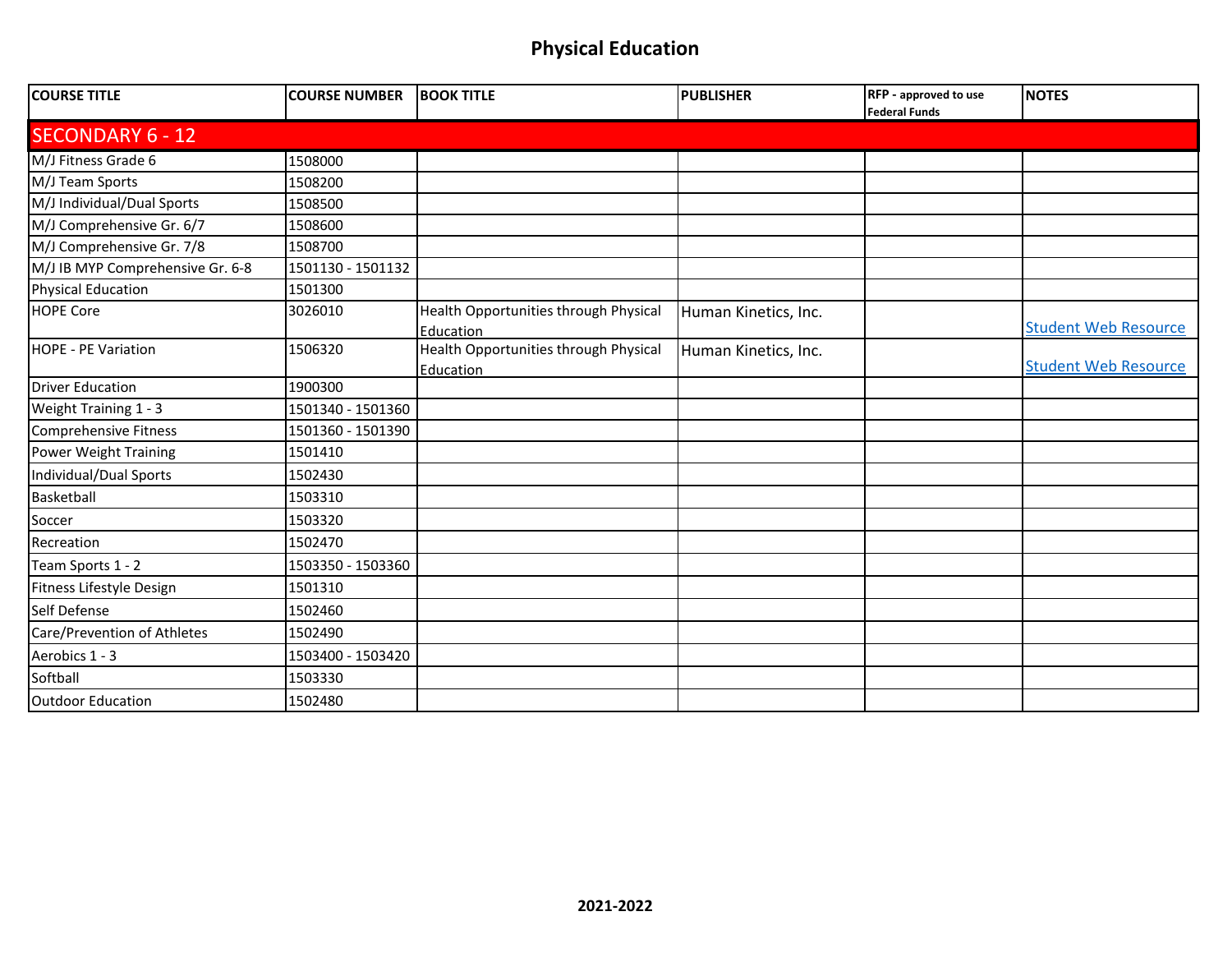





## Career and Technical Education Adopted Instructional Materials 2020-beyond

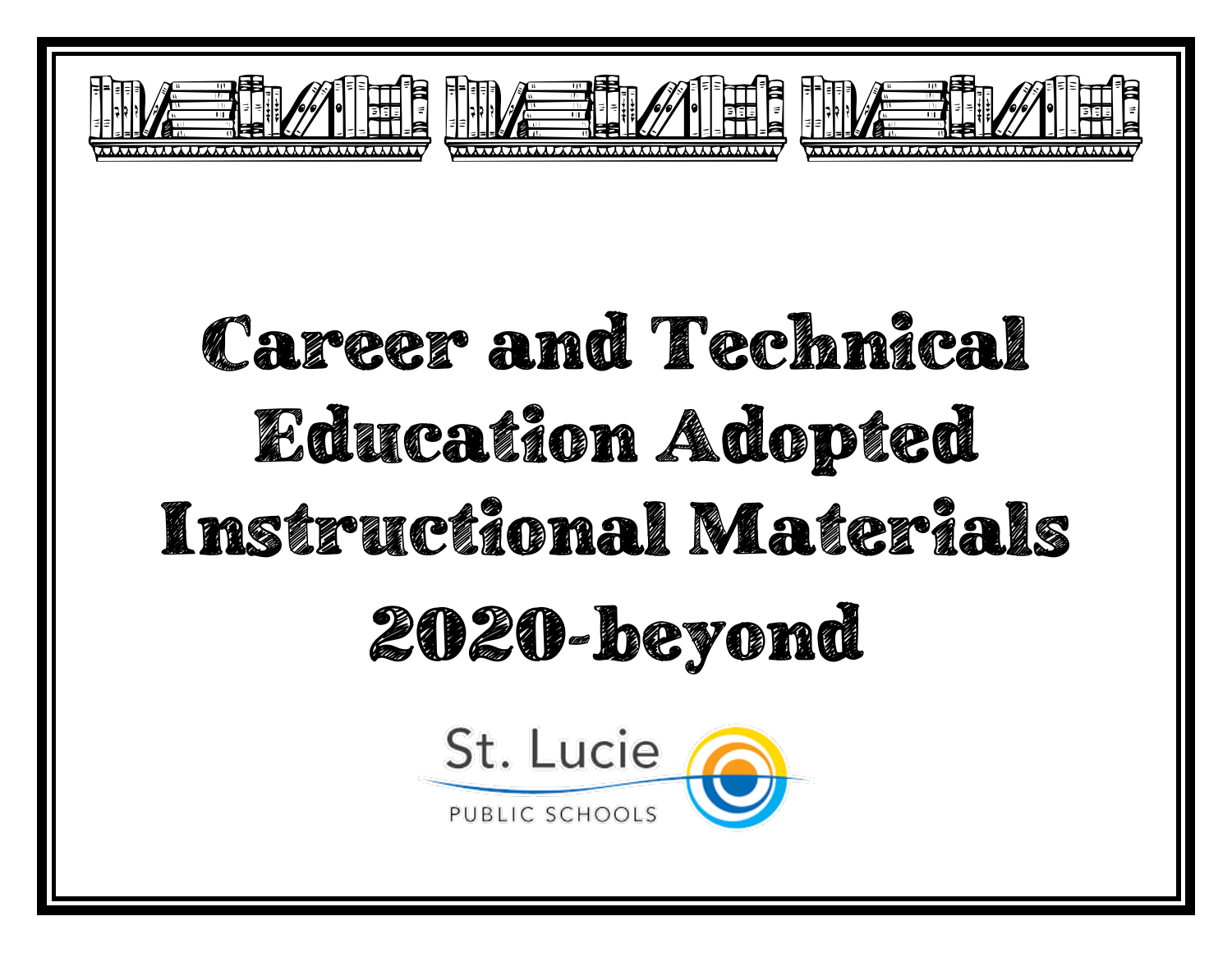| <b>COURSE TITLE</b>                     | <b>COURSE NUMBER</b> | <b>BOOK TITLE</b>                                          | <b>PUBLISHER</b> | RFP - approved to use<br><b>Federal Funds</b> | <b>NOTES</b> |
|-----------------------------------------|----------------------|------------------------------------------------------------|------------------|-----------------------------------------------|--------------|
| SECONDARY 6 - 12                        |                      |                                                            |                  |                                               |              |
| Agriculture, Food & Natural Resources   |                      |                                                            |                  |                                               |              |
| Agriculture, Food & Natural Resources   | 8100100              | Agriscience Fundamentals and Applications, 5th<br>edition  | Cengage          |                                               |              |
| <b>Advanced Concepts of Agriscience</b> | 8100330              | Agriscience Fundamentals and Applications, 5th<br>edition  | Cengage          |                                               |              |
| Agriculture Science Foundations 1       | 8106810              | Agriscience Fundamentals and Applications, 5th<br>edition  | Cengage          |                                               |              |
| Agritechnology 1                        | 8106820              | Agriscience Fundamentals and Applications, 5th<br>edition  | Cengage          |                                               |              |
| Agritechnology 2                        | 8106830              | Agriscience Fundamentals and Applications, 5th<br>edition  | Cengage          |                                               |              |
| <b>Veterinary Assisting 1</b>           | 8111510              | Florida Veterinary Medical Association                     | fvma.org         |                                               |              |
| <b>Veterinary Assisting 2</b>           | 8111540              | Florida Veterinary Medical Association                     | fvma.org         |                                               |              |
| <b>Veterinary Assisting 3</b>           | 8111520              | Florida Veterinary Medical Association                     | fvma.org         |                                               |              |
| <b>Veterinary Assisting 4</b>           | 8111530              | Florida Veterinary Medical Association                     | fvma.org         |                                               |              |
| <b>Architechture &amp; Construction</b> |                      |                                                            |                  |                                               |              |
| Carpentry 1                             | 8104510              | Core Curriculum-intro to craft skills-trainee guide        | <b>NCCER</b>     |                                               |              |
| Carpentry 2                             | 8104520              | Carpentry 1-level-fifth edition                            | <b>NCCER</b>     |                                               |              |
| Carpentry 3                             | 8104530              | Carpentry 2-framing and finishing-level 2-fifth<br>edition | <b>NCCER</b>     |                                               |              |
| Carpentry 4                             | 8722140              | Carpentry 2-framing and finishing-level 2-fifth<br>edition | <b>NCCER</b>     |                                               |              |
| Carpentry 5                             | 8722150              | Carpentry 2-framing and finishing-level 2-fifth<br>edition | <b>NCCER</b>     |                                               |              |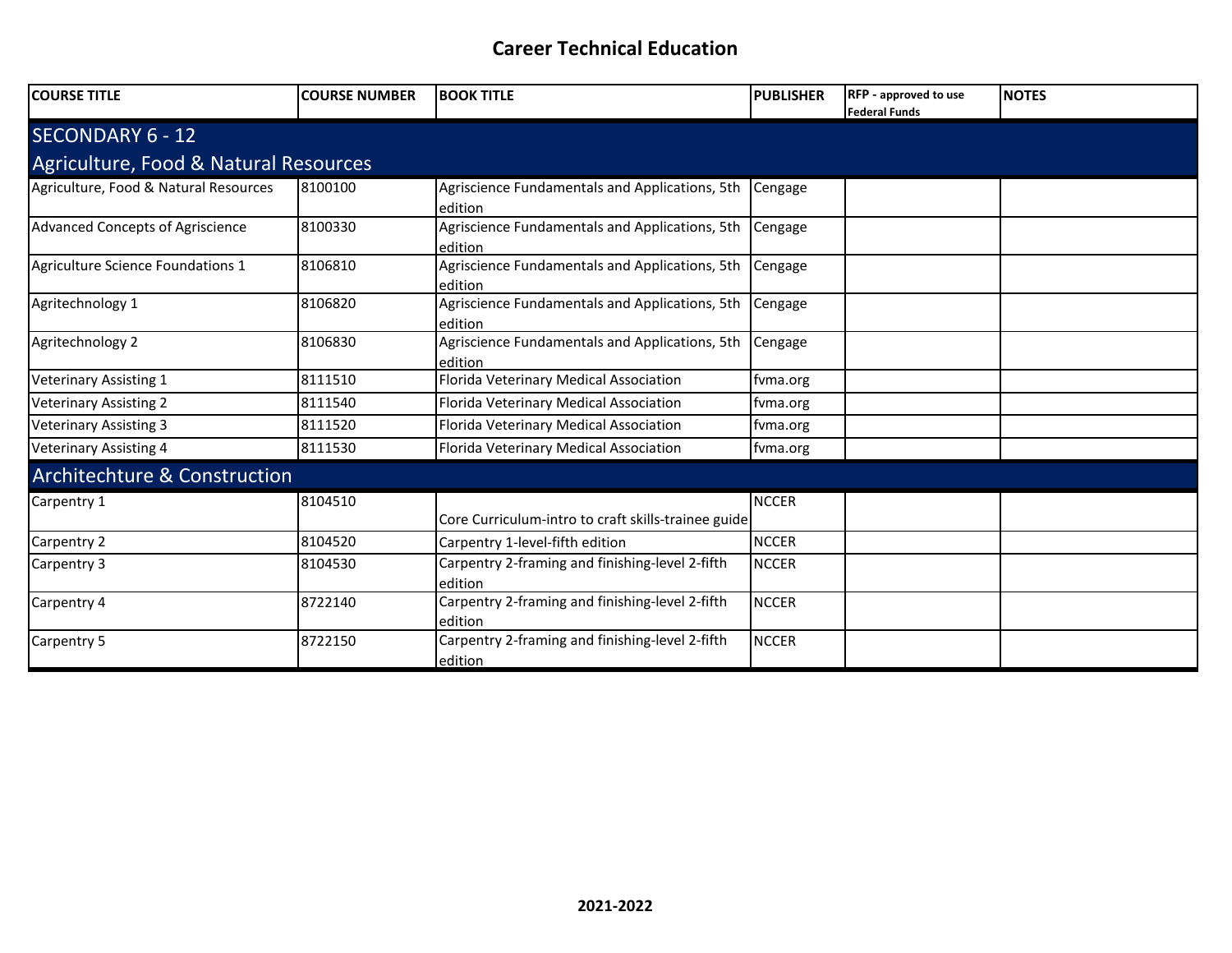| <b>COURSE TITLE</b>                    | <b>COURSE NUMBER</b> | <b>BOOK TITLE</b>                                                 | <b>PUBLISHER</b> | <b>RFP</b> - approved to use<br><b>Federal Funds</b> | <b>NOTES</b> |  |  |  |  |
|----------------------------------------|----------------------|-------------------------------------------------------------------|------------------|------------------------------------------------------|--------------|--|--|--|--|
| <b>SECONDARY 6 - 12</b>                |                      |                                                                   |                  |                                                      |              |  |  |  |  |
| Arts, A/V Technology & Communication   |                      |                                                                   |                  |                                                      |              |  |  |  |  |
| Digital Media/Multimedia Foundations 1 | 8201210              | Gmetrix                                                           | Certiport        |                                                      |              |  |  |  |  |
| Digital Media/Multimedia Foundations 2 | 8201220              | Gmetrix                                                           | Certiport        |                                                      |              |  |  |  |  |
| Digital Media/Multimedia Foundations 3 | 8201230              | Gmetrix                                                           | Certiport        |                                                      |              |  |  |  |  |
| Digital Media/Multimedia Foundations 4 | 8201240              | Gmetrix                                                           | Certiport        |                                                      |              |  |  |  |  |
| Digital Media/Multimedia Foundations 5 | 8201250              | Gmetrix                                                           | Certiport        |                                                      |              |  |  |  |  |
| Digital Media/Multimedia Foundations 6 | 8201260              | Gmetrix                                                           | Certiport        |                                                      |              |  |  |  |  |
| Digital Media/Multimedia Foundations 7 | 8201270              | Gmetrix                                                           | Certiport        |                                                      |              |  |  |  |  |
| Digital Video Production 1             | 8772410              | Video Digital Communication & Production<br>Second Edition        | Jim Stinson      |                                                      |              |  |  |  |  |
| Digital Video Production 2             | 8772420              | Video Digital Communication & Production<br><b>Second Edition</b> | Jim Stinson      |                                                      |              |  |  |  |  |
| Digital Video Production 3             | 8772430              | Gmetrix                                                           | Certiport        |                                                      |              |  |  |  |  |
| 3-D Animation Technology               | 8718100              | Gmetrix                                                           | Certiport        |                                                      |              |  |  |  |  |
| 3-D Animation Technology 1             | 8718110              | Gmetrix                                                           | Certiport        |                                                      |              |  |  |  |  |
| 3-D Animation Technology 2             | 8718120              | Gmetrix                                                           | Certiport        |                                                      |              |  |  |  |  |
| 3-D Animation Technology 3             | 8718130              | Gmetrix                                                           | Certiport        |                                                      |              |  |  |  |  |
| Digital Design 1                       | 8209510              | Gmetrix                                                           | Certiport        |                                                      |              |  |  |  |  |
| Digital Design 2                       | 8209520              | Gmetrix                                                           | Certiport        |                                                      |              |  |  |  |  |
| Digital Design 3                       | 8209530              | Gmetrix                                                           | Certiport        |                                                      |              |  |  |  |  |
| Foundation of Web Design               | 9001110              | Gmetrix                                                           | Certiport        |                                                      |              |  |  |  |  |
| TV Production 1-7                      | 8772110-8772170      | Gmetrix                                                           | Certiport        |                                                      |              |  |  |  |  |
| Arts, A/V Technology & Communication   | 8200430              | Gmetrix                                                           | Certiport        |                                                      |              |  |  |  |  |
|                                        |                      |                                                                   |                  |                                                      |              |  |  |  |  |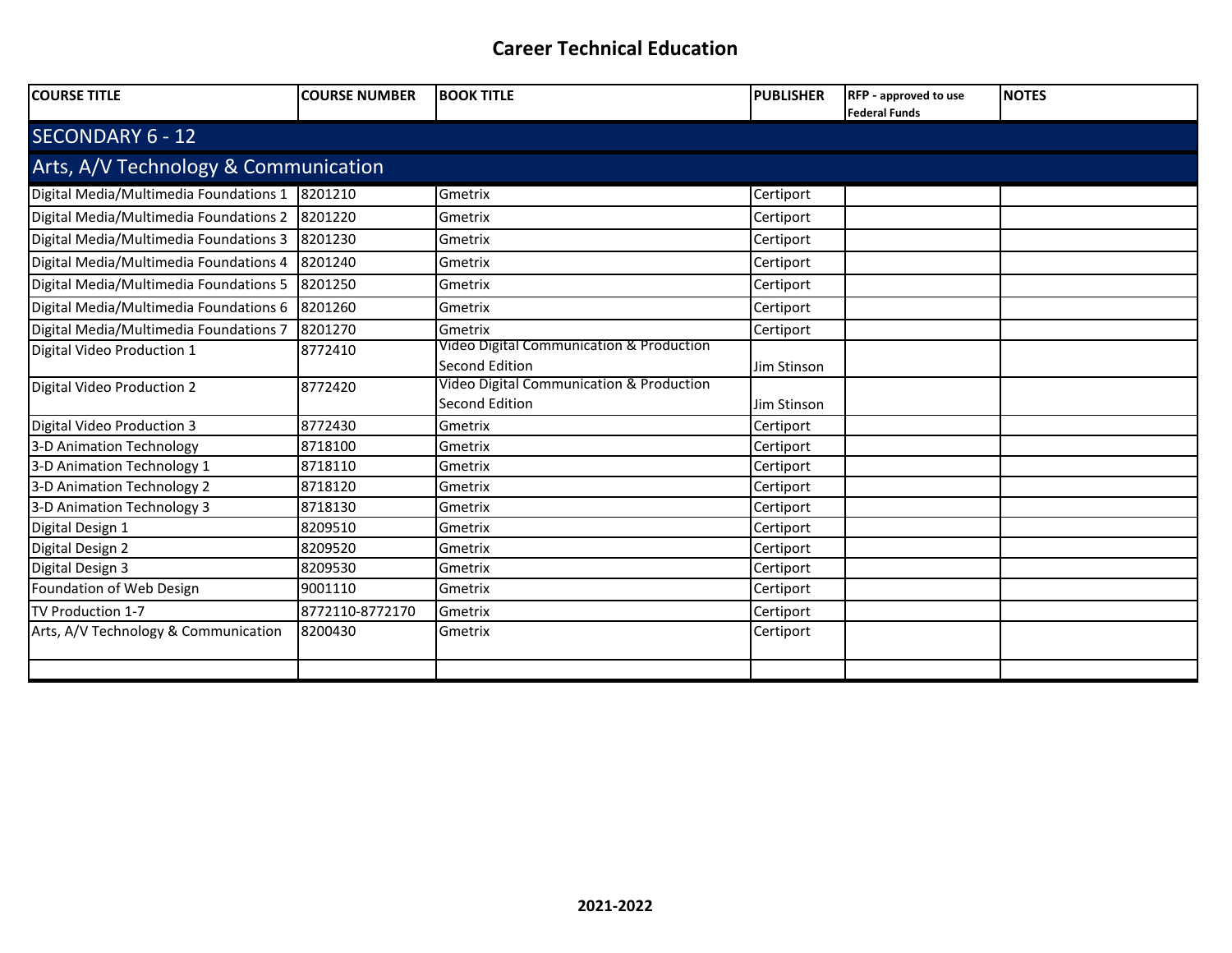| <b>COURSE TITLE</b>                             | <b>COURSE NUMBER</b> | <b>BOOK TITLE</b> | <b>PUBLISHER</b> | <b>RFP</b> - approved to use<br><b>Federal Funds</b> | <b>NOTES</b> |  |  |  |  |
|-------------------------------------------------|----------------------|-------------------|------------------|------------------------------------------------------|--------------|--|--|--|--|
| <b>SECONDARY 6 - 12</b>                         |                      |                   |                  |                                                      |              |  |  |  |  |
| <b>Business Management &amp; Administrative</b> |                      |                   |                  |                                                      |              |  |  |  |  |
| <b>Digital Information Technology</b>           | 8207310              | Gmetrix           | Certiport        |                                                      |              |  |  |  |  |
| <b>Accounting Applications 1</b>                | 8203310              | Gmetrix           | Certiport        |                                                      |              |  |  |  |  |
| <b>Accounting Applications 2</b>                | 8203320              | Gmetrix           | Certiport        |                                                      |              |  |  |  |  |
| <b>Accounting Applications 3</b>                | 8203330              | Gmetrix           | Certiport        |                                                      |              |  |  |  |  |
| <b>Accounting Applications 4</b>                | 8203340              | Gmetrix           | Certiport        |                                                      |              |  |  |  |  |
| <b>Custom Promotional Layout Design</b>         | 8217110              | Gmetrix           | Certiport        |                                                      |              |  |  |  |  |
| Promotional Design Management                   | 8217120              | Gmetrix           | Certiport        |                                                      |              |  |  |  |  |
| <b>Custom Promotional Layout Design</b>         | 8217130              | Gmetrix           | Certiport        |                                                      |              |  |  |  |  |
| <b>International Business Systems</b>           | 8216100              | Gmetrix           | Certiport        |                                                      |              |  |  |  |  |
| International Finance and Law                   | 8216120              | Gmetrix           | Certiport        |                                                      |              |  |  |  |  |
| <b>Business Keyboarding</b>                     | 8200110              | Gmetrix           | Certiport        |                                                      |              |  |  |  |  |
| Computer Applications in Business 1             | 8200520              | Gmetrix           | Certiport        |                                                      |              |  |  |  |  |
| <b>Computer Applications in Business 2</b>      | 8200210              | Gmetrix           | Certiport        |                                                      |              |  |  |  |  |
| Computer Applications in Business 3             | 8200211              | Gmetrix           | Certiport        |                                                      |              |  |  |  |  |
| <b>Emerging Technology in Business</b>          | 8207010              | Gmetrix           | Certiport        |                                                      |              |  |  |  |  |
| <b>Education &amp; Training</b>                 |                      |                   |                  |                                                      |              |  |  |  |  |
| Early Childhood Education 1                     | 8405110              |                   |                  |                                                      |              |  |  |  |  |
| Early Childhood Education 2                     | 8405120              |                   |                  |                                                      |              |  |  |  |  |
| Early Childhood Education 3                     | 8405130              |                   |                  |                                                      |              |  |  |  |  |
| Early Childhood Education 4                     | 8405140              |                   |                  |                                                      |              |  |  |  |  |
| <b>Education &amp; Training Directed Study</b>  | 8500100              |                   |                  |                                                      |              |  |  |  |  |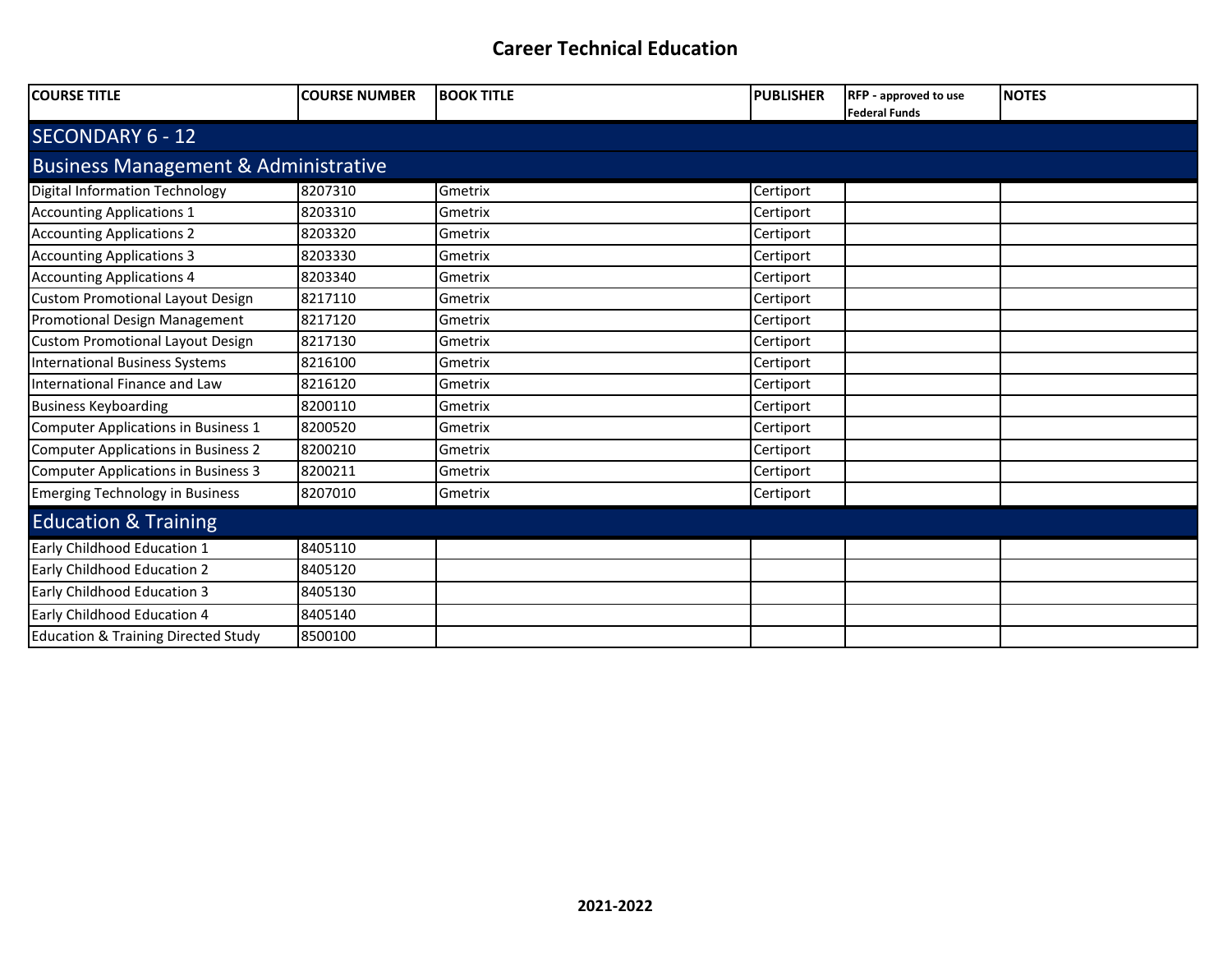| <b>COURSE TITLE</b>                           | <b>COURSE NUMBER</b> | <b>BOOK TITLE</b>                     | <b>PUBLISHER</b>    | <b>RFP</b> - approved to use<br><b>Federal Funds</b> | <b>INOTES</b> |  |  |  |
|-----------------------------------------------|----------------------|---------------------------------------|---------------------|------------------------------------------------------|---------------|--|--|--|
| <b>SECONDARY 6 - 12</b>                       |                      |                                       |                     |                                                      |               |  |  |  |
| <b>Engineering &amp; Technology Education</b> |                      |                                       |                     |                                                      |               |  |  |  |
| Aerospace Technologies 1                      | 8600580              | Embry Riddle                          | <b>Embry Riddle</b> |                                                      |               |  |  |  |
| Applied Engineering Technology 1              | 8401110              | Gmetrix                               | Certiport           |                                                      |               |  |  |  |
| Applied Engineering Technology 2              | 8401120              | Gmetrix                               | Certiport           |                                                      |               |  |  |  |
| Applied Engineering Technology 3              | 8401130              | Gmetrix                               | Certiport           |                                                      |               |  |  |  |
| Drafting/Illustrative Design                  | 8600440              | Gmetrix                               | Certiport           |                                                      |               |  |  |  |
| Principles of Engineering                     | 8600520              | Gmetrix                               | Certiport           |                                                      |               |  |  |  |
| Digital Electronics                           | 8600530              | Gmetrix                               | Certiport           |                                                      |               |  |  |  |
| Introduction to Engineering Design            | 8600550              | Gmetrix                               | Certiport           |                                                      |               |  |  |  |
| <b>Technical Design 1</b>                     | 8401010              | LEARNING CHIEF ARCHITECT STEP BY STEP | Chief<br>Apprentice |                                                      |               |  |  |  |
| <b>Technical Design 2</b>                     | 8401020              | LEARNING CHIEF ARCHITECT STEP BY STEP | Chief<br>Apprentice |                                                      |               |  |  |  |
| Technical Design 3                            | 8401030              | LEARNING CHIEF ARCHITECT STEP BY STEP | Chief<br>Apprentice |                                                      |               |  |  |  |
| <b>Production Systems</b>                     | 8600430              | LEARNING CHIEF ARCHITECT STEP BY STEP | Chief<br>Apprentice |                                                      |               |  |  |  |
| Exploring Production Technology & CP          | 8600042              | Gmetrix                               | Certiport           |                                                      |               |  |  |  |
| Introduction to Technology                    | 8600010              | Gmetrix                               | Certiport           |                                                      |               |  |  |  |
| <b>Exploring Technology</b>                   | 8600020              | Gmetrix                               | Certiport           |                                                      |               |  |  |  |
| <b>Exploration of Communications Tech</b>     | 8600030              | Gmetrix                               | Certiport           |                                                      |               |  |  |  |
| <b>Exploration of Production Technology</b>   | 8600040              | Gmetrix                               | Certiport           |                                                      |               |  |  |  |
| Exploration of Transporation Tech             | 8600240              | Gmetrix                               | Certiport           |                                                      |               |  |  |  |
| Exploration of Power and Energy Tech          | 8600250              | Gmetrix                               | Certiport           |                                                      |               |  |  |  |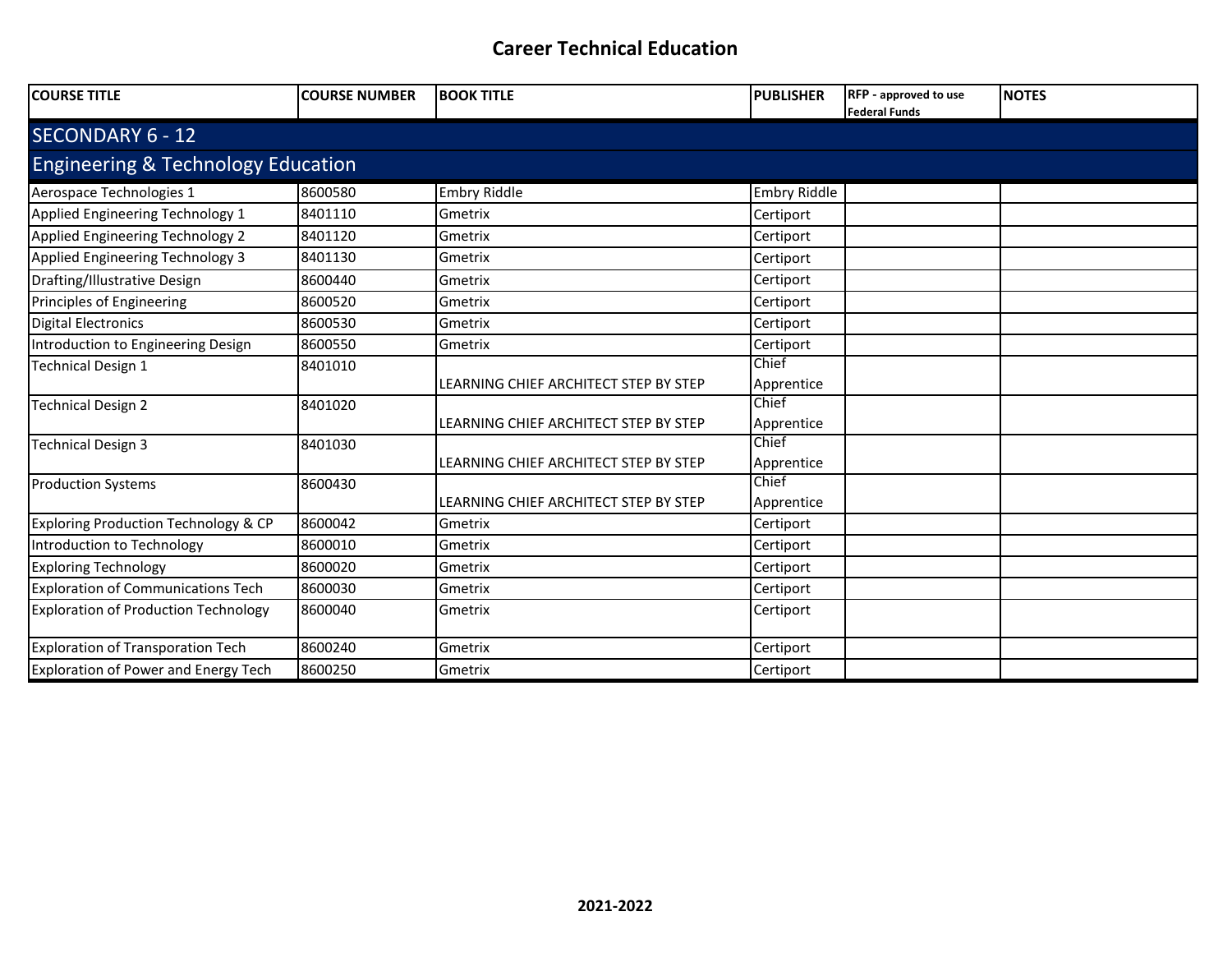| <b>COURSE TITLE</b>                      | <b>COURSE NUMBER</b> | <b>BOOK TITLE</b>                                            | <b>PUBLISHER</b> | <b>RFP</b> - approved to use<br><b>Federal Funds</b> | <b>INOTES</b> |
|------------------------------------------|----------------------|--------------------------------------------------------------|------------------|------------------------------------------------------|---------------|
| <b>Health Science</b>                    |                      |                                                              |                  |                                                      |               |
| Allied Heath Assisting 3                 | 8417131              | Diversified Health Occupations $7m$ edition                  | Cengage          |                                                      |               |
| Health Sicnece Anatomy & Physiology      | 8417100              | Diversified Health Occupations 7 <sup>th</sup> edition       | Cengage          |                                                      |               |
| <b>Health Science Foundations</b>        | 8417110              | Diversified Health Occupations $7th$ edition                 | Cengage          |                                                      |               |
| Nursing Assistant 3                      | 8417211              | Diversified Health Occupations $7th$ edition                 | Cengage          |                                                      |               |
| Electrocardio Tech 3                     | 8427130              |                                                              | Kathryn A.       |                                                      |               |
|                                          |                      |                                                              | Booth,           |                                                      |               |
|                                          |                      | Electrocardiography for Health Professionals 3 <sup>rd</sup> | Thomas E.        |                                                      |               |
|                                          |                      | edition                                                      | O'Brien          |                                                      |               |
| Principals of BioMed                     | 8708110              | Project Lead the Way                                         | <b>PLTW</b>      |                                                      |               |
| Human Body Systems                       | 8708120              | Project Lead the Way                                         | <b>PLTW</b>      |                                                      |               |
| <b>Exploration of Health Occupations</b> | 8400110              | Diversified Health Occupations $7th$ edition                 | Cengage          |                                                      |               |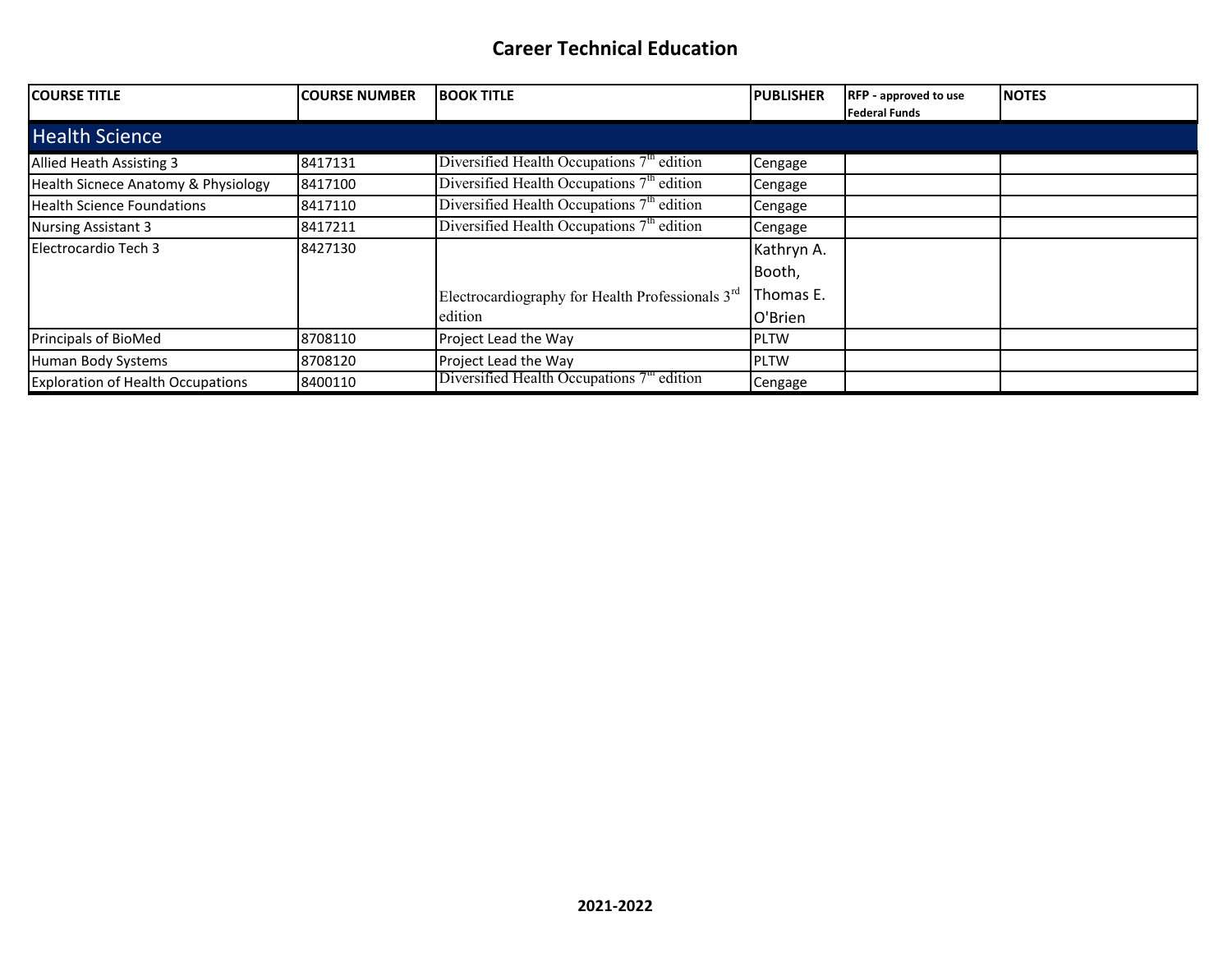| <b>COURSE TITLE</b>                      | <b>COURSE NUMBER</b> | <b>BOOK TITLE</b>                        | <b>PUBLISHER</b>      | <b>NOTES</b> |  |  |
|------------------------------------------|----------------------|------------------------------------------|-----------------------|--------------|--|--|
| <b>SECONDARY 6 - 12</b>                  |                      |                                          |                       |              |  |  |
| <b>Hospitality &amp; Tourism</b>         |                      |                                          |                       |              |  |  |
| <b>Culinary Arts 1</b>                   | 8800510              | <b>Introduction to Culinary</b>          | Pearson/Prentice Hall |              |  |  |
| <b>Culinary Arts 2</b>                   | 8800520              | Foundations of Restaurant Management and |                       |              |  |  |
|                                          |                      | <b>Culinary Arts 1</b>                   | Pearson/Prentice Hall |              |  |  |
| <b>Culinary Arts 3</b>                   | 8800530              | Foundations of Restaurant Management and |                       |              |  |  |
|                                          |                      | <b>Culinary Arts 2</b>                   | Pearson/Prentice Hall |              |  |  |
| <b>Culinary Arts 4</b>                   | 8800540              | Foundations of Restaurant Management and |                       |              |  |  |
|                                          |                      | <b>Culinary Arts 3</b>                   | Pearson/Prentice Hall |              |  |  |
| Cultinary and Hospitality Specialities 1 | 8800610              | Foundations of Restaurant Management and |                       |              |  |  |
|                                          |                      | <b>Culinary Arts 4</b>                   | Pearson/Prentice Hall |              |  |  |
| <b>Fundamentals of Culinary Careers</b>  | 8809200              | Foundations of Restaurant Management and |                       |              |  |  |
|                                          |                      | <b>Culinary Arts 5</b>                   | Pearson/Prentice Hall |              |  |  |
| <b>Career Discovery</b>                  | 8500140              |                                          |                       |              |  |  |
| Informational Technology (IT)            |                      |                                          |                       |              |  |  |
| <b>Computer and Network Security</b>     | 9001320              | Unify                                    | Certifcation          |              |  |  |
|                                          |                      |                                          | Partners              |              |  |  |
| <b>Cybersecurity Essentials</b>          | 9001320              | Unify                                    | Certifcation          |              |  |  |
| Networking 1                             | 8207020              | Unify                                    | Certifcation          |              |  |  |
| Networking 2, Infrastructure             | 8207030              | Unify                                    | Certifcation          |              |  |  |
| Database Fundamentals                    | 8206410              | Unify                                    | Certifcation          |              |  |  |
| <b>Data Control and Functions</b>        | 8206420              | Unify                                    | Certifcation          |              |  |  |
| <b>Game &amp; Simulation Foundations</b> | 8208110              | Unify                                    | Certifcation          |              |  |  |
| Game & Simulation Design                 | 8208120              | Unify                                    | Certifcation          |              |  |  |
|                                          |                      |                                          | Partners              |              |  |  |
| Game & Simulation2D Graphic Develop.     | 8208330              | Unify                                    | Certifcation          |              |  |  |
|                                          |                      |                                          | Partners              |              |  |  |
| User Interface Design                    | 9001120              | Unify                                    | Certifcation          |              |  |  |
|                                          |                      |                                          | Partners              |              |  |  |
| Web Scripting Fundamentals               | 9001130              | Unify                                    | Certifcation          |              |  |  |
| Foundations of Programming               | 9007210              | Unify                                    | Certifcation          |              |  |  |
|                                          |                      |                                          | Partners              |              |  |  |
| Procedural Programming                   | 9007220              | Unify                                    | Certifcation          |              |  |  |
| Information and Communications Tech      | 9009110              | Unify; Amazon Engineer Program           | Certifcation          |              |  |  |
| Information and Communications Tech      | 9009120              | Unify                                    | Certifcation          |              |  |  |
| Information and Communications Tech      | 9009130              | Unify                                    | Certifcation          |              |  |  |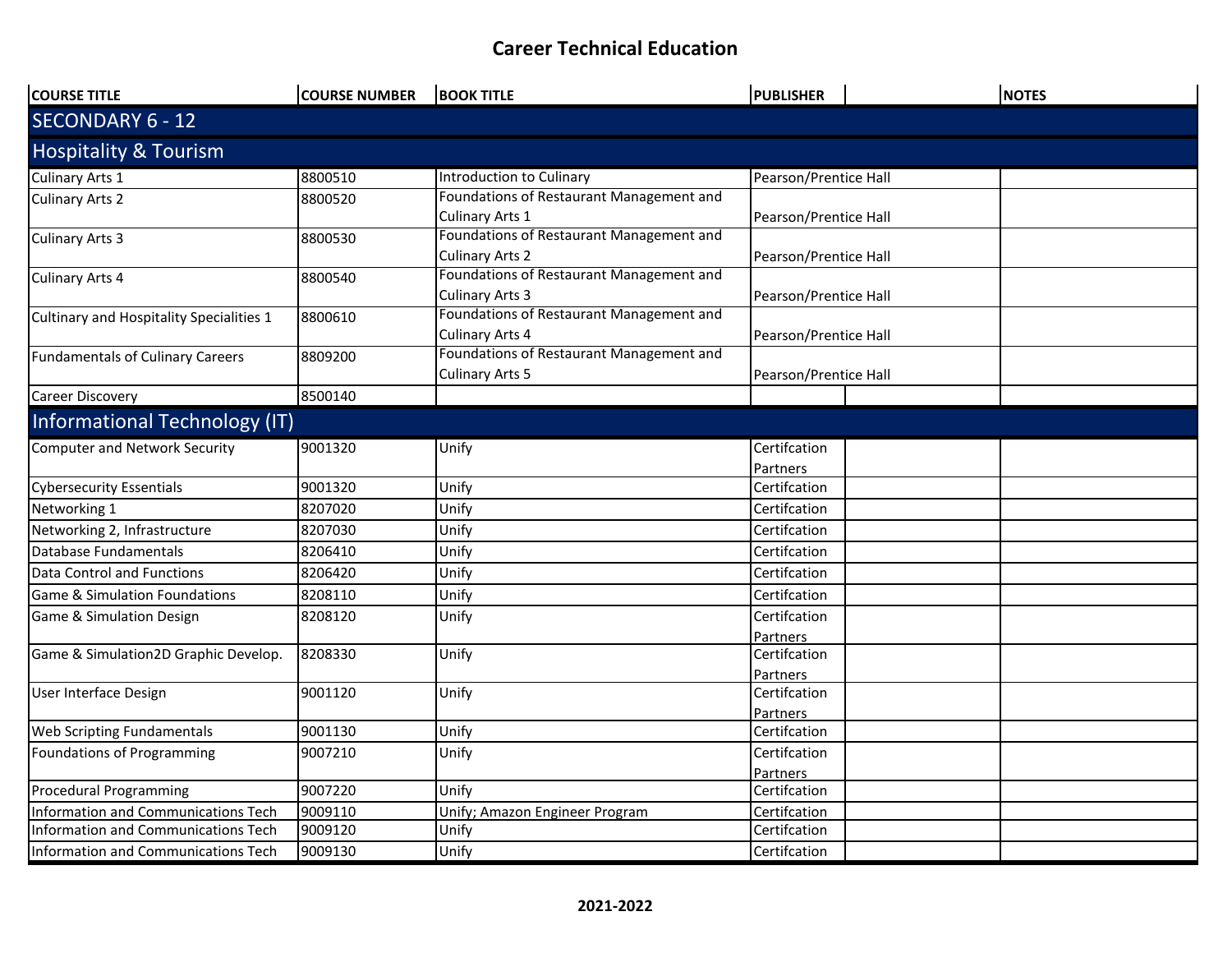| <b>COURSE TITLE</b>                 | <b>ICOURSE NUMBER</b> | <b>BOOK TITLE</b> | <b>IPUBLISHER</b> | <b>INOTES</b> |  |
|-------------------------------------|-----------------------|-------------------|-------------------|---------------|--|
| <b>SECONDARY 6 - 12</b>             |                       |                   |                   |               |  |
| Law, Public Safety, & Security      |                       |                   |                   |               |  |
| Criminal Justice Operations 1       | 8918010               | <b>NALS</b>       | NALS.org          |               |  |
| Criminal Justice Operations 2       | 8918020               | <b>NALS</b>       | NALS.org          |               |  |
| Criminal Justice Operations 3       | 8918030               | <b>NALS</b>       | NALS.org          |               |  |
| Criminal Justice Operations 4       | 8918040               | <b>NALS</b>       | NALS.org          |               |  |
| <b>Manufacturing</b>                |                       |                   |                   |               |  |
| Advanced Manufacturing Technology 1 | 9200210               | Gmetrix           | Certiport         |               |  |
| Automation and Production 1         | 9200110               | Gmetrix           | Certiport         |               |  |
| <b>Automation and Production 2</b>  | 9200120               | Gmetrix           | Certiport         |               |  |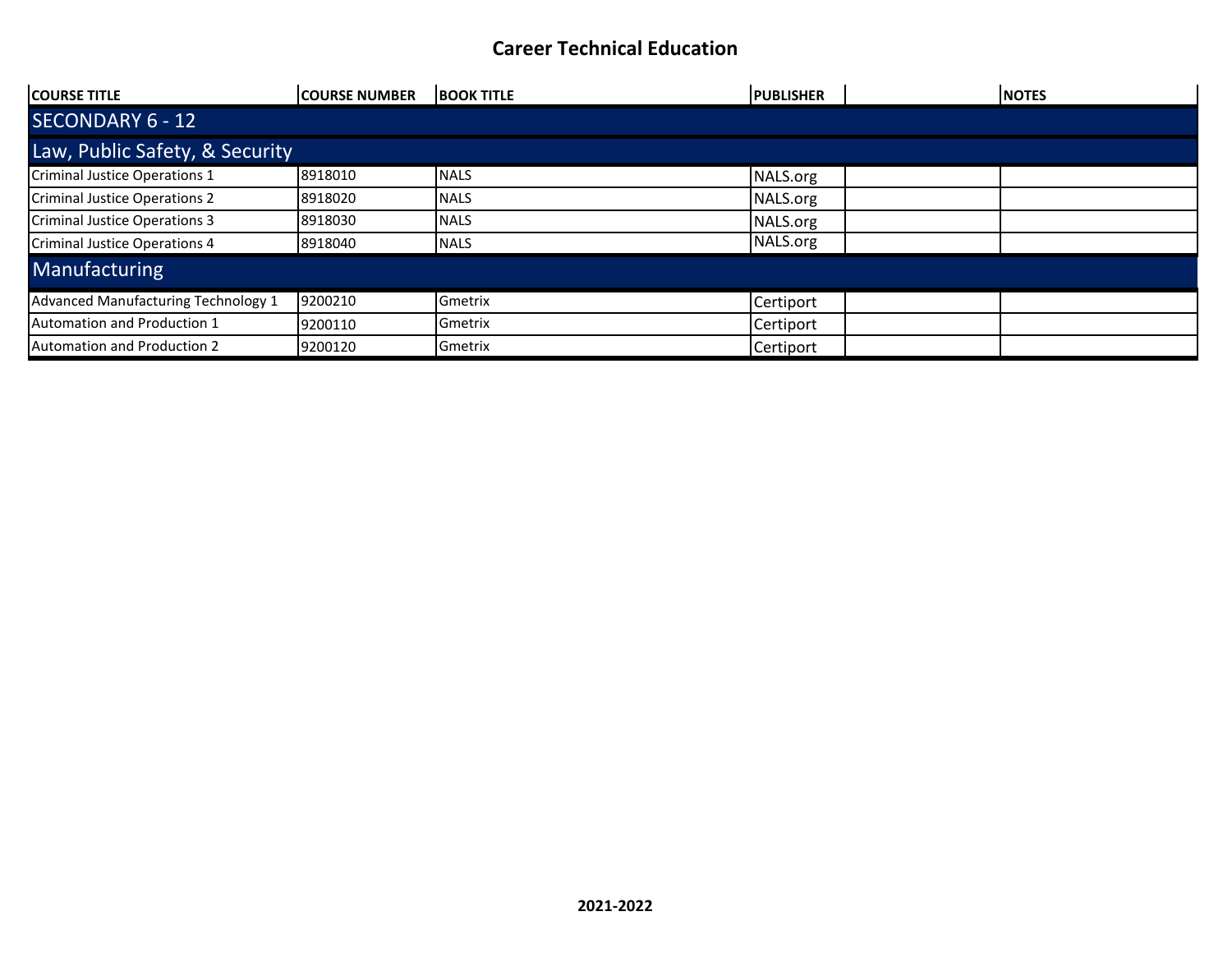





## Miscellaneous Curr<sup>e</sup>teulum Instructional Materials

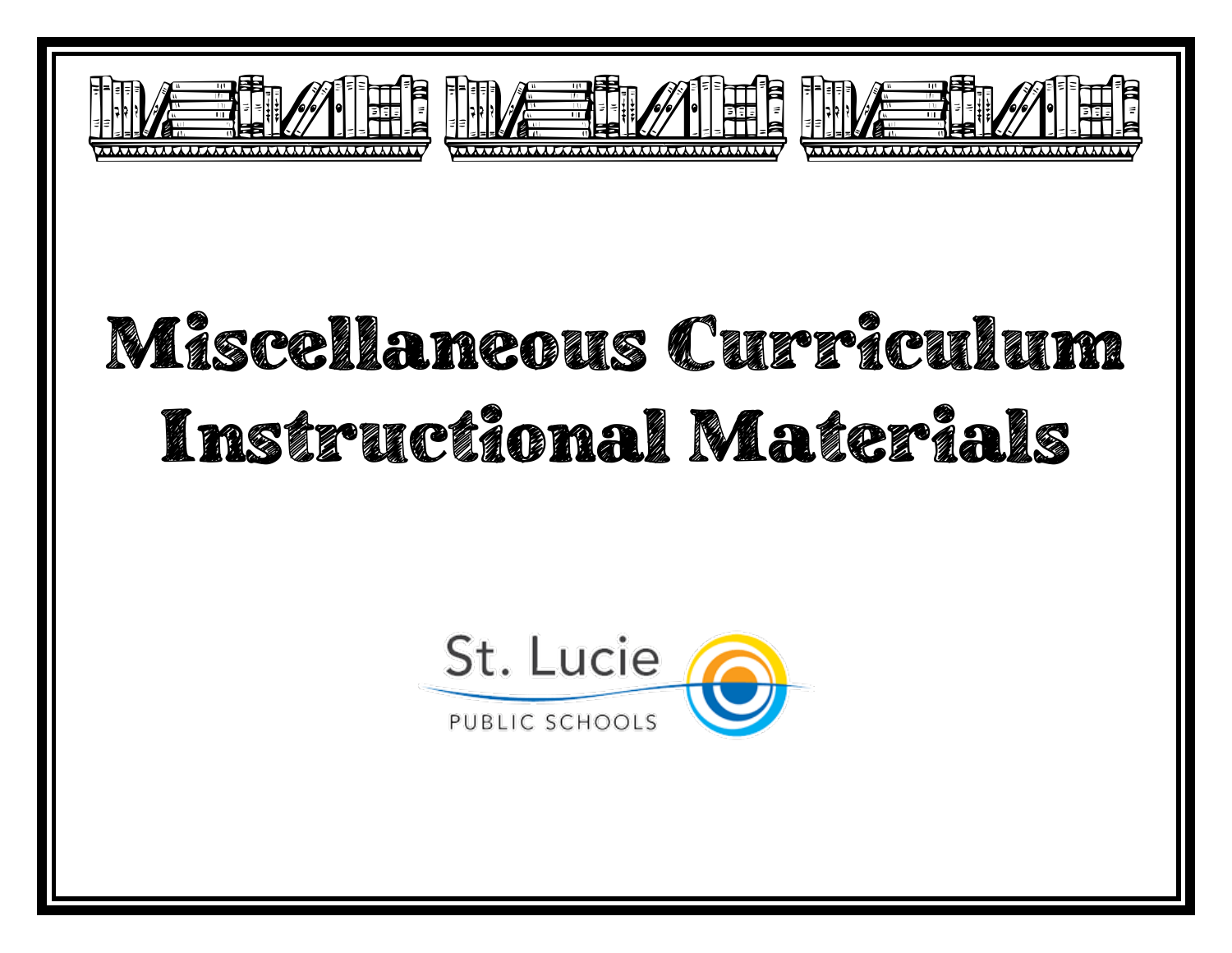#### **Miscellaneous Curriculum Materials**

| <b>COURSE TITLE</b>                        | <b>COURSE NUMBER</b> | <b>BOOK TITLE</b>                                 | <b>PUBLISHER</b>                  | RFP - approved to use<br><b>Federal Funds</b> | <b>NOTES</b>                  |  |
|--------------------------------------------|----------------------|---------------------------------------------------|-----------------------------------|-----------------------------------------------|-------------------------------|--|
| <b>Social Emotional Learning Materials</b> |                      |                                                   |                                   |                                               |                               |  |
|                                            |                      | Sanford Harmony                                   | <b>National University</b>        |                                               | Tier 1 Curriculum             |  |
|                                            |                      |                                                   | <b>Sanford Education Programs</b> |                                               | K-5 Program                   |  |
|                                            |                      | Lions-Quest                                       | Lions Club International          |                                               | Tier 1 Curriculum             |  |
|                                            |                      |                                                   |                                   |                                               | 6-8 Program                   |  |
|                                            |                      | <b>School Connect</b>                             | <b>School Connect</b>             |                                               | Tier 1 Curriculum             |  |
|                                            |                      |                                                   |                                   |                                               | 9-12 Program                  |  |
|                                            |                      | <b>Second Steps</b>                               | Committee for Children            |                                               | Tier 2 Curriculum             |  |
|                                            |                      |                                                   |                                   |                                               | K-12 Program                  |  |
|                                            |                      | Leader in Me                                      | Franklin Covery                   |                                               | Tier 1 Curriculum             |  |
|                                            |                      |                                                   |                                   |                                               | <b>MSAP Schools only</b>      |  |
|                                            |                      | Monique Burr Foundation   Monique Burr Foundation |                                   |                                               | Human Trafficking/SEL         |  |
|                                            |                      |                                                   |                                   |                                               | Curriculum                    |  |
|                                            |                      | <b>EverFI Modules</b>                             | EverFI                            |                                               | 6-12 Mental Health            |  |
|                                            |                      |                                                   |                                   | $\checkmark$                                  | Curriculum                    |  |
|                                            |                      | Suite360                                          | Suite360                          |                                               | K-12 Required Instruction     |  |
| Curriculum                                 |                      |                                                   |                                   |                                               |                               |  |
| <b>Jirtual Online Learning Platform</b>    |                      |                                                   |                                   |                                               |                               |  |
|                                            |                      | E2020                                             | Edgenuity                         |                                               |                               |  |
|                                            |                      |                                                   |                                   |                                               | Credit Recovery Software      |  |
|                                            |                      | <b>FLVS Virtual</b>                               | <b>FLVS Virtual</b>               |                                               |                               |  |
|                                            |                      |                                                   |                                   |                                               | <b>MOSAIC Digital Academy</b> |  |
|                                            |                      | Nearpod                                           | Nearpod                           |                                               | Tier 1 Curriculum             |  |
|                                            |                      | Nearpod w/Flocabulary                             |                                   |                                               | Resource                      |  |
|                                            |                      | <b>Discovery Education</b>                        | <b>Discovery Education</b>        |                                               | Tier 1 Curriculum             |  |
|                                            |                      |                                                   |                                   |                                               | Resource                      |  |
|                                            |                      | Microsoft Office                                  | Microsoft                         |                                               | Tier 1 Curriculum             |  |
|                                            |                      |                                                   |                                   |                                               | Resource                      |  |
|                                            |                      | Canvas LMS                                        | Instructure                       |                                               | Tier 1 Curriculum             |  |
|                                            |                      |                                                   |                                   |                                               | Resource                      |  |